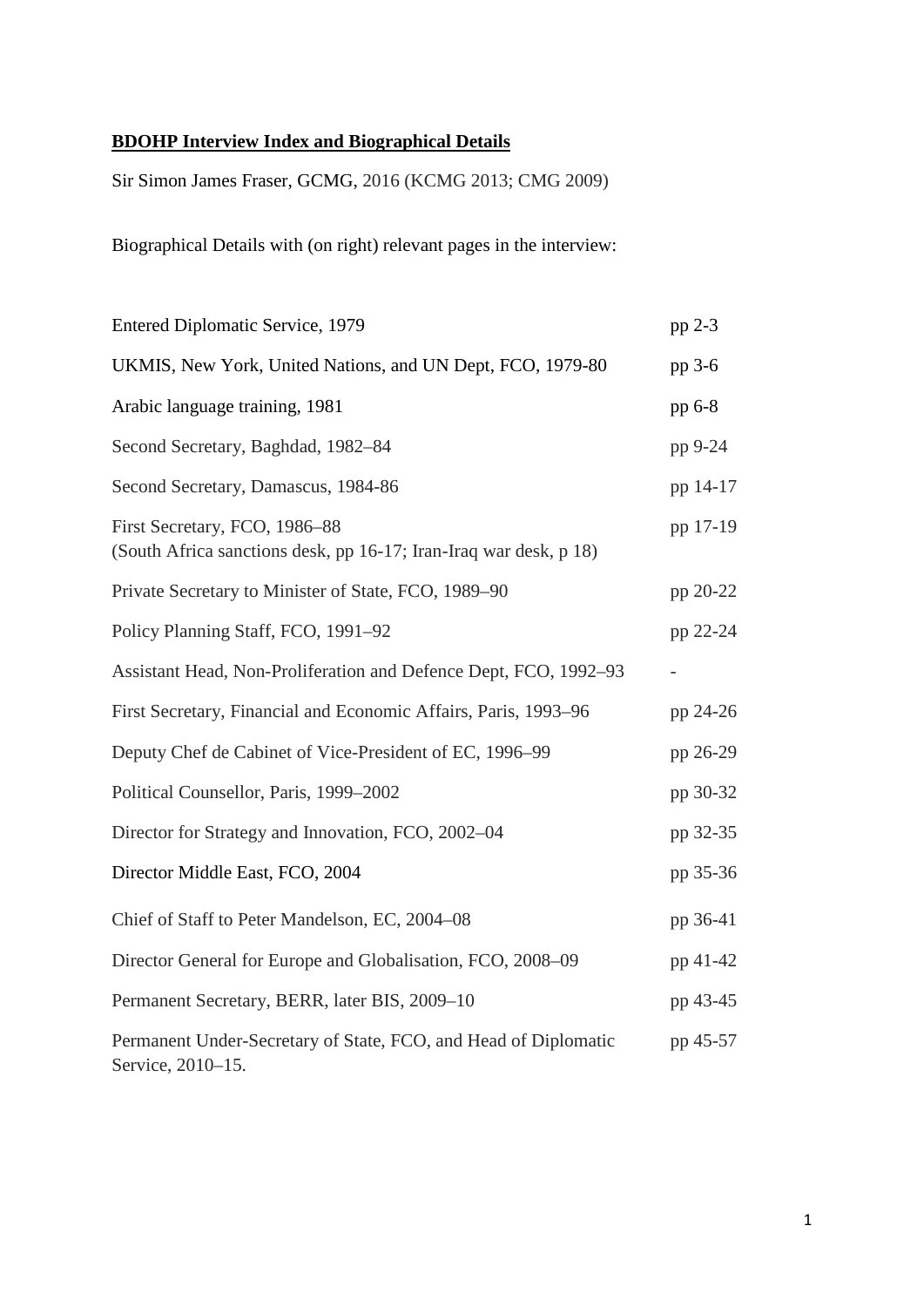## **BRITISH DIPLOMATIC ORAL HISTORY PROGRAMME**

# **RECOLLECTIONS OF SIR SIMON FRASER GCMG RECORDED AND TRANSCRIBED BY ABBEY WRIGHT**

*Copyright: Sir Simon Fraser*

AW: This is 11 July 2018 and Sir Simon Fraser is giving his recollections of his diplomatic career. Our first question Simon, why did you join the FCO?

SF: I joined the FCO in September 1979 having just left university. I had taken the exams rather speculatively, like so many people, not expecting to get through and being quite surprised when I did succeed in them. Why I joined? I don't think there was one overriding reason. I was always interested in history, in international affairs, and in languages and in particular in the Near East, European history, and so it seemed in a sense a natural thing. I'd studied Classics at University. The Master of my college at Cambridge was Sir Duncan Wilson, who was a former Ambassador in Moscow, and I had talked to him about it and he had encouraged me to apply, so he was one of the reasons. My uncle was Sir Michael Franklin who was the Permanent Secretary at DTI and the Ministry of Agriculture, so he was in the Civil Service and another role model. So they were influences on me. So for a combination of reasons I applied.

It was 1979 and it was very shortly after Margaret Thatcher had been elected. I was very lucky because a freeze on Civil Service recruitment was imposed that year and I was one of the last people to squeeze through, literally the last in before the freeze came into effect! I went in without a background of deep knowledge of politics or economics or policy but with a broad general interest. So I guess those were the days of the selection of the generalist.

I remember doing my selection panel; I had a terrible streaming cold which made it very difficult. Our main written test was about how to deal with the risks from unexploded WW2 bombs discovered during the construction of a new road tunnel under, I think, the Bristol Channel. In my Final Selection Board I was asked a question about the future of Northern Ireland which I answered absolutely appallingly and thought I didn't have a chance of getting through, but obviously someone took pity on me!

AW: Can you remember who was on your Board?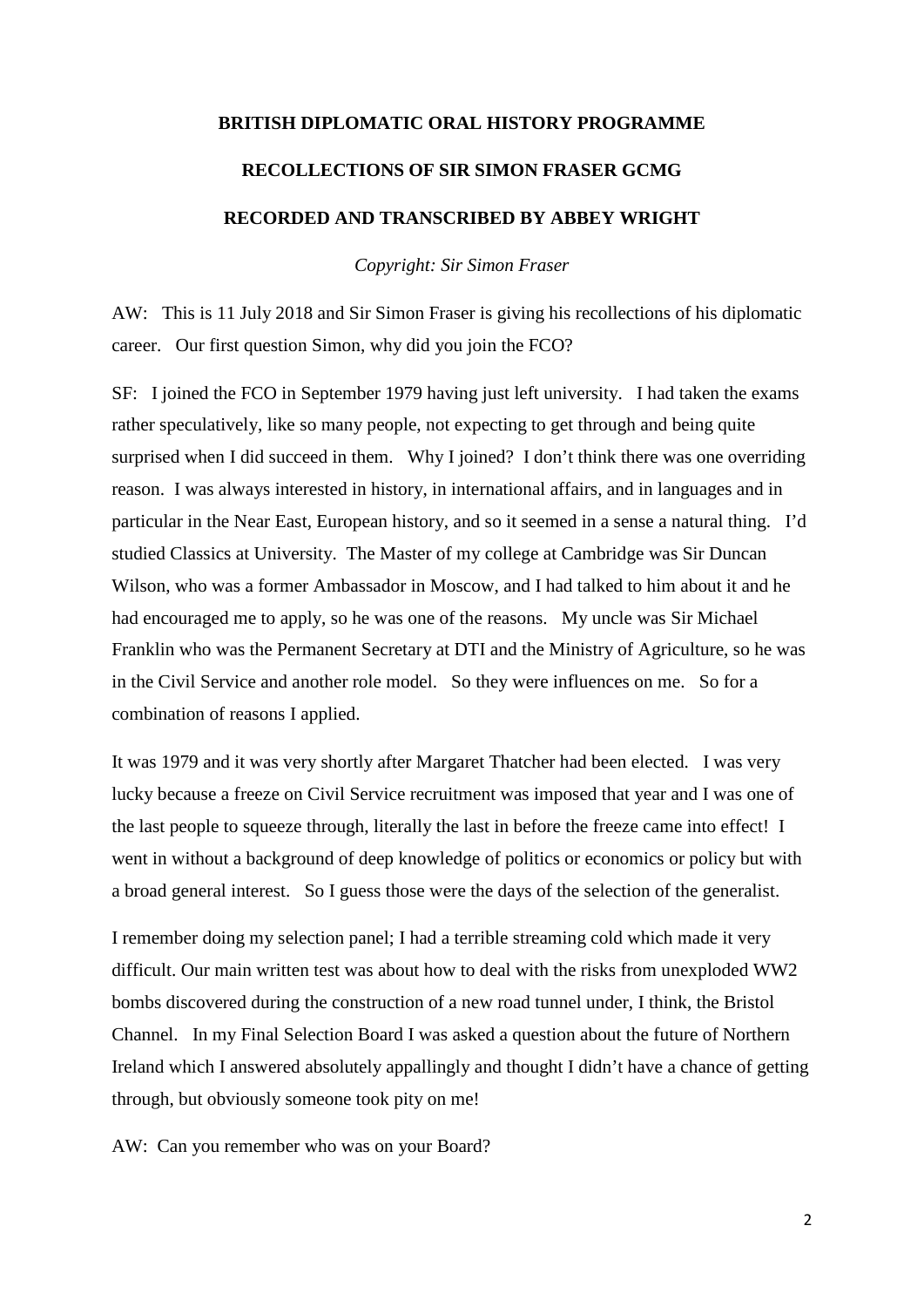SF: No, I can't remember who was on the Board but I remember how terrifying it was. I can remember walking out of the room!

That's a bit of the story of how and why I joined. We turned up on  $3<sup>rd</sup>$  September 1979, there were about twenty something of us. In my group there were others I recall – Geoffrey Adams, Jonathan Powell, Ian Cliff, who's still serving in the Office. We went in for, I think, two weeks of training in the Map Room supervised by Paddy de Courcy Ireland who was at that point the Head of Training Department. We sat round and were educated in various things connected with the Office. A lot of it was connected with how to stick pins into bits of paper so that people didn't prick their fingers at briefings and which colour paper you should use for which type of submission. It did strike me that there were quite a lot of rules and regulations about it all: "this is how we do it", the power of precedent. We also had Paddy, at one point, reading us extracts from Harold Nicolson's diaries. I remember one part of that very clearly which was when he quoted Harold Nicolson saying "you should always remember that you are an elite and you have been selected to be an elite and you should be proud of that". That was a bit of the atmosphere of the day. But how relevant as a training for modern diplomacy?

We had various training briefings from different heads of department, and other parts of the Foreign Office but it was only two weeks and nothing like the sort of sustained induction you have nowadays. At some point in the second week they came round with envelopes which said "this is your job". I was assigned to United Nations Department to work on the UN, which I thought was interesting. However, they then took me aside and said "You've been assigned to work in UN Department in London, but would you mind going to New York in two weeks' time please for three months to attend the General Assembly because we have a system of sending junior people to support the Committees". So that was something of a shock for me just out of university and with very little understanding of the whole machinery, but I of course said yes and two weeks later I went off to New York and spent three months supporting UKMIS New York in the 1979 UN General Assembly.

## **1979/80: UKMIS, New York, United Nations**

AW: You must have really had to scurry to go?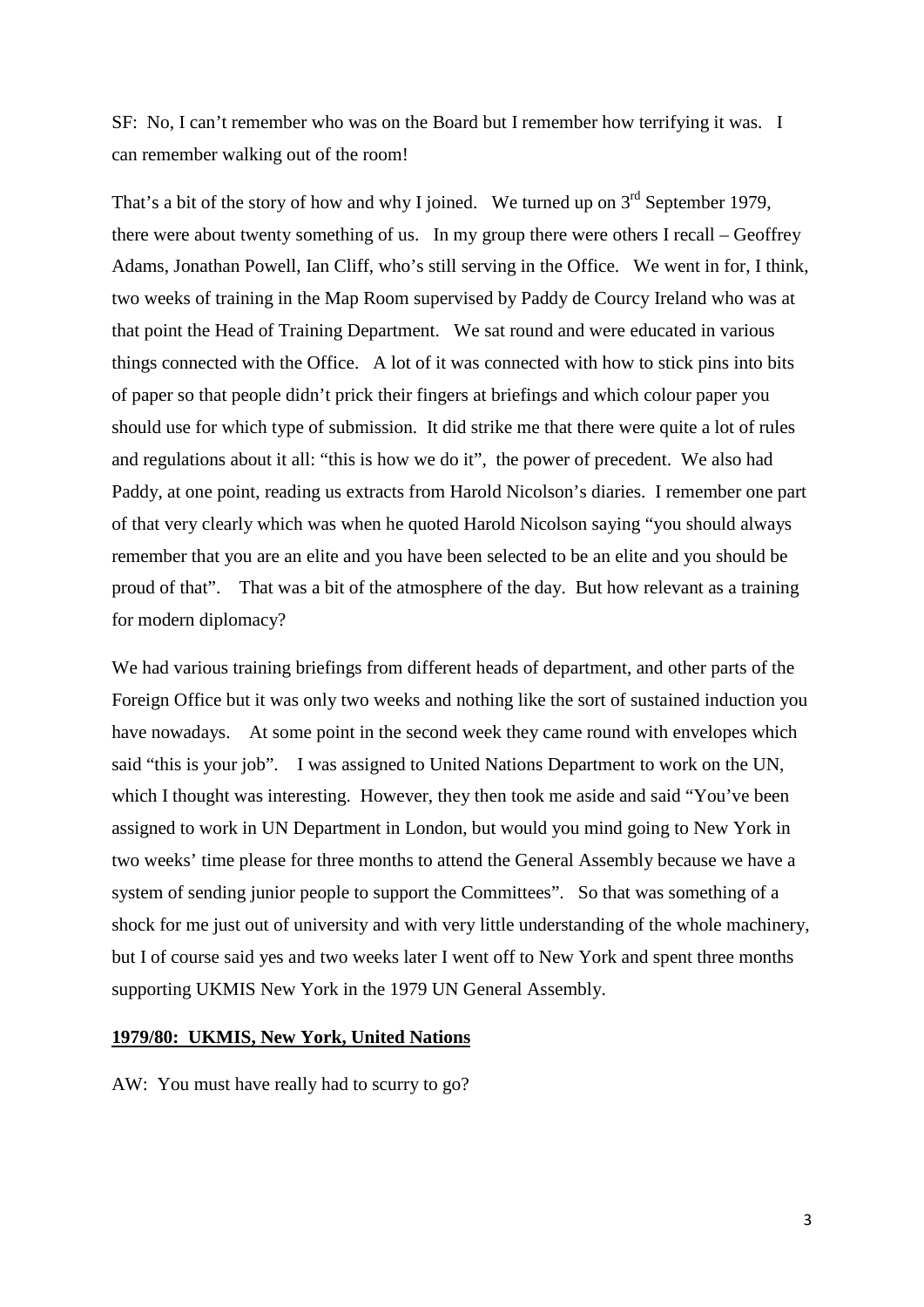SF: I remember packing a case and interestingly enough - and this dates me - it was the first time I'd ever been on an aeroplane! My family didn't travel a lot, we weren't particularly affluent. I remember getting on the plane to New York and it was all very exciting.

AW: Did they look after you well when you arrived, in terms of pastoral care? Did they find you somewhere to live?

SF: We stayed in the Beverley Hotel on Lexington Avenue. There were half a dozen of us. We were looked after pretty well. Actually, I tell you it was a blessing, in those days we still used to have subs – subsistence allowance. We were paid a daily amount regardless of our expenditure, it doesn't happen now of course. I remember quite clearly that we were paid \$70 per day and the hotel was something like \$30. The long and the short of it was that I was able to pay off all my university debts after three months and still have something in my pocket. Times have changed.

We turned up at the UK Mission. The Permanent Representative in those days was Tony Parsons who had just been Ambassador in Iran and of course had lived through the fall of the Shah. He had had a very difficult time then because the Embassy was judged not to have foreseen it as well as it could have done which led to the writing of the "Browne Report" by Nick Browne trying to learn lessons, which has become quite celebrated in the FCO, and which we referred to back to when I was PUS during the Libya campaign in 2011. So Tony Parsons had come back to London and then was appointed to New York and I think was a man who, in a sense, had something to prove at that point. I found him a very impressive individual. His Head of Chancery was Mig Goulding, also a distinguished diplomat who later served as Under Secretary General in the UN Secretariat. I was assigned as a very junior person to support the British representative on the Fifth Committee of the General Assembly which is the committee that deals with financial and administrative questions, so the running of the UN. It sounds very dry but it was interesting because it has a finger in every aspect of UN activity. Our representative was a man from the Treasury called Michael Stewart who was quite an ebullient and at times an abrasive personality who'd been there a long time. I suspect that the Treasury may have parked him there. But I got on well with him and I enjoyed working with him and I learned an awful lot. It was a very good example of how the Foreign Office's policy of immersing you in the "sink or swim, get on with it" actually can work. It was quite tough because everything was new; all the processes were new, understanding how the system worked was new. It was a rapid learning curve and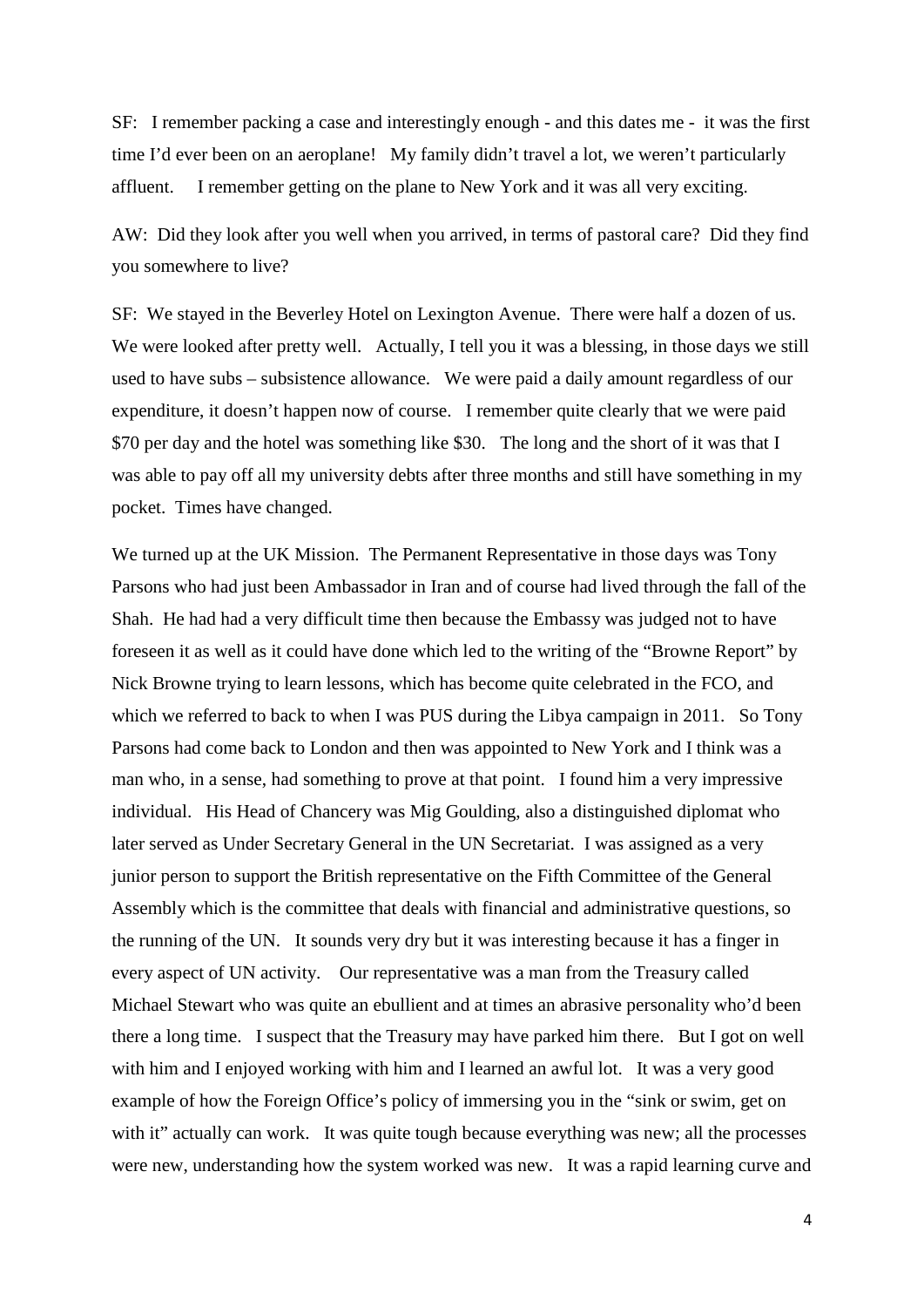I very much appreciated it. It was fascinating to be in the General Assembly. Not only did I work on the Fifth Committee but one of my jobs was to fill the seat in the General Assembly when important people weren't there, listening to the speeches of different foreign ministers and summarising them. So, two weeks into the Foreign Office I found myself sitting behind the United Kingdom sign in the General Assembly of the UN! I thought it was quite exciting and my Mum certainly did!

AW: And what were the big issues for that General Assembly?

SF: It was an interesting time because it was just after the fall of the Shah. At the time the Shah was actually in hospital in New York, dying of cancer and Khomeini was very much the big issue. It was just before the start of the Iran/Iraq War which came to be an important part of my career later on, we'll come onto it, and it was just before the Soviet invasion of Afghanistan which happened right at the end of that period, at Christmas that year. It was a period of some interest internationally and politically and of course it was still in the days of the Cold War so it was still the Soviet Union and the Security Council being very much divided along those lines. It's a long time ago now.

The team in UKMIS apart from the Ambassador and Head of Chancery, I remember was an impressive group of people. I think the Mission, like all others, is much smaller now but there was a very good group of First Secretaries who all went on to have quite stellar careers, Kieran Prendergast, Maeve Fort, Graham Burton, Simon Fuller, Gwynne Evans amongst others were all there at the time. They used to work very hard and, if I may say so, they used to play hard as well! It was fun to be around.

AW: In your notes you mentioned Bobby Sands …

SF: Yes, Bobby Sands was actually later. What happened was that after the first three months I went back and worked in UN Department in London. I carried on working on these issues relating to the administration of the UN and issues to do with economics in the UN in UN Department. My Head of Department was somebody who gloried in the name of Michael Keith Orlebar Simpson-Orlebar. He was rather a remote figure. I was thinking about this when I was reflecting on this conversation, I probably saw my Head of Department once every two months, if I was lucky, and my Under Secretary, Lord Nicky Gordon-Lennox, probably once every six months. So the hierarchies of the Foreign Office were very different (and the names tell their own social story!) The Department had a great big central registry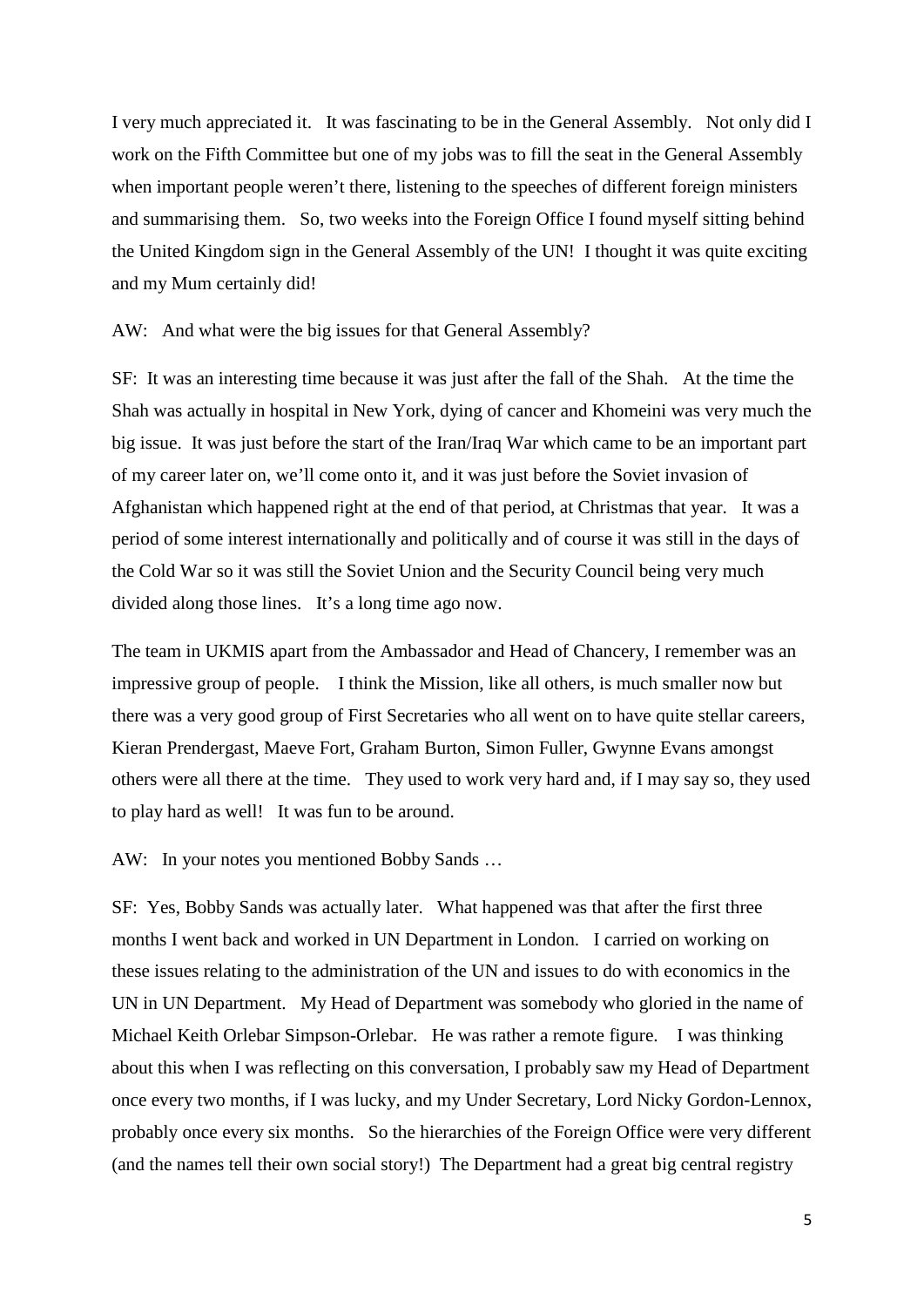and all the files in those days were paper files, so the working methods were very different. We had one photocopier in the corridor and you had to record in a register every single document you copied. I worked in London on the UN for that year and then I went back to New York for another three months at the end of it to do another General Assembly, so I did two General Assemblies. The second time I was on a different committee, the Economic Policy Committee, and that was at the time of Bobby Sands and Long Kesh and the hunger strikes in Northern Ireland. The reason I mention that was because this was obviously a big issue in New York because of the Irish community, so it stuck in my mind as being a very tricky political issue for Britain to handle, both in the UN and in the bilateral relationship with the United States. By this time the Iran/Iraq War had begun, the Soviet invasion of Afghanistan had happened and the other thing that struck me thinking back to it, which is different from now, was that the UK had a big agenda in the UN in those days on the decolonisation issues committee – the Fourth Committee of the UNGA. We had what was still called Rhodesia, and many other decolonisation issues where we were under a lot of pressure from the developing group – the "G77". So the atmosphere of working in the UN for the British diplomats was quite different in those days.

That was my first year, multilateral issues, UN Department, learning about the Office in a very general and junior role.

AW: In the Office, some of our people have talked about an informal "mentoring" process that seemed to exist in the past, did you find that, was there anybody who helped?

SF: To be honest with you, no. I found the whole approach to training a bit of a sink or swim mentality. It was learning by doing and following other people's example. There was nothing like the sort of focus on individual development, skills development, that I'm pleased to say there is now in the Office. It was a much more old fashioned work place environment, with none of the focus on diversity that we have now. It was quite a traditional atmosphere. One thing I do clearly remember is everybody smoking in the Third Room, that's a lifetime ago, isn't it! And the tea trolley would come round, rattling away. I also remember that people used to come to work between 9.30 and 10am in the morning, which is very different now. The culture has definitely moved on a lot.

AW: So the decision to learn Arabic …Was that the Office's idea? Your idea?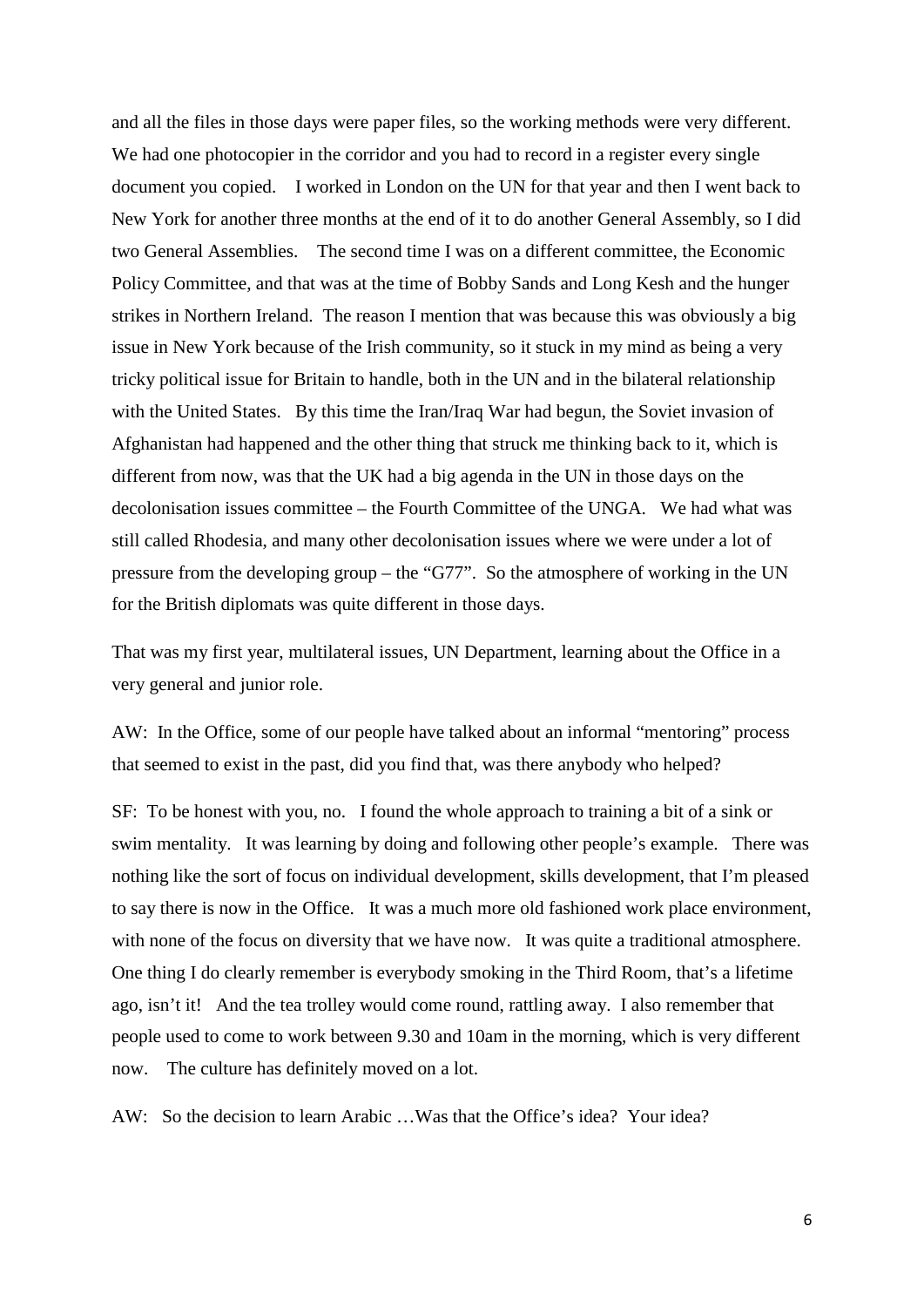SF: We had to do the hard languages aptitude test in those days. It was quite normal to do a hard language, one didn't have to, but quite a lot of people did. I scored fairly well in the language aptitude test. I remember I was keen to learn Greek but they didn't want anybody to learn Greek that year and I also dabbled with the idea of Chinese, but decided against it. Arabic fitted for me into my background and interests in that region, the Mediterranean and the Near East. I was also interested in the culture and religion of the Middle East and also in the Arab-Israel issue. I'd developed a strong interest in the history of Israel when I was at university, so it sort of fitted.

#### **1981: Language Training, Arabic**

So we agreed on me doing that but it was an eighteen month course. Because I was asked to go back and do a second General Assembly I missed the start of it in September 1980 and I could only join in January, so I had to catch up and instead of having eighteen months had just over a year and had to squeeze it in to get to the higher level. There were two levels: the operational and then the higher.

I was very pleased to do it. The people on my course were Geoffrey Adams, Ian Cliff and John Sawers, studying Arabic with me as well. The difficulty for us was that MECAS had been closed down because of the Lebanon situation very shortly before so the joys of going to MECAS were no longer available and there was no alternative. So we studied Arabic very unglamorously in what was called Palace Chambers, which is now Portcullis House, but was then part of the Foreign Office. So decrepit was Palace Chambers that you weren't even allowed to walk in the middle of the floor because it was unsafe, and no more than three people were allowed to be in a room at one time and you had to walk around the walls. It wasn't exactly salubrious.

The guy who ran the course was Doug Galloway, who had been one of the teachers at Shemlan, a Scottish guy. He had brought back some of the teachers, a Mr and Mrs Moumneh and another chap, called Fadhil Sharaa I believe, who was a Palestinian and an excellent teacher. The Moumnehs were Lebanese. They were MECAS teachers and they taught us in Palace Chambers. We used to go in in the morning and we would do three or four hours of lessons and then go home and do three or four hours of homework. It was pretty intensive, five days a week. It was hard work but we made a lot of progress so I succeeded in the exams.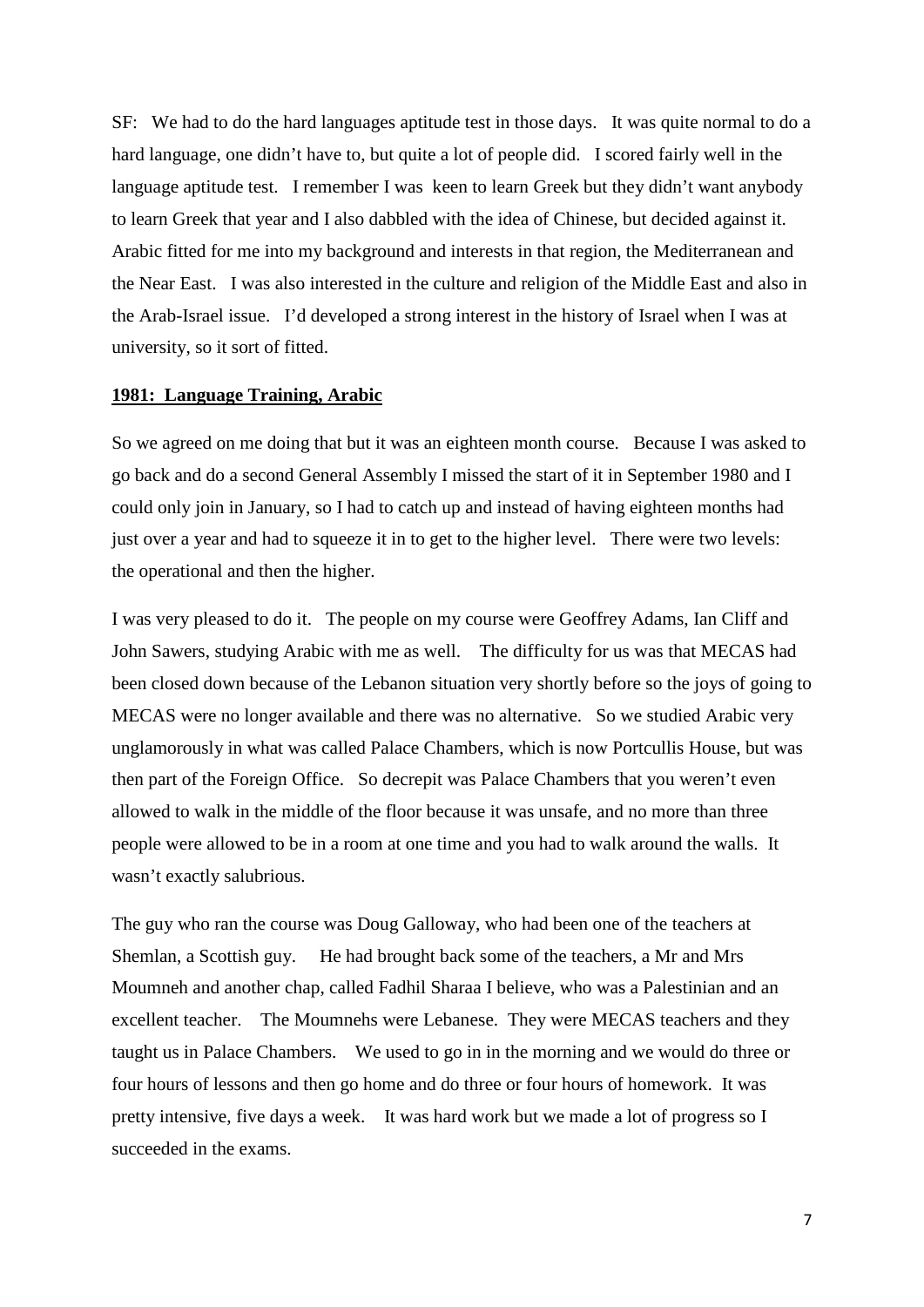#### AW: Did they send you out into any countries?

SF: Yes, they did, and that's a very good point. We only did Palace Chambers for the first part, for the higher part we were actually sent off to St Andrews. St Andrews has a very good Arabic faculty, but they teach classical Arabic which isn't much use to a diplomat, so they set up a special unit there for us and the four of us went to St Andrews for almost six months. The Moumnehs, poor things, went with us, and shivered in Scotland.

#### AW: It's a long way from the hills above Beirut!

SF: Exactly! I can't say that they were over the moon about it. During that time we were sent to Syria on a couple of occasions, given two or three weeks to travel. I went off around Syria on my own for several days on buses, making my way. This was in 1981 and I saw the whole of Syria. It was shortly after the massacres of Hama when the regime had killed a lot of people in 1980 trying to wipe out the Muslim Brotherhood. The Ambassador at the time was Patrick Wright and I remember that Vincent Fean, who was the Third Secretary, was very supportive and helped us all. I went up to the Euphrates. One of the things I did was that I went to a little known place at the time called Raqqa because there was an interesting Roman period ruin just next door called Risafe. I actually stayed the night in a hotel in Raqqa, which one of the least pleasant places I've stayed. Of course all those years later Raqqa became the centre of ISIS. There's a point I'd like to make here – interestingly enough for me, we're going to talk about my time in Syria and Iraq, but little did I know that those places I went to, and I was extraordinarily lucky in a way, that they were very current in foreign policy throughout nearly the whole of my career. It all worked in a wholly unpredictable way to have continuing relevance.

In the circumstances I thought the Office made us a very good offer of teaching us the language and investing in us. Of course we all complained about going off to odd places in the Middle East as you do, but it was impressive. When I said to my friends at the time that my employer was actually paying me for a year to learn Arabic, they thought that was great and I think we ought to acknowledge that.

AW: It would have been all too easy for them to have collapsed a bit after MECAS closed …

SF: Yes, I think it would and of course there were more resources in those days, now it's tougher. I think the standard of language training now is less uniformly good. They really did invest in us and took us to a pretty good level.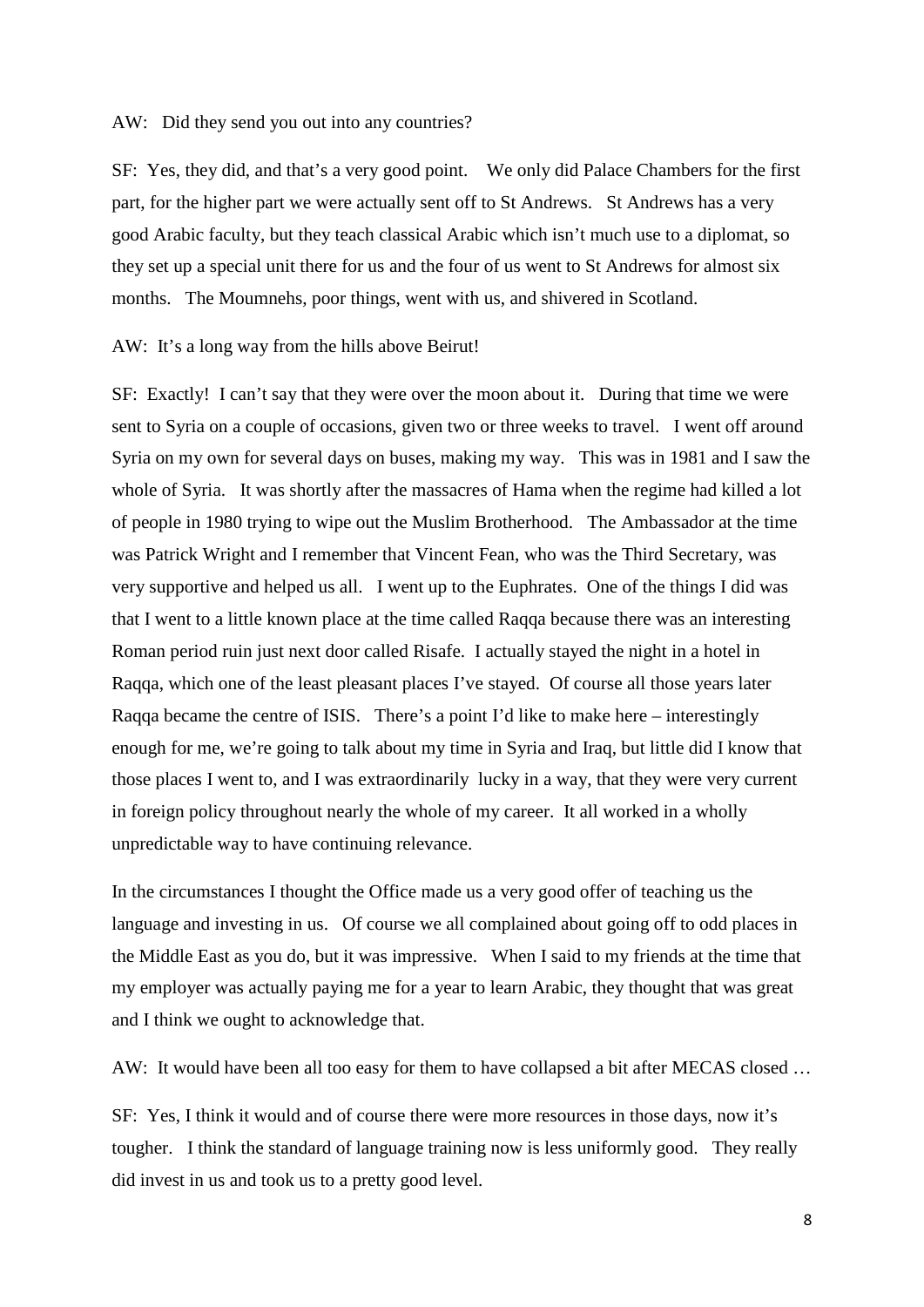AW: So now you are pretty clearly going to be appointed to ...?

SF: Yes. When we were in St Andrews the time came when we were to be posted. As you know in those days you weren't offered a list and invited to apply for posts, you received a letter saying "You have been posted to X". At the time there were four of us learning and there were four jobs available. One was in Khartoum, one was in Riyadh, one was in Damascus, and one was in Baghdad. I drew what I thought was the short straw in those days, Baghdad, which of course was at war with Iran and a pretty difficult regime in a difficult country, a tough place. I think probably the plum option was Damascus but I wasn't that keen to go to Riyadh, so that was fine and I was assigned to go to Baghdad.

#### **1982-84: Baghdad**

I must say I didn't know very much about Iraq or Mesopotamian history at the time but I studied it and got ready to go. This was in June 1982 and I was twenty four years old. The big issue at the time was the Falklands – so that was dominating British foreign policy. Carrington had just resigned as Foreign Secretary and Francis Pym had been appointed, so the Foreign Office was going through a bit of a spasm over that. The other big thing that was happening in the Middle East at that time apart from Iran/Iraq was the attack on the Palestinian camps in Lebanon, when the Israelis attacked Sabra and Shatila, so it was a point of high tension.

I flew to Iraq. My vivid memory is of being driven from the airport to a hotel in blackout, because Baghdad was in blackout, and waking up in the morning in this hotel, having spent a year and a half studying Arabic, being taught by Lebanese and Palestinians, and not understanding a single word that anybody said!

## AW: Different dialect?

SF: Yes, totally different dialect, and they actually used different words for common daily things. So I felt very lost, I have to say, waking up in this city at war and not understanding much and not knowing where I was. It was very difficult for the Embassy to operate and we'll talk more about that.

It was quite a tough introduction but at least in those days you were able to fly in. Very shortly after that the airspace was closed and there was no air access to Baghdad and everybody had to go over land from Jordan which was a ten hour drive. At the time I think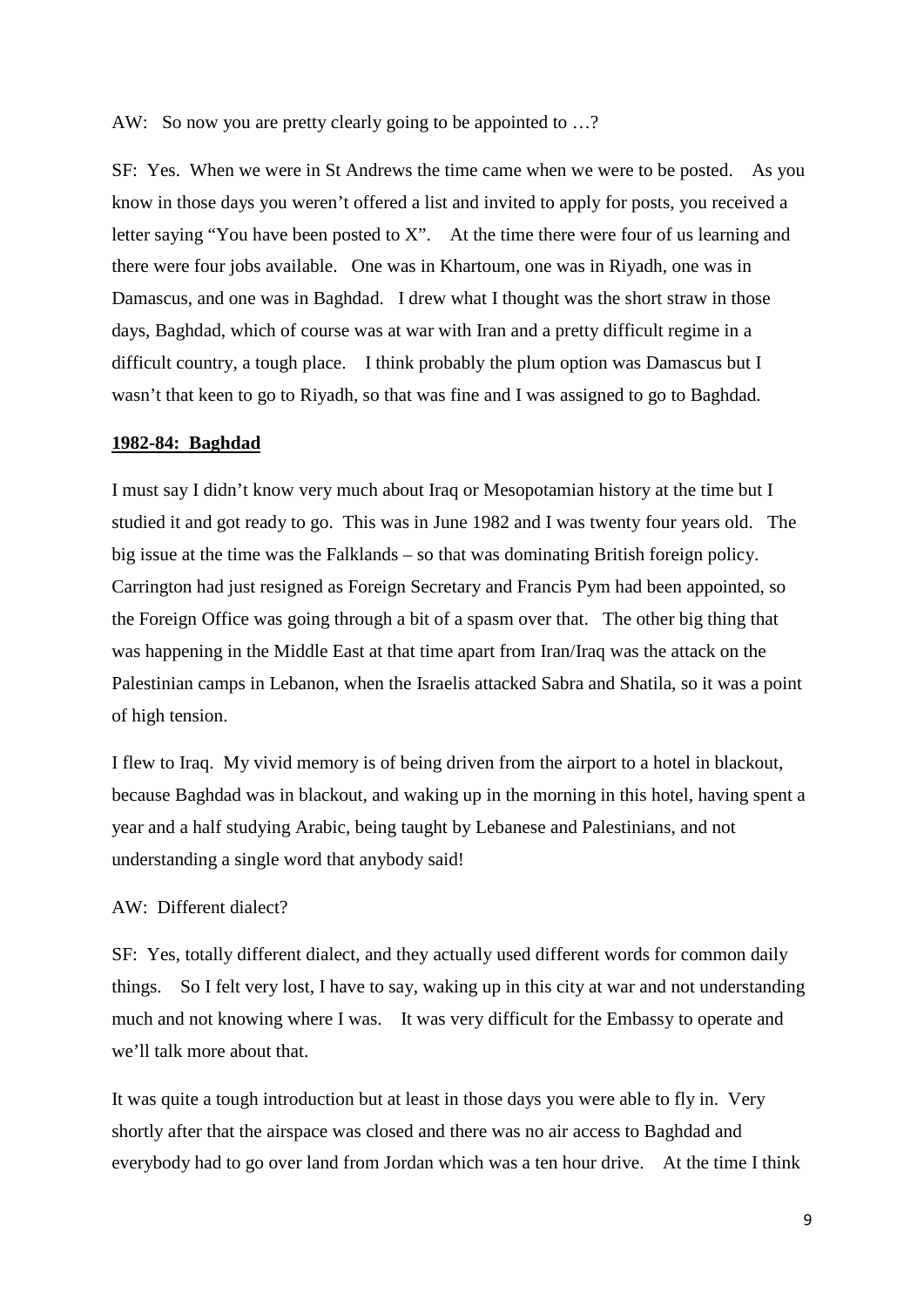Baghdad was considered to be one of the two most hardship postings in the Foreign Office because of the war, the climate, the nature of the regime and because life in that country was not easy at the best of times.

I arrived at one of the most acute moments of the Iran/Iraq War, which had been launched by the Iraqis in 1980. Saddam had become President in 1979 and he'd launched his attack against Khomeini in 1980. It had all gone largely in Iraq's favour until about 1982 and then it was reversed. So the time I got there was just as the Iranians were seizing the initiative, and you may recall there were the infamous human wave attacks where they sent in hundreds and thousands of people in the desert just the other side of Basra, and there was this First World War type of pitched trench warfare with the use of gas: horrible, horrific battles and the pressure was very much on the regime. When I got there my Head of Chancery said to me "When is your heavy baggage going to arrive?" I said I thought it would come in six weeks and he said "I'm not sure I would bother unpacking it, I'm not sure you will be here much longer than that". I also remember the Ambassador, who was Stephen Egerton and who we can talk about, wrote a despatch very shortly after I arrived predicting that Saddam Hussein would not be in power in six months' time. How wrong he was. It was a lesson to me actually, very early in my diplomatic career – don't make predictions. It was very, very tense and to be honest I found it quite unnerving arriving in all this tension, and it was difficult to get a feeling for what was going on.

The Embassy was a beautiful old building on the banks of the Tigris which we'd had for a long time and indeed had been the centre of the British presence there during the time of the monarchy, ever since the First World War. It had been sacked and burnt down a few times, including in the 1958 revolution. One of the trophies was a bullet that sat on the Ambassador's mantelpiece that had come through the window and passed through the lapel of the Ambassador Alexander Stirling a few years before. It was a historic place with palm trees and overlooking the Tigris. I was given a room which I was assured was the room that Gertrude Bell had occupied when she was there. Stephen Egerton insisted on calling me The Oriental Secretary because that's what Gertrude Bell had been called, so it was continuity. But essentially I was the Chancery gofer, an Arabist and my job was to do the political reporting, supervise the translations, deal with the Foreign Ministry and be the general junior political officer.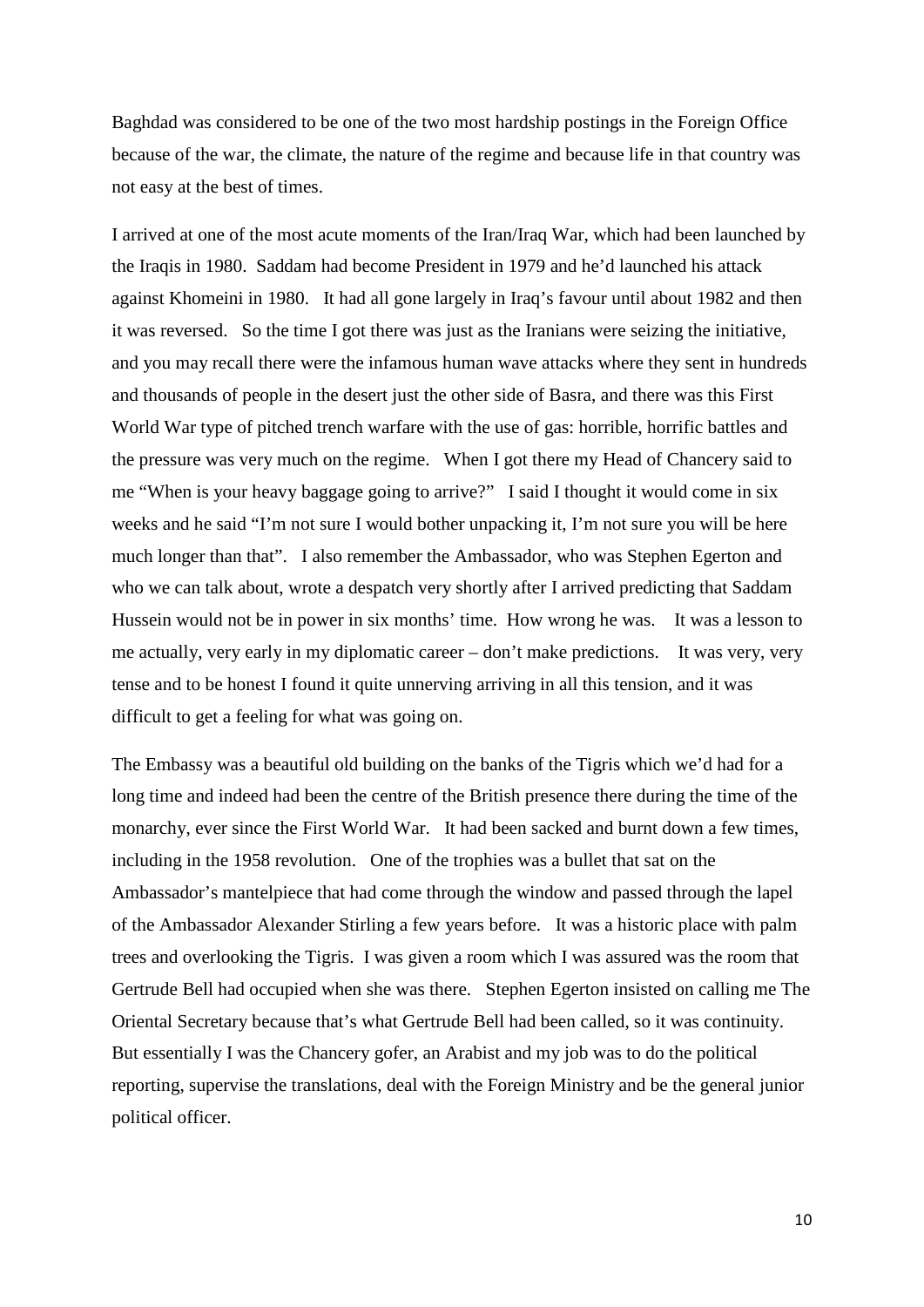My very first day of being a diplomat in a post abroad is etched in my mind. I was asked to go to Abu Ghraib prison, which later became very notorious, to attend the trial of a British man whose name was Donald Hagger who was accused of being a spy by the regime. He was a slightly odd individual and I'm not sure he had all his marbles, who liked to collect military paraphernalia. The regime had decided they were going to exploit this. He was sentenced to death and I had to attend his trial at which he was sentenced by what was obviously a kangaroo court. That was another shock to the system as I was a slightly wet behind the ears young diplomat. He was imprisoned. He was later released in a swap. This is of course one of the techniques of these regimes. They would take pawns so they would have political bargaining chips. It's something the Iranians do as well.

This was quite a rude introduction to life. I moved into my house and the other thing I discovered very rapidly is that it was very difficult to buy food in Baghdad because of the war and effectively a blockade. I remember paying the equivalent of ten pounds for a cauliflower. There was very little food in the town and the Embassy had to import most of its food by truck or by plane, ordered from a company in Denmark or you had to drive to Kuwait with your cool boxes in the back of the car – which is a seven hour drive each way - stock up and drive back as fast as you could with the air conditioning blasting. So all by way of saying it was quite challenging and tough.

For some reason the Foreign Office had decided because it was all so precarious they weren't going to invest in a budget for air conditioning in Embassy houses despite the fact it was the hottest country in the world. We had these rather odd machines in which water was pumped through a rush mat and a fan would pump damp air into your house. A lot of people got respiratory problems with that.

In many ways life was difficult but having said that it was absolutely fascinating, first of all because of the war, secondly because it's a fascinating place, the history, Mesopotamia, the great rivers, places like Ur and Nimrod and Babylon. Although it was difficult to travel because you had to apply for permission from the Foreign Ministry two weeks in advance. And then you were tailed by people when you travelled. But when you did get out, for people like me with my interest in history, it was absolutely deeply fascinating. And it was a country that you couldn't visit as a tourist, so it was a unique experience and opportunity. So for all the hardship one has to bear in mind the upside. Visiting places like Mosul and Basra was quite extraordinary and a privilege.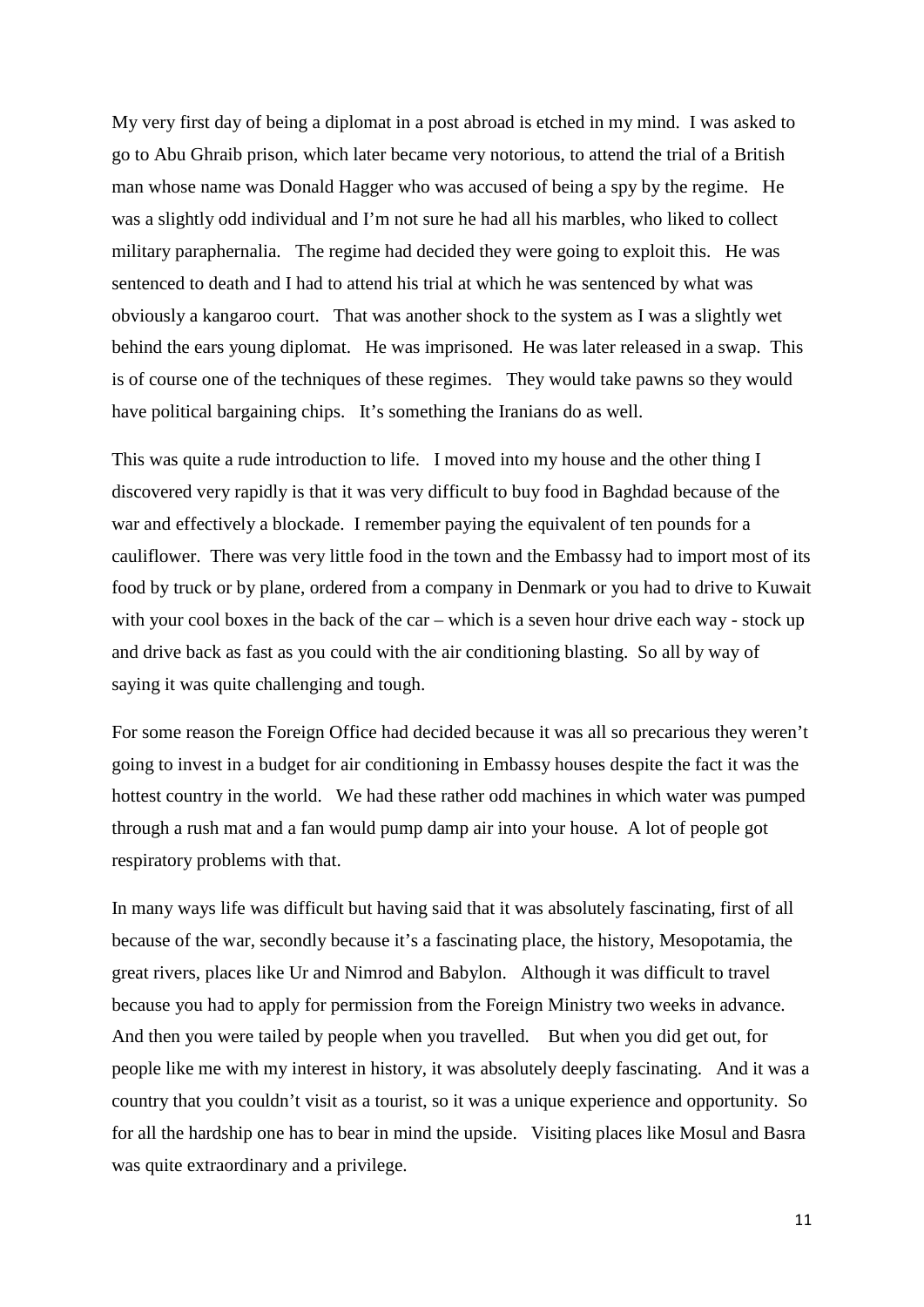From time to time there would be air raids. The Iranians would fly over. All the anti-aircraft guns in Baghdad would suddenly go off, the whole city would shake. The most dangerous thing was not the bombs that were being dropped but the returning anti-aircraft fire that came down. People used to make the mistake of going on their roof to watch the show, it was a very dangerous thing to do. So you did have to learn how to look after yourself.

As is very often the case with hardship posts there was a tremendous sense of esprit de corps and an active social life. We used to play a lot of tennis, there was a nice compound, there were lots of parties, people went out of their way to look after each other. We weren't actually allowed to mingle much with Iraqis because the regime was so tight that it was not safe for Iraqis, so therefore the foreign diplomatic community got pushed together and that inhibited your ability to actually contact society or understand what was going on. But people used to make the most of it as best they could.

## AW: And the bilateral relationship wasn't great?

SF: The bilateral relationship started quite well because we were actually supporting Saddam at the start and there was a big economic relationship because Iraq had a lot of money. Of course what happened during the war was that they ran out of money and so the relationship tapered off and as time went by became more difficult. In the end we settled into a position of tacitly supporting a stalemate in the war. But in any case the regime was really a brutal regime and it was very dangerous for Iraqis. It was arbitrary violence of a most unpleasant kind. It was a nasty, nasty regime. Even for diplomats you weren't really safe. I know that people used to come into my house and deliberately move things around.

## AW: So that you knew they'd been in?

SF: Yes, so that you knew you were being looked at. People occasionally were harassed on the streets, you had to be careful. But if you were careful, you were generally alright but it was a very intense experience for a young person.

AW: At some point your Ambassador must have changed?

SF: Yes. I was there for two years. It was supposed to be a three year posting but actually it was quite tough and after two years an opportunity came up. Stephen Egerton was there for my first nine months or so and then John Moberly came. He had been the Assistant Under Secretary for the Middle East in London and he came out as Ambassador. A different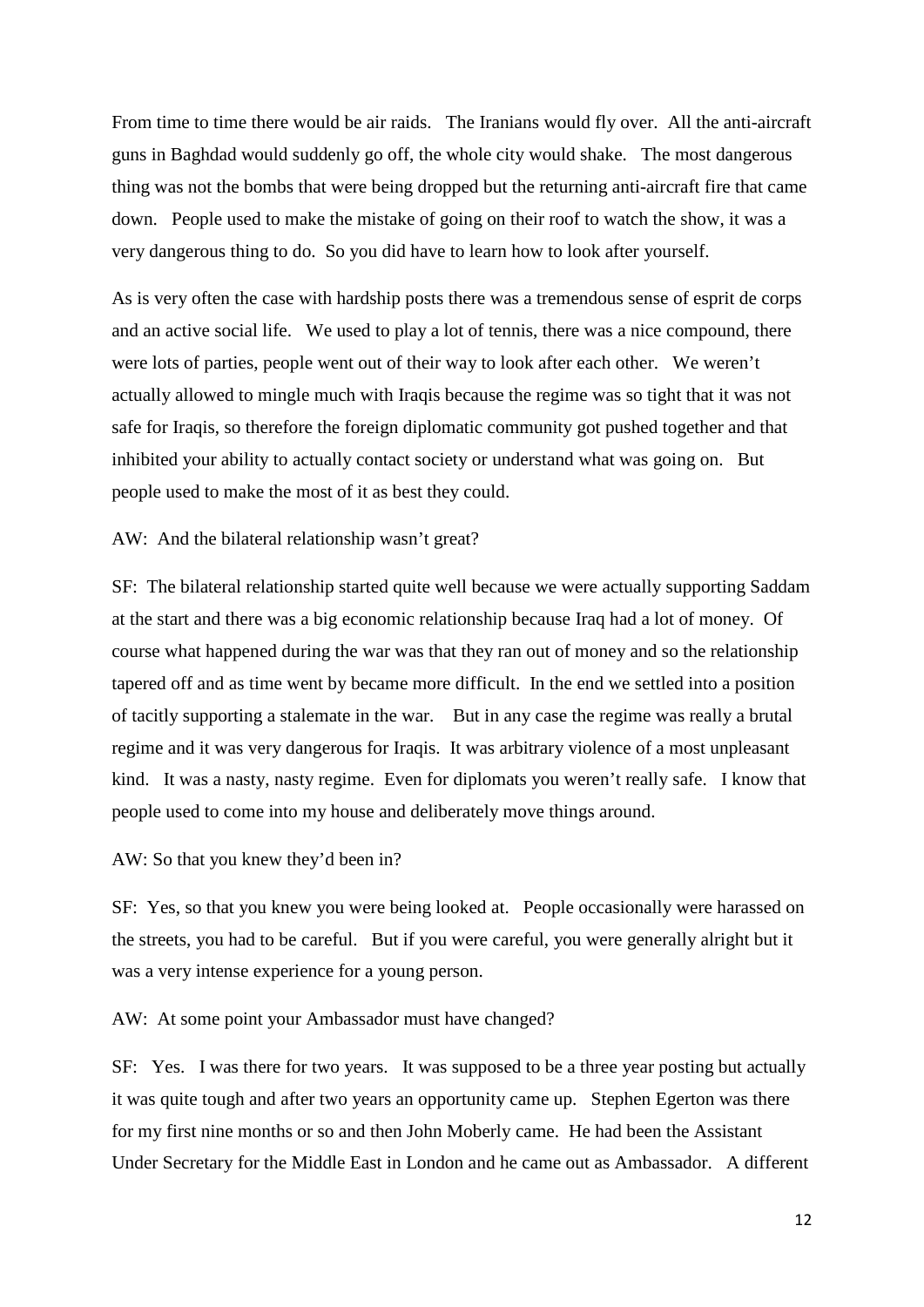personality. Stephen was very outgoing, quite a striking personality, he was one of the school of Ambassadors who expected you to stand up when he came into the room and to call him Sir. He had a way with him. When you went to see him you'd know if you were in trouble. If he said "Simon my dear would you do this?" it was OK. If he said "Simon my darling" then you knew something was up. In some ways he was a caricature of a certain type of Ambassador. John was different, much quieter. They were both great Middle East experts and I think it was John's last posting and I'm not sure it was his dream swansong. I have fond memories of both of them.

I did have some extraordinary experiences, the first of which was meeting Saddam Hussein. I met Saddam twice at a presentation of credentials and also at his mother's funeral. That is something about working in the Foreign Office – having met Saddam Hussein and having spoken to him, that is definitely something one doesn't forget. He wasn't an endearing character of course but you did get a sense of power and the way that naked power was used. Quite chilling.

There were also some other very interesting things that happened. I was sent down to Basra to help evacuate a group of girls who were performing at the Basra Hilton Hotel and who got caught up in Iranian shelling. I remember that having got there I spent quite a while holed up in this hotel with this group of English dancing girls and singers – all consular duty! And then having to get them out to Kuwait. All sorts of things happened in places like that, that's one of the great joys of the Foreign Office, you never knew quite what was going to happen next. I also spent some memorable days visiting the marshes in Southern Iraq where the "Marsh Arabs" lived in reed huts, with water buffalos, travelling in long canoes. Saddam later drained the marshes to root out alleged Iranian sympathisers.

## AW: But you weren't sorry to leave Baghdad?

SF: I found the first year very tough and I caught hepatitis in the first year quite badly and actually had to be evacuated home and that took some time to recover from. But interestingly enough, and what happens in these places, is that in the second year and by the time I left, I was actually getting well into it and enjoying it, having made good friends.

AW: And you'd got the dialect by then …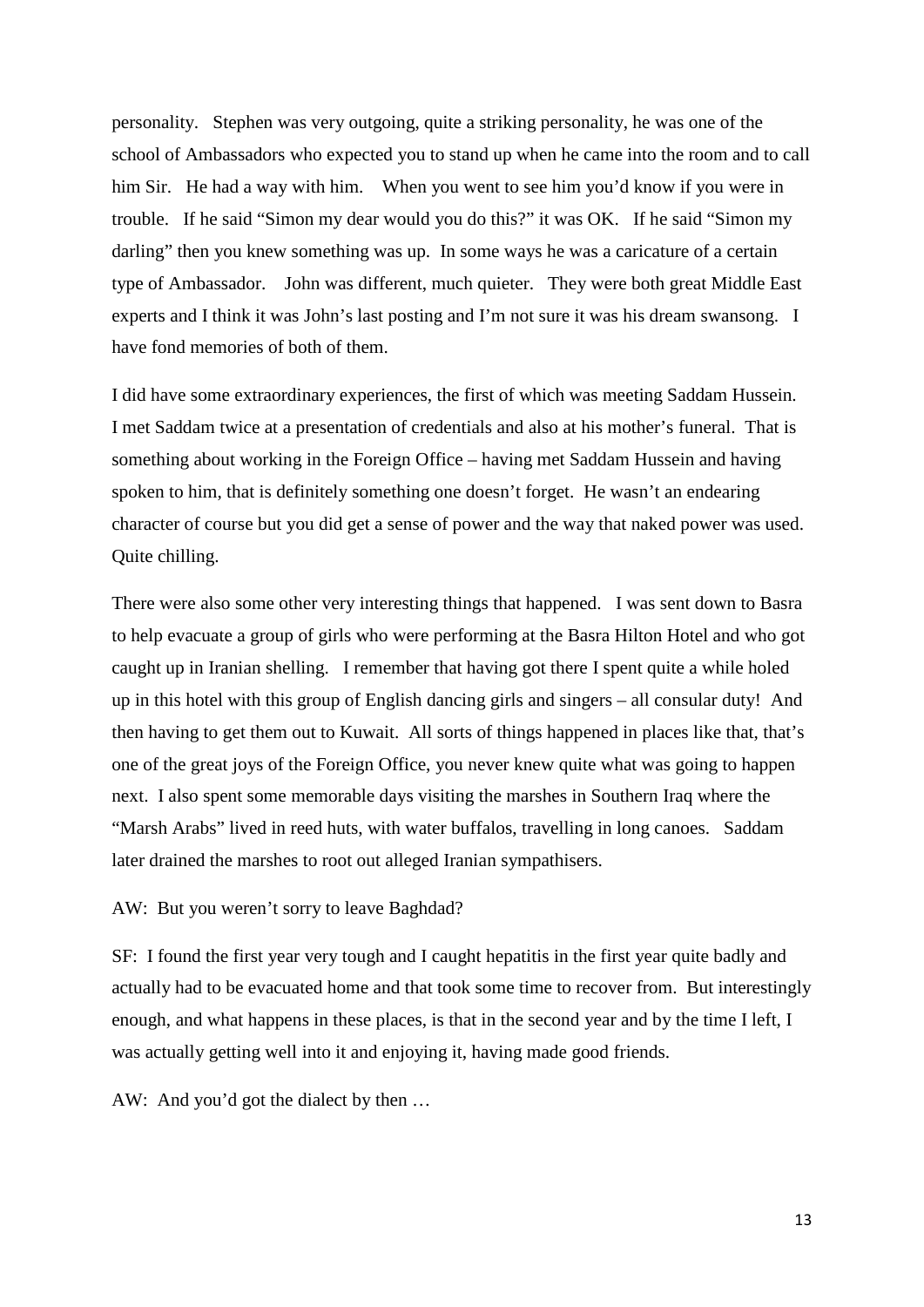SF: Yes, I'd got the dialect and understood the language and felt on top of it. But the opportunity came up to move over to Damascus because John Sawers, who'd been there, was moving on. I decided to do that simply for a change, and so in 1984 I did move to Damascus.

## **1984-1986 Damascus**

It was also a Ba'ath Party regime, with a very tough dictator, Hafez al-Assad, but in a different country with a different culture and actually quite a different regime. I went to Syria in 1984 and I really loved Damascus and I loved Syria. It was a privilege to work there, a beautiful country with a fascinating history and a more sophisticated culture than Iraq. There is a divide between river cultures and coastal cultures and Iraq was an introspective river culture, quite a tough society. Syria had the Mediterranean influence and the Levantine influence and was quite different. The regime in Syria, although tough on its own people, was respectful of diplomats. We had a lot of freedom there, you felt secure because they were smart enough to know it was in their best interests to look after diplomats. It was politically fascinating because of the Lebanon issue and because of the relationship with Israel. We had a small Embassy. The Ambassador when I arrived was Ivor Lucas and shortly afterwards he was replaced by Roger Tomkys, who came on from Bahrain. I spent two and half years there doing a similar sort of junior political Chancery job but with much more scope to engage with Syrians because it wasn't risky for Syrians to deal with diplomats, although I think they got asked about what they were doing, and one or two were obviously working for Syrian security services.

A lot of interesting things happened while I was in Damascus and much of the focus was on Lebanon. It was the time when British hostages were being taken in Lebanon, some were killed, there were two gentlemen called Douglas and Padfield, who I think were killed and another man called Collett. And then of course there was John McCarthy and later on Terry Waite, although that was after my time. That was a big focus of our activity. Traditionally the Embassy had been able to travel freely to Lebanon through the Bekaa Valley, and was one of the great joys of being there, but actually we weren't able to do so because of the security risk and I think it was Hezbollah who were occupying the Bekaa Valley.

It was an interesting and quite tricky time and during that time our own Ambassador in Beirut, who was David Miers, was caught up in a bombing of the American Embassy and was actually in the bombing. We worked very closely with them.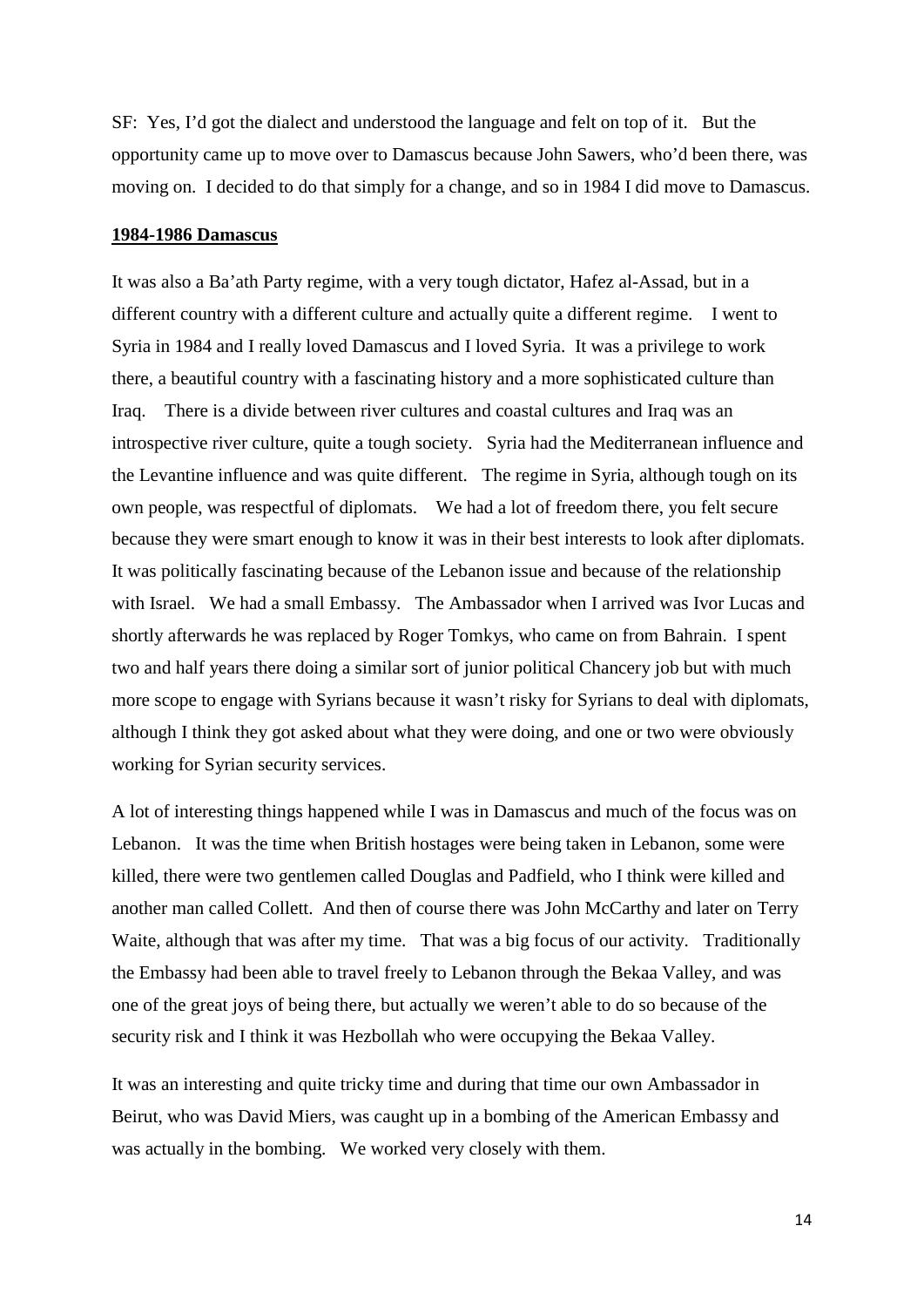The other big issue at the time was the illness of Hafez al-Assad who was coming to the end of his time. We didn't quite know what was wrong with him but we knew he was ill and there were various rumours. His half-brother Rifaat al-Assad was manoeuvring – so it was all about the succession – was it going to be Rifaat or the favoured son who was Bassel al-Assad who was quite a macho figure. But he was killed in a car crash so he was taken out of the equation which meant that Bashar al-Assad, who now of course is the President, came into the picture. He had been living in London. So there was a lot of thinking about the future of Syria, Lebanon, and stability in the Levant. It was a very interesting assignment and again there were bizarre things that happened. I will never forget the Defence Minister who was a man called Mustafa Tlass, who was a great fan of Princess Diana. We got a phone call at the Embassy one day saying that the Defence Minister would like to give a present to Princess Diana – and it was a horse! I don't think the horse ever reached Princess Diana.

## AW: Did you travel in Syria?

SF: Yes, one could travel and I did a lot. And looking back on it for the last six or seven years I've been sort of living through the war in Syria. I know all the places where terrible destruction has happened. All the places I used to go – Aleppo – I used to visit the souk in Aleppo at weekends. The richness of the history and the fabric of that very sophisticated society have just been completely shattered and it's absolutely, totally tragic. But again it's been a privilege for me to know all those places and to understand and experience the feel of them. I count it as a great privilege to have been there. My favourite place was the ancient ruined monastery of Simon Stylites north of Aleppo.

## AW: And the end of your time there? There was a break?

SF: Yes, at the end of my time there diplomatic relations were broken. What happened was that there was an El Al plane which was due to take off at Heathrow and there was a bomb found on it. This was traced back, via the man who was arrested who was called Hindawi, to the Syrians. I was junior and probably didn't see all the evidence but there was a question about whether this could really be pinned on the Syrians. In the end we decided it was the Syrians and to break relations. As it happened, my own posting was due to end two weeks before that. So I knew that relations were going to be broken but I actually left very shortly before. I wasn't actually PNG'd and was able to leave in reasonably good order. That was a mixed blessing in a way. It had been such an intense experience going through all of this,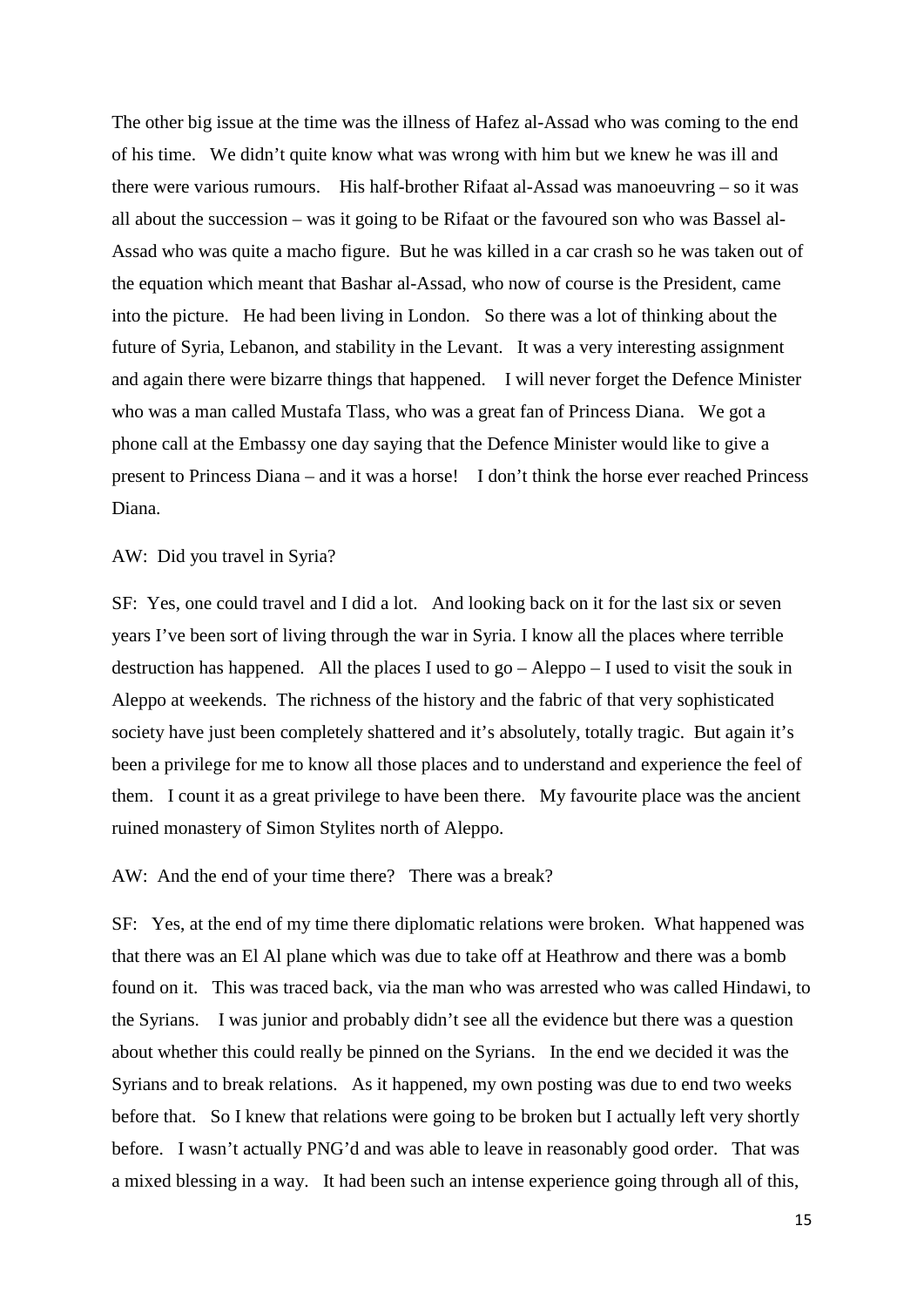and we were a very close Embassy, therefore leaving everybody behind (and we'd already been burning the documents and clearing out the Embassy, just like it is in the movies) was a very emotional thing. When they were all finally expelled there was a party organised by the Foreign Secretary back in London which everyone was invited to come to. I went along to it and it was a really moving occasion.

Another example, as in Baghdad, of how a very close-knit community is forged and relationships are very strong because of what you are living through together. Rob Young was the Head of Chancery in Damascus, who had a very distinguished career after, was a strong and binding figure with the staff.

AW: And the leaders – did you meet the al-Assads?

SF: Yes, having met Saddam Hussein in Baghdad, I also had the privilege (if that's the right word) of meeting Hafez al-Assad when I was in Damascus. So I met these two historic Baathist Middle East dictators. It is interesting to compare the two and of the two, the more impressive was Assad. He was one of those people who really filled a room with his presence. He was physically a bit odd because he had a very large head and you couldn't help noticing that and he was incredibly still, dominated by that presence and slightly odd physiognomy.

There's one other comment I'd like to make about communications on these two postings. Nowadays one of the great changes that has happened in diplomacy is that everybody is communicating by text, email and by telephone. In those days, particularly when I was in Iraq, we were in this acute war situation and the only way we could communicate was by official telegram. The telegram had to be typed up, encoded, and sent. It was very difficult to communicate if something urgent happened, so you really were on the front line but also quite separated. There was one period where, for over six months, because the regime were cross with us, they actually cut the Embassy's telephones so we had no telephone communication with London so literally the only way to communicate with London was by diplomatic telegram. You may ask what value can an Embassy offer in those circumstances – but it's an example of how in those days an Embassy could be a more remote outpost in a place like that than it is today.

So those are my early experiences in those two very interesting countries. I was pleased that I was posted to two real Arab countries with a real history and society behind them. It's not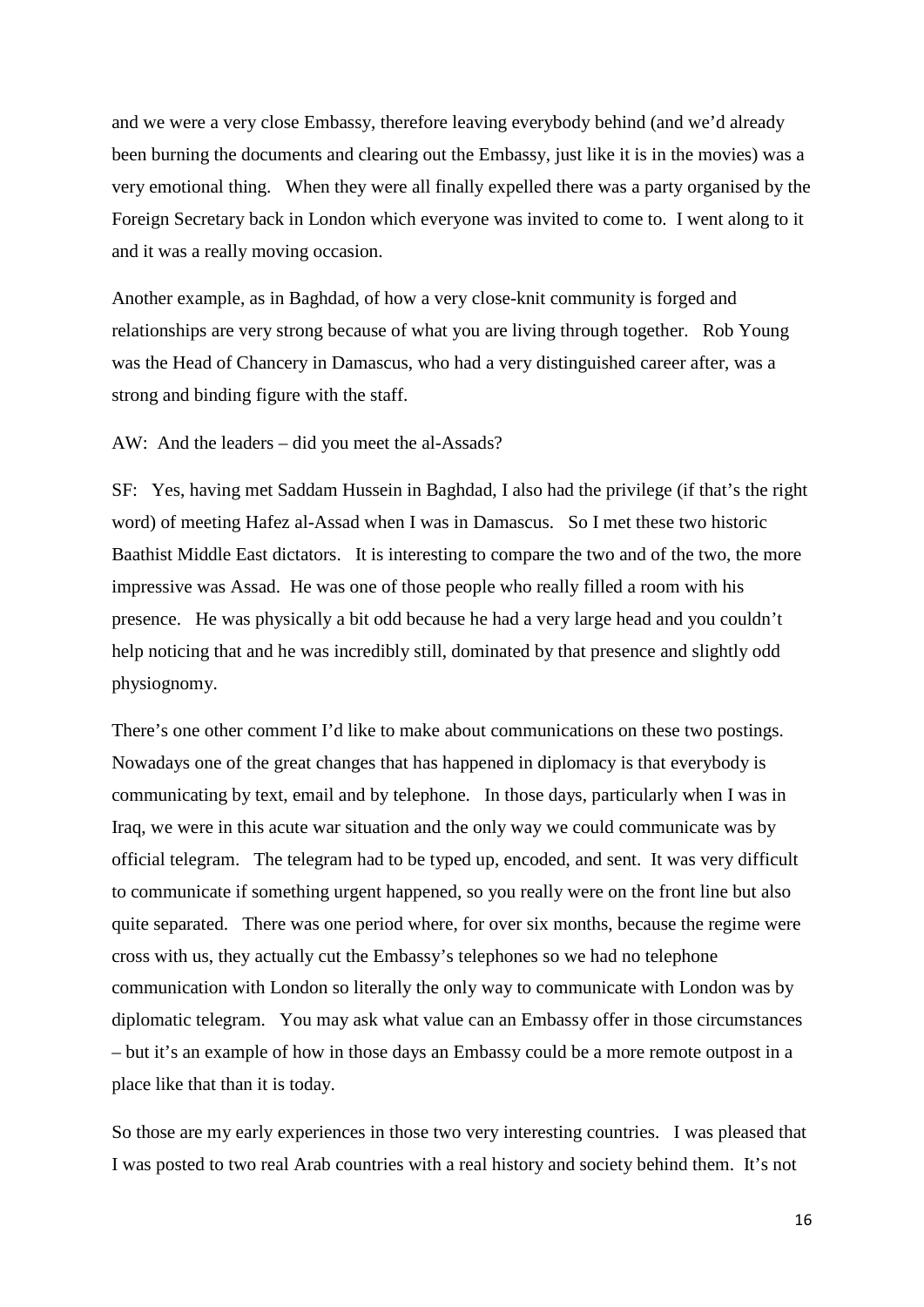how everybody would choose to spend their twenties and there were some downsides which we don't need to go into, but overall when you look back at a lifetime's experience, it was rich and rare.

I'd like to say a word about coming home, because this is relevant to the Foreign Office. I think the Foreign Office looks after you when you go on a posting, much better now than it did then actually, but when you come home you don't get the support. I had lived over five years basically immersed in the Middle East and I'd rather lost touch with society in Britain. Much had happened in Britain in those times – there was the Thatcher revolution, the Big Bang, the whole change in society, the City, the phenomenon of the Yuppie. I remember seeing this rather strange thing sitting on somebody's desk - which was a desk top word processor – and of course we didn't have those in the Embassy because we were still using manual typewriters. We weren't even allowed to type sensitive reports on electric typewriters. All this change had happened and I was sort of dislocated and immersed in a different society and culture. My experience of that was that people would say "Where have you been?" and "Gosh that's interesting" but after ten minutes or so, they couldn't relate to your experience. It took me quite a lot of time to readjust and other people have told me that they'd had that experience which is an interesting side-light on diplomatic life.

AW: Not so pastoral at home …

SF: And when you go abroad you expect something unusual, when you come home you think you are coming back to something you know but actually life has moved on, your friends have moved on, got married … So – in 1986 I came back to London and was reintegrated into the Foreign Office itself.

## **1986, First Secretary, FCO London: South Africa Sanctions Desk**

## AW: And so why South Africa?

SF: When I came back they asked me if I would like to carry on with the Middle East and I said no, that I'd rather do something different. As it happened this was absolutely at the height of the South Africa sanctions crisis with Margaret Thatcher where she had got very isolated in the Commonwealth because she was opposing sanctions on South Africa and of course the anti-Apartheid Movement was very strong. It was the absolutely hot issue of the day and the Foreign Office was struggling, frankly, to keep up with the demand because in every meeting, every international meeting with a foreign minister or a prime minister, South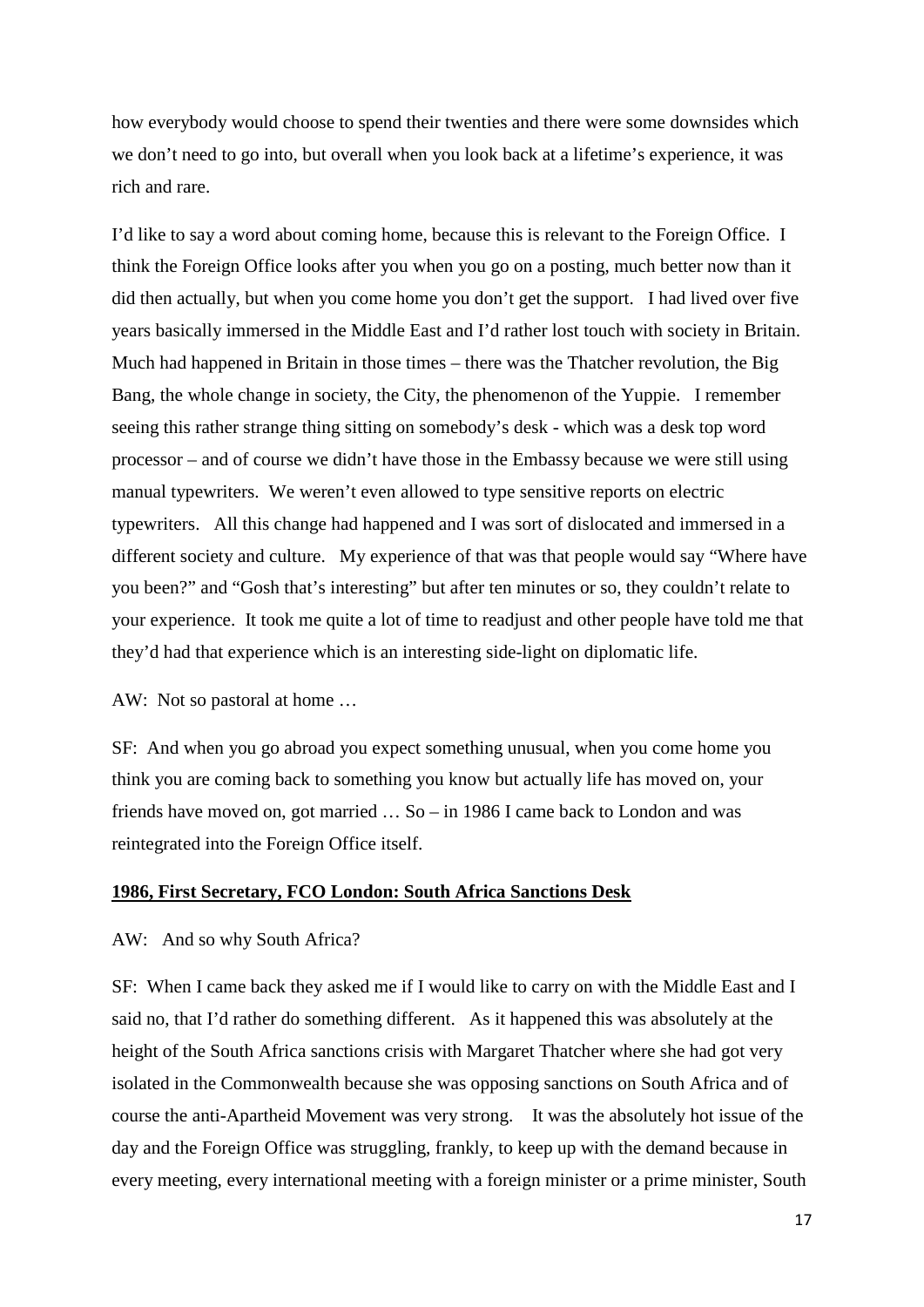Africa was on the agenda. They created a new desk in the Foreign Office in South Africa Department which was South Africa Sanctions Desk, so it wasn't like a country desk, it was an issue desk. I had control of managing sanctions policy. It was hugely fascinating because we were so isolated, because the Prime Minister was so personally engaged on it, because there was so much criticism of Britain, notably in the Commonwealth but also in public opinion. I was thrown into that. Kieran Prendergast was the Head of Department, a very able man. Tony Reeve was the Under Secretary; Ewen Fergusson was the Deputy Under Secretary. I had to learn about South Africa. I was trying to devise arguments in support of our policy, a policy which frankly I didn't have a lot of personal sympathy for. I understood the argument that engagement with the South African Apartheid regime was something that Britain could do in ways that other countries couldn't, and therefore we should preserve that capacity, but I thought that engagement should be accompanied by pressure and it was about getting the right balance. It was an interesting challenge for a young diplomat.

The Commonwealth set up an Eminent Persons Group which reported on this and the British Government didn't accept that report. It was all very heated. In the end what happened was that sanctions were imposed, notably financial sanctions, and they did have an impact on the Apartheid Government and of course in the end President de Klerk came in replacing President P W Botha and the policy changed. I lived through that. I don't think I was there when the change actually happened but it was very interesting to see that process beginning to unfold. I visited South Africa a couple of times and talked to the opposition movements, the Black Sash Movement, visiting the townships, and our Embassy (I don't recall whether it was called an Embassy or a High Commission then because they'd been expelled from the Commonwealth). Patrick Moberly was the Ambassador, a cousin I think of John. He was replaced by Robin Renwick, I think because the Prime Minister felt Patrick Moberly was a bit too sympathetic to the opposition and not tough enough in supporting her policies. Robin Renwick was a very able man, was close to Margaret Thatcher and was close in particular to Charles Powell who was Margaret Thatcher's very influential Private Secretary. Robin Renwick was put in really to be her person. He was a highly effective representative there, got close to the government, was a very strong channel and actually a good example, even if I didn't always feel comfortable with the way he was doing it, of a successful Ambassador carrying out that particular role. And after that she appointed him in Washington as a reflection of that.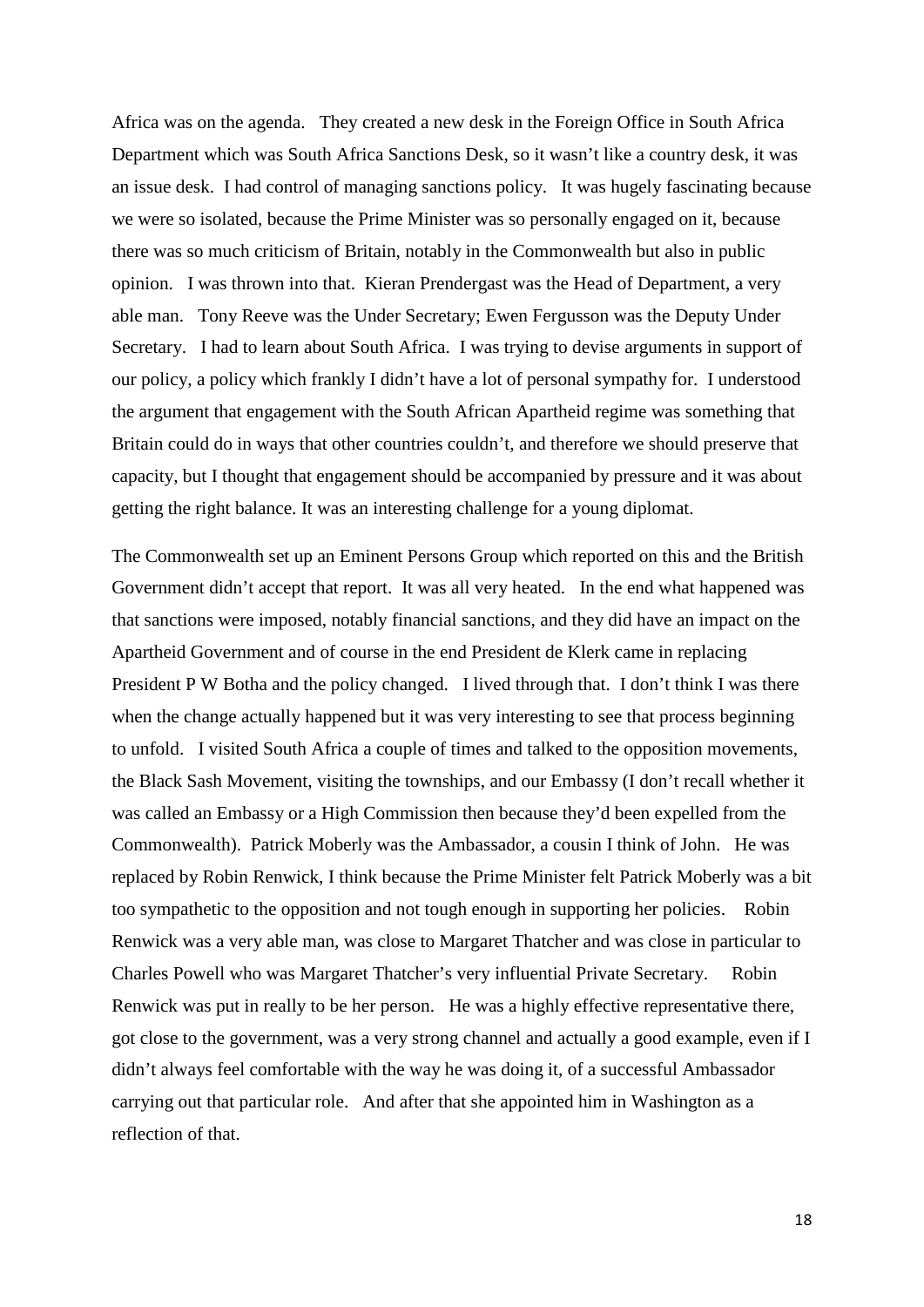## **Middle East Department, Iran/Iraq War Desk**

I did that for a year and a half or two and then I moved back to Middle East affairs and was put onto another issue desk which was the Iran/Iraq War, which was still going on and was attractive for me because I knew a lot about it. It had moved on. Actually I was involved in the negotiations around the ending of the war which was an interesting thing to do. Both countries had become exhausted, they were looking for a way out and Alan Munro, who was the Deputy Under Secretary on the Middle East, and I worked together and were quite influential in putting together the Security Council Resolution, which was called Security Council Resolution 598, I think it was in 1988 and it was the Resolution that ended the war. I remember giving instructions to UKMIS New York quite intensively on this and actually sitting down with Alan one evening and finding the final formula of one paragraph of the resolution which finally clinched the agreement. I couldn't tell you now what it was but there was a sense of actually contributing to a diplomatic process that ended the war – it was a moment in history and working on something that really mattered.

## AW: And was anything else going on in the region?

SF: Yes, a big issue at that time other than that was that we were in one of our periodic difficulties with Iran. This was about the 'fatwa' against Salman Rushdie over his book 'The Satanic Verses'. Diplomatic relations were broken and the relationship was in turmoil for some years. One of the things I carried forward from that in my later career was I developed a strong scepticism about how much effort one should try to put into trying to build relations with Iran because I thought it was so unpredictable. There was always something that would happen to knock it back and indeed when I was Permanent Under Secretary many years later in 2011 when the Embassy was stormed again and we had to evacuate it, this all came back to me. Another example of how you learn from experience. So that was my early time in London.

## AW: And you'd settled back in and learned to cope?

SF: Yes, I'd settled back in and found my feet in the Foreign Office and learned about operating in the Foreign Office which I hadn't really done before because my time in UN Department had been quite interrupted by being in New York twice.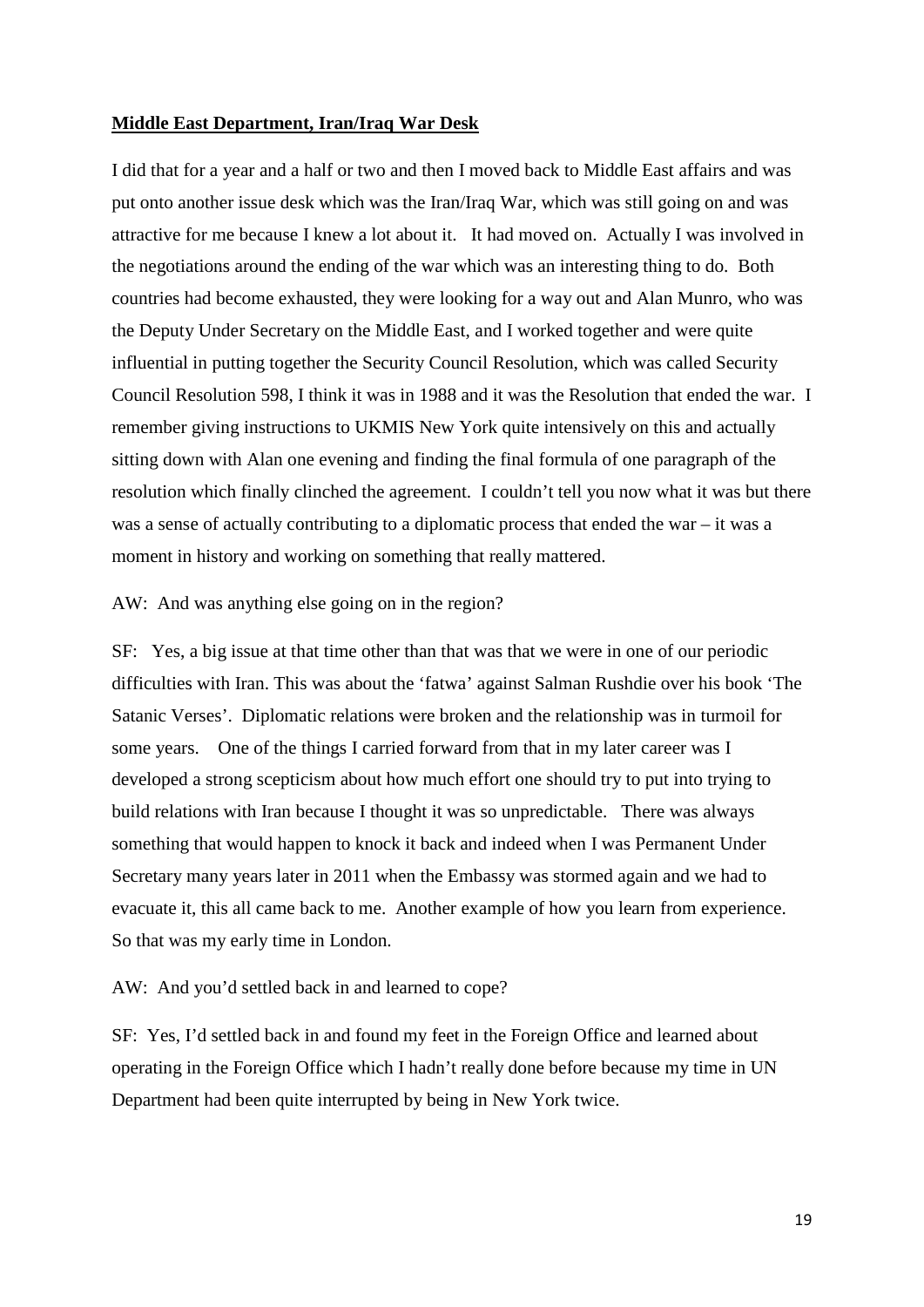## **1989-90 Private Secretary to William Waldegrave.**

AW: It is 1<sup>st</sup> August and Sir Simon Fraser is returning to his recollections of his diplomatic career. When we left off last time, Simon, you were about to move to become Private Secretary to William Waldegrave. How did that come about?

SF: This was 1989 and William Waldegrave's Private Secretary at the time was Kim Darroch who was completing his period and they were recruiting a Private Secretary. William Waldegrave was the Minister of State in the Foreign Office responsible for the Middle East and Central and Eastern Europe and, later, also for Africa, working under Douglas Hurd who was the Foreign Secretary. They were looking, I think, for somebody with Middle East experience, that was the heart of the job, and I interviewed for the job and was given it. In fact it was absolutely fascinating to work for him because he is a highly intelligent man, very interested in the issues and was one of the rising stars in the Conservative Party at the time and a very engaged Minister who got on well with officials and so he was quite lively to work with. He wasn't always easy though, he could be quite demanding and was impatient to get into the Cabinet, but then that is not unusual among Ministers. This was a really important moment for me. It was a pivotal moment in my career. I started in the job because of my Middle East experience and there were some very interesting things going on in Middle East policy, notably the opening of Ministerial level contacts with the PLO which William Waldegrave did with a man called Basam Abu Sharif who was the PLO's designated representative. As it happened I had met Basam Abu Sharif in Damascus years before when he was a rather less reputable member of the, I think it was, DFLP, the Democratic Front for the Liberation of Palestine - it could have been the PFLP which was the Popular Front for the Liberation of Palestine! Both were splinter groups of the PLO based in Damascus.

#### AW: Sounds like something out of Monty Python!

SF: Yes, a bit like "The Life of Brian"! I remember my first ever meeting with Basam in Damascus when I was the Second Secretary there. I went off to this block of flats and was met by two heavies in jeans and ushered into a room, the walls of which were lined with Kalashnikovs and I got on very well with him. He was an interesting, intelligent man, he'd been blown up and badly injured by a letter bomb sent by the Israelis when he was in Beirut.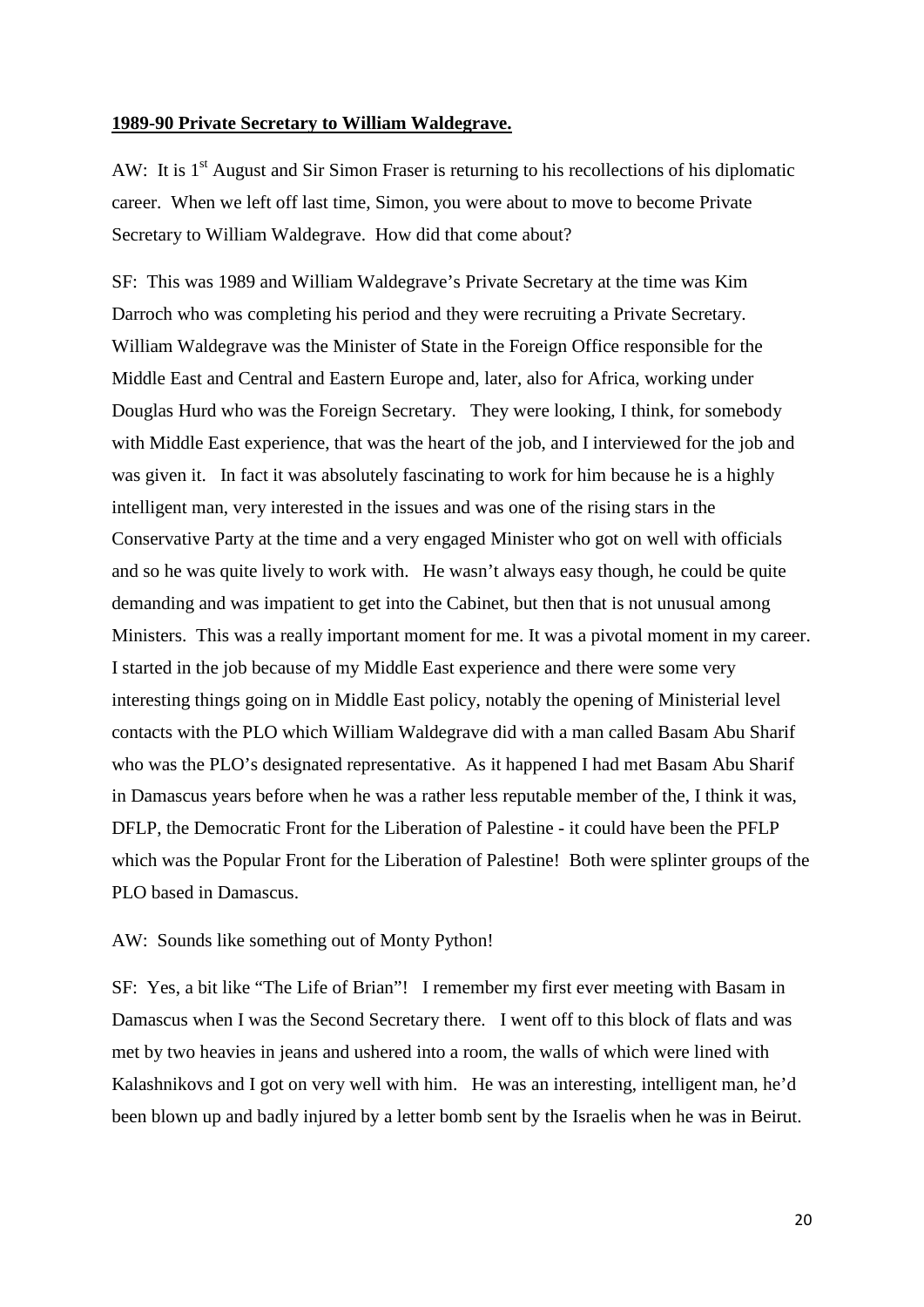Since the Damascus days he had become senior in the PLO and was designated as their representative in the first Ministerial meeting with us which William Waldegrave conducted. It was part of the opening of the relationship with Arafat's PLO which led towards progress in the peace negotiations at the 1991 Madrid Conference.

That was part of the job but the most interesting thing that happened during this period was the fall of the Berlin Wall in 1989 and the end of the Cold War and it was my good fortune that William Waldegrave was also responsible for Central and Eastern Europe. I suddenly found myself right at the heart of this most fascinating historical moment, the most important moment of my career which was the end of the Cold War. I was receiving all the telegrams from Moscow and across Central and Eastern Europe as the Warsaw Pact collapsed. It was intense and exciting. I have some very vivid memories of visiting the region at that time. For example flying along the Berlin Wall in the helicopter with William Waldegrave, just weeks before it fell; and then following the whole process through the opening of the borders between Hungary and Austria and the movement of people into Western Europe; and then a bit later on when Ceausescu fell in Romania, visiting Bucharest literally a week after he had been executed. Literally there were fires still smouldering in the streets of Bucharest. This was a very vivid and colourful experience, a direct personal experience of this absolutely riveting period which I will never forget. That was a great privilege. There was an awful lot going on and there was so much to do.

William Waldegrave was active and instrumental in forging British policy towards those countries during this period and the great challenge for us was how we would save Central and Eastern Europe for democracy and stop it dissolving into economic and political chaos as it came out of the Warsaw Pact. For example we designed the British Know How Fund which was a very carefully targeted aid project for giving political support to democratic institutions in those countries. Other innovations included the establishment of the Westminster Foundation for Democracy to support the development of political parties in the region.

There were also the talks on the reunification of Germany happening. There were the four powers who were responsible for Berlin plus the representatives of the German Government engaged in talks for the reunification, and of course there was a lot of controversy around this including Margaret Thatcher's reticence about German reunification. This was a historic moment. I saw William Waldegrave recently and we were talking about it. He said that it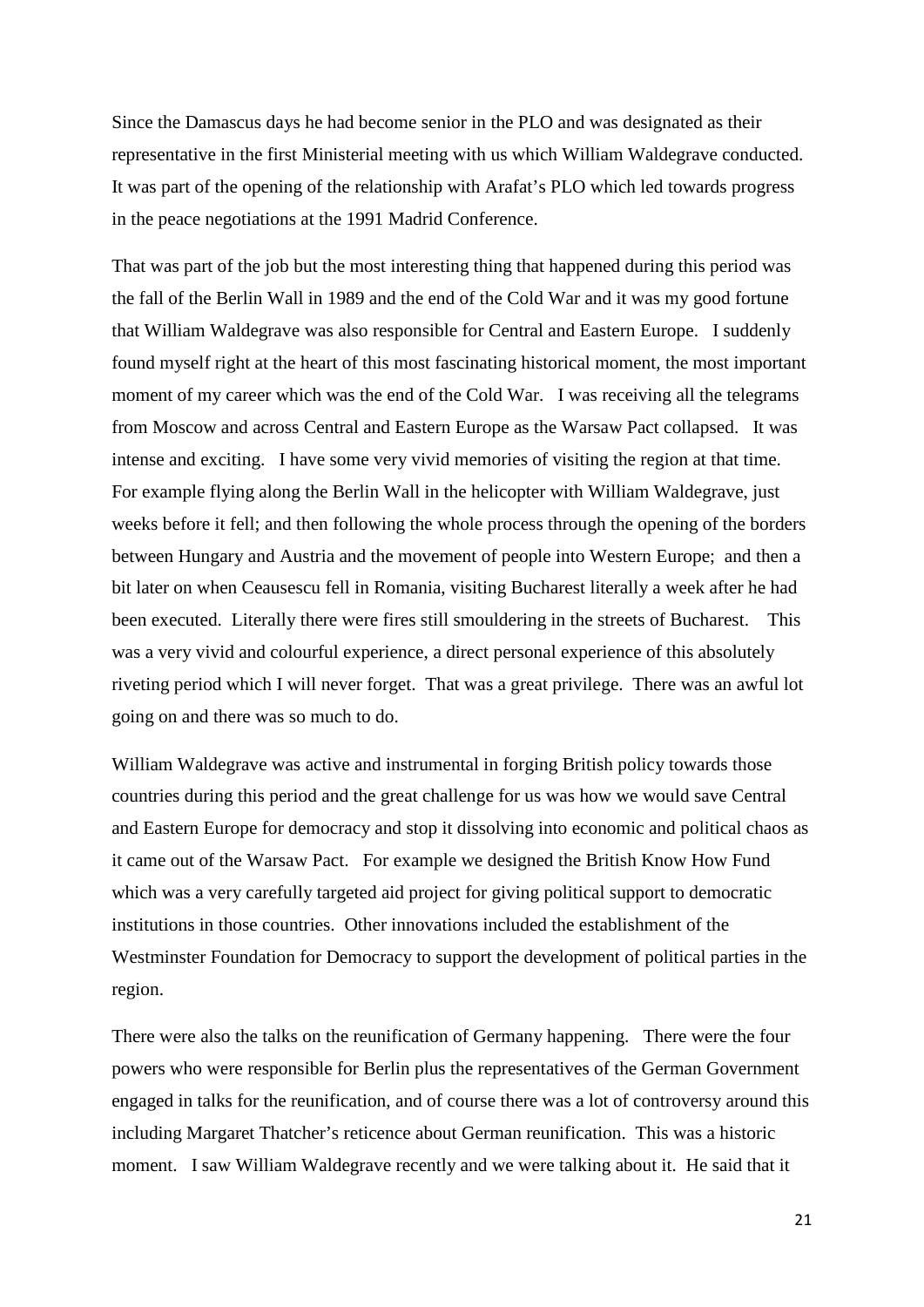was a Wordsworthian moment – "Bliss it was in that dawn to be alive". It was a very invigorating, exciting time. At the time perhaps I failed to appreciate just how lucky I was. That in a nutshell was that experience which lasted nearly two years.

## **1990-1992: Policy Planning Staff**

The next thing I did, which was equally interesting and in one sense even more formative for me, was that I went to work in the Policy Planning Staff which was led at that time by Robert Cooper, who I think was one of the great leaders of the Policy Planning Staff because he is a remarkably creative and powerful and slightly eccentric intellect and he was just the right person to have in that job at a time when so much was changing in the world. We had a very good team, Jonathan Powell was in the Policy Planners and later Simon McDonald joined us as a speechwriter. This was a strong but small team of people sitting at the heart of the Foreign Office and there was everything to think about and write about and policy to be made on all fronts, because essentially we were helping to establish the post-Cold War order in the world. I've talked already about securing Central and Eastern Europe. There were great debates going on too about the future of NATO after the Cold War, the enlargement of the European Union which of course was a core part of our policy for stabilising Central and Eastern Europe, which was a great British initiative in the EU and which we drove forward. There was the emergence of Russia out of the Soviet Union, the end of the Gorbachev era and the rise of Yeltsin. So much happening and so much policy toward Russia was being made to try to ensure peaceful transition there.

## AW: Did you continue to travel into the region?

SF: I travelled less at that time but certainly went on some visits. But mainly our job was to write think pieces for the Board of the Foreign Office and for Ministers about these big issues. How can we, and what should we be doing to try to, create a new order in Europe after the Cold War? It was the source of my fascination with European policy.

The other big thing that happened at this time and which I was deeply involved in was the Gulf War, when Saddam Hussein invaded Kuwait. Margaret Thatcher was Prime Minister when Saddam invaded Kuwait and pressed George Bush the elder to take a very firm line in response. The decision was made that an alliance would be put together to push him out of Kuwait, led by the Americans but with our strong support. I was closely involved in the whole process of planning that, setting the policy goals and was also involved in the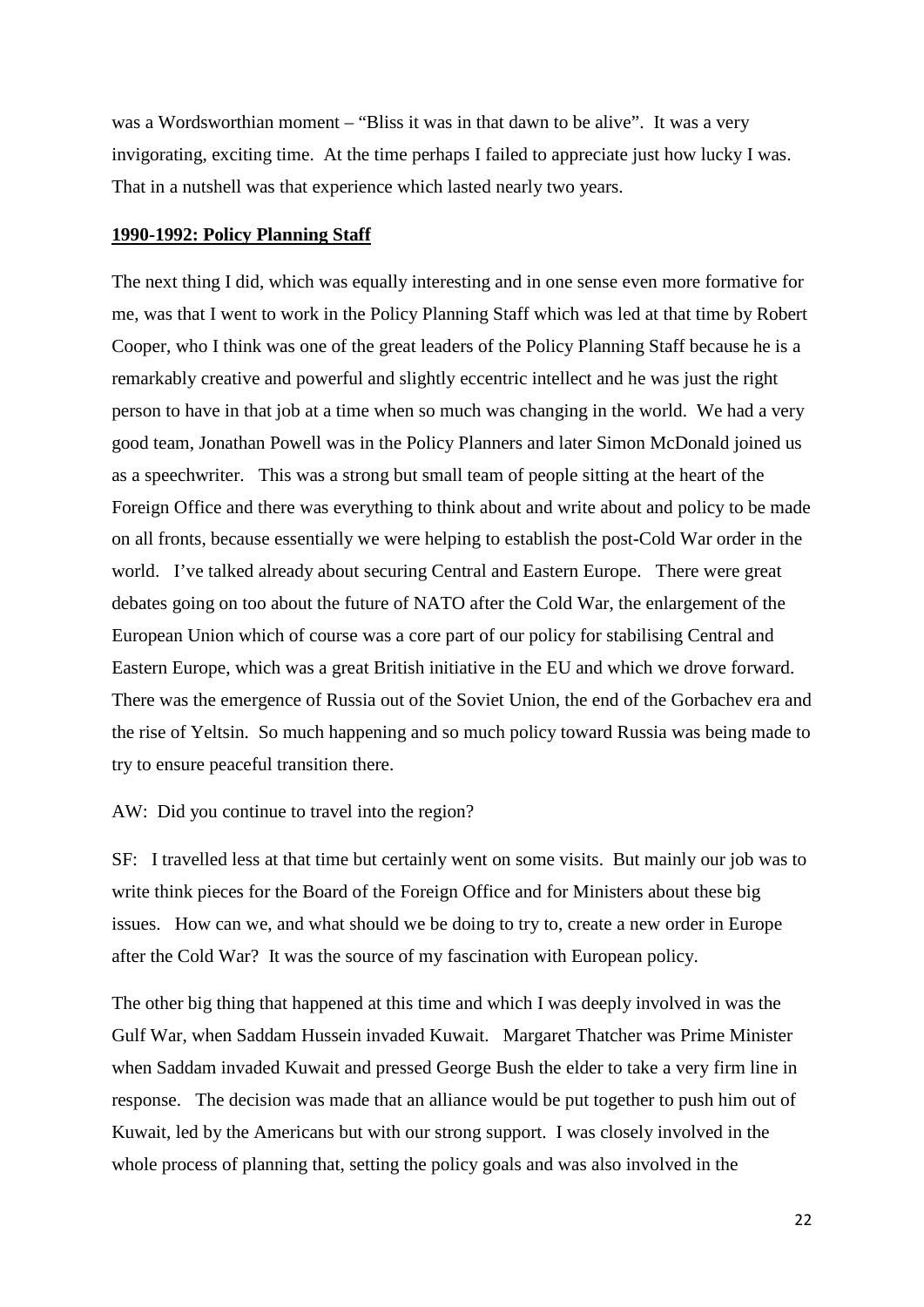Emergency Unit which was established to manage that war, because we had a lot of troops involved. We were directly engaged by land, sea and air in this operation. Because I'd been in Baghdad I had some real expertise to offer. We, in the Policy Planning Staff, formed the view that if we actually pushed Saddam out of Kuwait we should take this further and go all the way to Baghdad. But that was not the decision that was taken, for very understandable reasons, because the whole legitimacy of pushing him out of Kuwait was very different from the case for actually going on and occupying Baghdad. But with hindsight we might say that we could have saved ourselves a lot of trouble later on if we had done that. Those were the sorts of very exciting policy debates that we were having at the time. This was also linked to the whole debate about international intervention, so called liberal intervention, in the post-Cold War period and George Bush senior's announcement that we were creating a "new world order". This was all the tremendous excitement of the early post-Cold War period.

AW: And many other things were happening …

SF: Yes, Margaret Thatcher fell and John Major came into office having been Foreign Secretary and then Chancellor. There was also an awful lot going on, although I was less directly involved, but it was hugely important at the time, around Maastricht and the EU, and the Maastricht Treaty which was the great issue of the Major Government. But in the Planning Staff that was not an area I was personally focussed on.

The other thing that we were very closely engaged in was the outbreak of conflict in the Balkans. The Bosnia War was in 1992-95. In the Policy Planning Staff I remember we wrote a paper in 1991 saying the next big crisis will be Yugoslavia because Yugoslavia was very much a construct of the Post War period in Europe and unlikely to survive the end of the Soviet Union. It was a very difficult challenging thing that happened, terrible conflict in the Balkans, involving all those countries but particularly focussed on Bosnia.

The reason that I was so excited by this period was that I was right at the heart of the machine with basically a blank piece of paper to work on and it was intellectually hugely challenging. It was really the moment in my career when I began to think deeply about foreign policy and step back a bit from just being part of the machine, doing the briefing, taking forward the policy of the day. You really had the sense that you were living in an important moment in history and it was a great privilege. The decisive time in my career.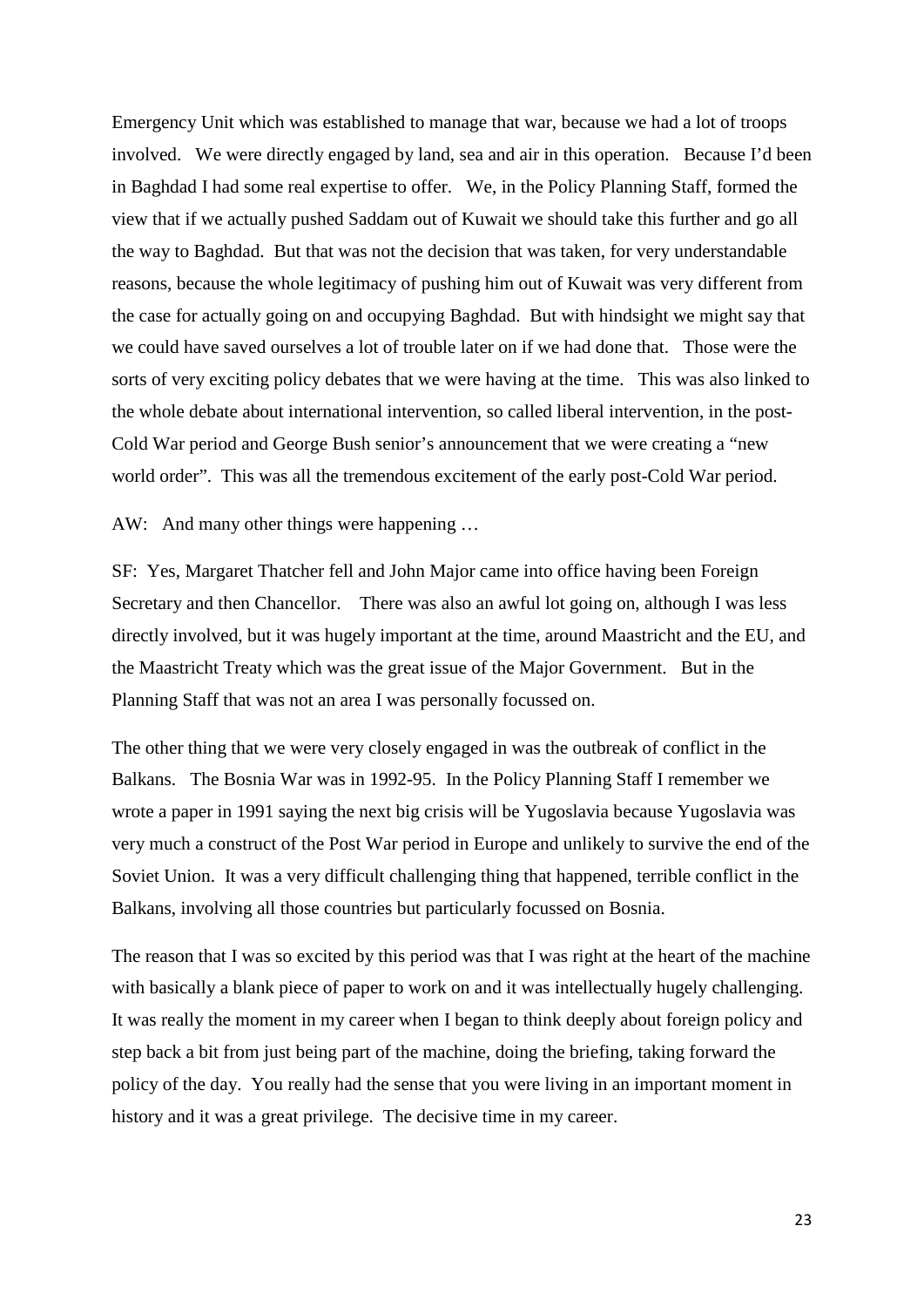This was the moment at which I realised that having invested so much time in the Middle East I was a bit exhausted by it. The Middle East is fascinating but it's like a drug, once it gets into your bloodstream it's very hard to get it out. But actually you can spend your whole life on it and not very much is going to change: you spend your life grappling with other people's intractable problems. I was very motivated at this point by the excitement of Europe and what was going to happen there so I decided to shift the focus of my career in that direction.

## AW: An opportunity to be involved in real change?

SF: Yes, and to be involved in something that really affected my own country, my own continent where there was much to be done. I read a huge amount around the history of Europe, reading back to the First World War and before, trying to understand the unfolding of everything that was taking place and I decided that I wanted to be involved in that and more involved in European Union work. I had previously been one of those who thought that working on the European Union was rather dry and technical and I hadn't understood the historical excitement of it, but this was the moment and I shifted direction. I also realised at this point that I needed to understand more about economics as a driving force in international foreign affairs and of course the European Union was essentially an economically driven political project. And so this combination of things was going on in me which led me, after the Policy Planning Staff, to apply to go and work in Paris in the Embassy in a slightly unglamorous job as First Secretary, Financial and Economic Affairs.

## **1993-96: Paris, First Secretary, Financial and Economic**

This job was essentially looking at banking issues, and Treasury issues, working for the Bank of England in the financial sector but also on those aspects of European Union policy, in particular relating to monetary union.

I got that job in 1993 but before I went to Paris I spent a summer at the LSE studying economics at an LSE Summer Course. I think I was the first person from the Foreign Office to be sent on that course; typically I agitated to get sent on it! It was absolutely excellent and I think for several years afterward the Foreign Office carried on using it. It was six weeks of basically very rapid undergraduate economics without the hard maths, which was really excellent. My lecturer was Morris Perlman, a holocaust survivor and great teacher.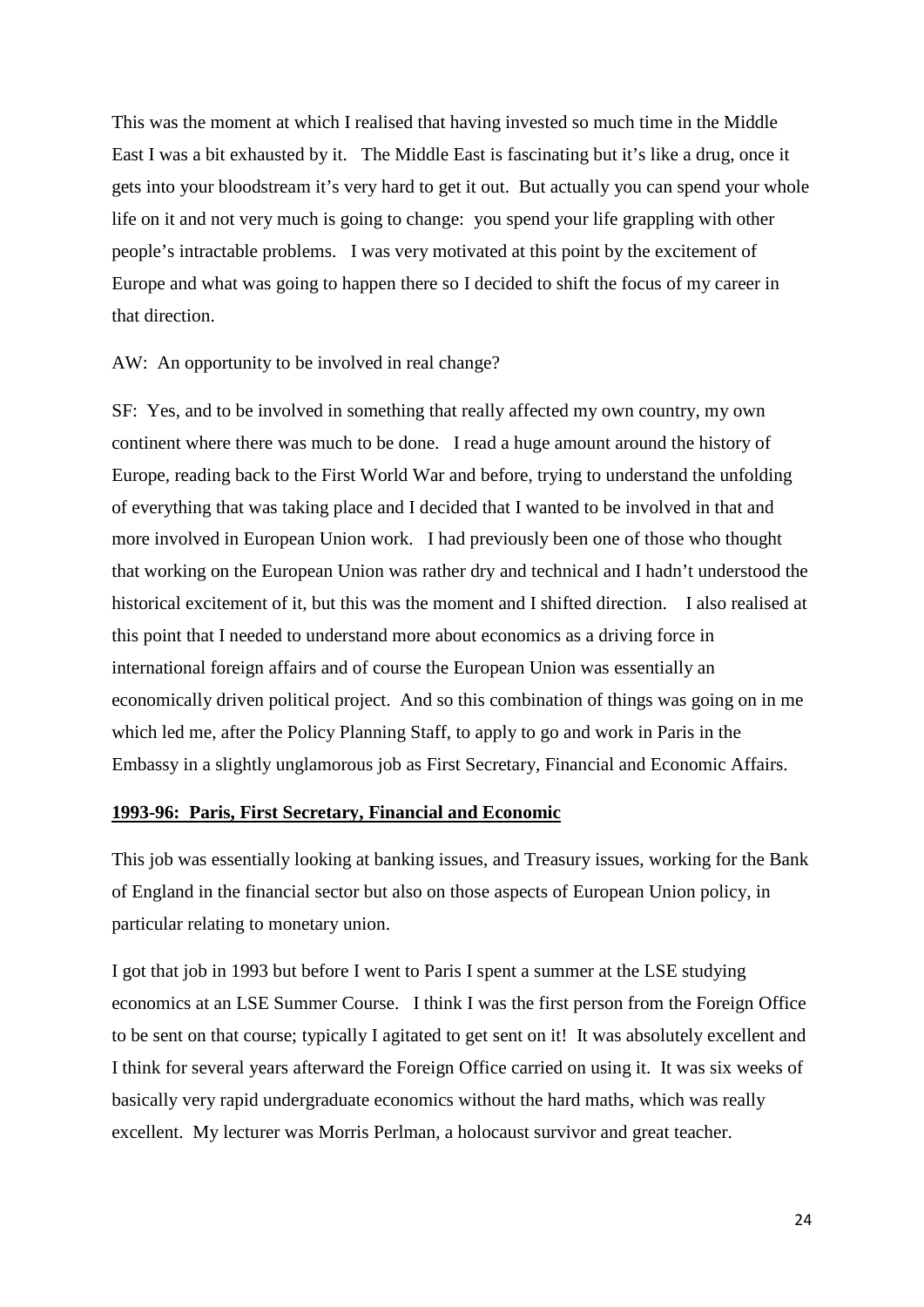I went to Paris, Mitterrand was still President in his last years. This was the Cohabitation Government when Balladur from the right was Prime Minister. It was a very interesting period. I did a lot of work around the preparation for monetary union and the French policy of shadowing the Deutschmark and the so-called "Franc fort" policy as they prepared for monetary union. It was interesting for the UK, for having had Black Wednesday and fallen out of the ERM, we were watching carefully what was going on there. It was a first-hand experience of how different the political commitment in France and Germany is to the European Union compared with the UK where it was always seen as an optional issue, as we've seen so vividly since. So it was important to learn and understand that.

In 1995 Mitterrand's term of office came to an end and Chirac was elected President from the right. Balladur had in fact been the favourite to win the Presidential Election but lost it to Chirac because he didn't have the popular appeal. It's a great example of how in the end people vote for someone they feel they like. The French vote with their "tripes" they say. Chirac became President and appointed Juppé as Prime Minister. Juppé tried to introduce some fairly radical domestic economic reforms in France to reform the French economy, which everybody agreed was necessary. He was very cerebral and different from Chirac and he completely fell foul of the French people and he ended up with a massive general strike, and basically he failed as Prime Minister at that time. It was a vivid insight into the culture of France and how the shock of Thatcherism could never have happened in France because it just isn't in the political DNA.

## AW: And did you have a good team in the Embassy?

SF: In those days the Embassy was led by Christopher Mallaby who was the Ambassador and, yes, we had a very strong team because of course in those days those Embassies had more people. Rob Young was the number two, followed by Michael Pakenham later on. There were a significant number of people covering these issues. The Financial and Economic Counsellor was Christopher Crabbie. Michael Arthur was there as Head of Chancery. It was a very strong Embassy, in fact people in London used to say there was far too much talent deployed in Paris.

The other important moment I want to mention, because I think it was a historic moment, was the opening of the Channel Tunnel in 1994. The fact that you could go to and from Paris on the train, which we now take for granted, was a very significant change and a very important moment in terms of accessibility. So we then got an extraordinary flow of Ministers visiting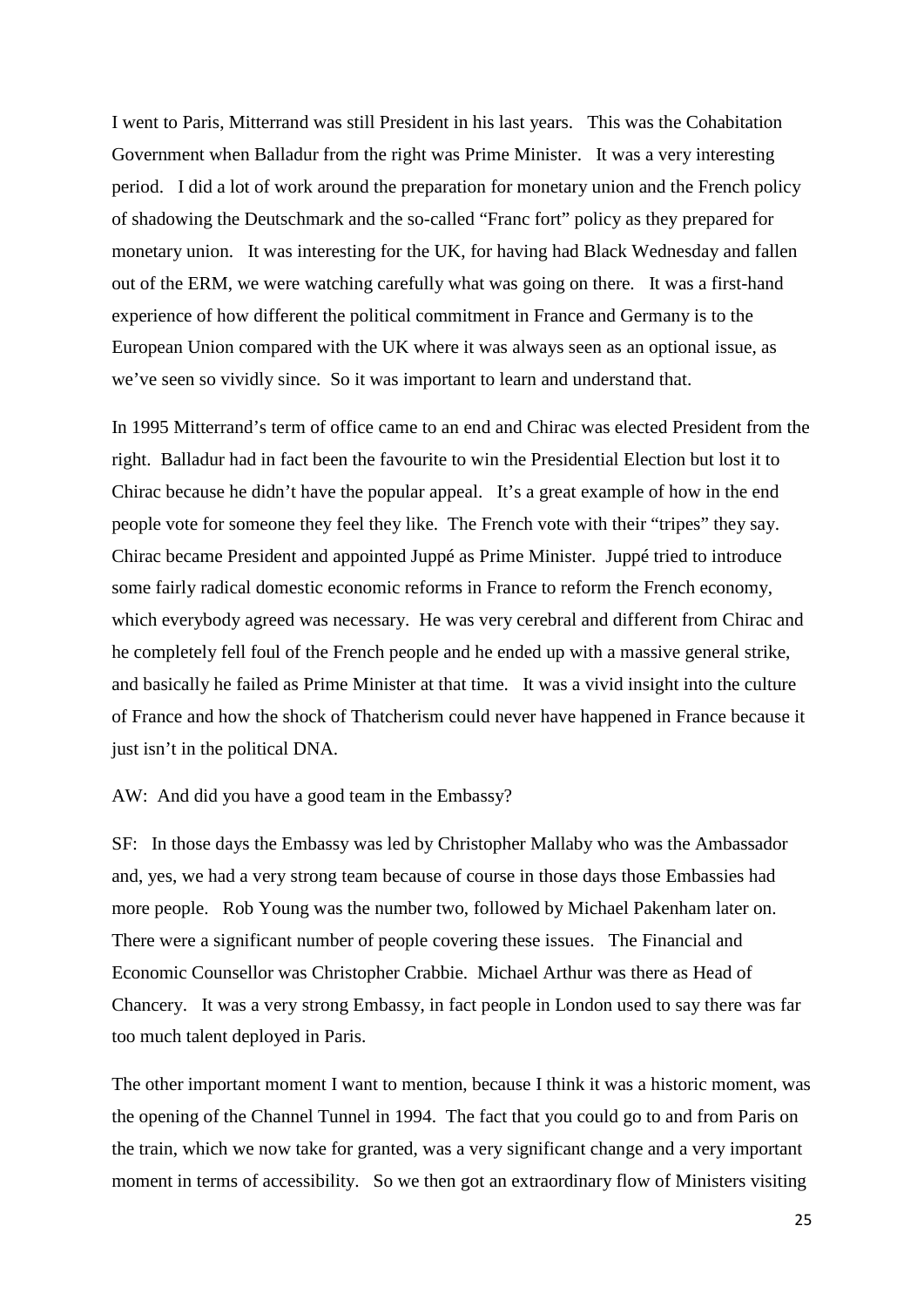and doing day trips, which they liked to do especially on Fridays, to Paris. It was a good time.

AW: Was there a referendum while you were there?

SF: Well the French referendum on Maastricht was held just before I arrived and was very narrowly won.

AW: And it was quite "shocking" because it was so narrow?

SF: Yes, we were surprised it was so close but there was the Gaullist Philippe Séguin who ran a very strong anti-Maastricht campaign. What we don't always recognise was that there is a very strong Gaullist, nationalist, streak in French right wing politics, very sceptical about European integration, although the technocratic centre was in favour of it. The politics around Europe was much more complex than people in the UK realised, and there was a lot of controversy around this policy of shadowing the Deutschmark and going towards a single currency and surrendering elements of the sovereignty of the Franc. These are issues which have been salient in our politics but which were also in French politics at the time.

In 1996 the Under Secretary in London who was responsible for Europe at the time, Stephen Wright, rang me to say that there was a job available in Brussels working in the Commission as what we used to call a Detached National Expert for Hans van den Broek who was the European Commissioner for foreign policy issues – in particular the Balkans, and would I be interested in doing this? It was slightly odd because it was a move outside the Foreign Office mainstream but with a promotion, it got me promoted to Counsellor which was something I was keen on. It was a slightly unorthodox move but I decided to do it because I'd become so interested in Europe that I wanted to go and work there, and I thought "I need to go and work in the European Commission, I need to understand this beast and I need to understand the system from the inside". So I took that opportunity.

## **1996-99 Brussels European Commission**

I moved to Brussels in June 1996 and it was the time of the European football championships in England; that was "football's coming home". I remember I watched that in my temporary accommodation, feeling a bit lost in a new city.

My job was to help the Commission, which under the Maastricht Treaty had some new powers in the foreign policy area, to build a stronger diplomatic understanding of foreign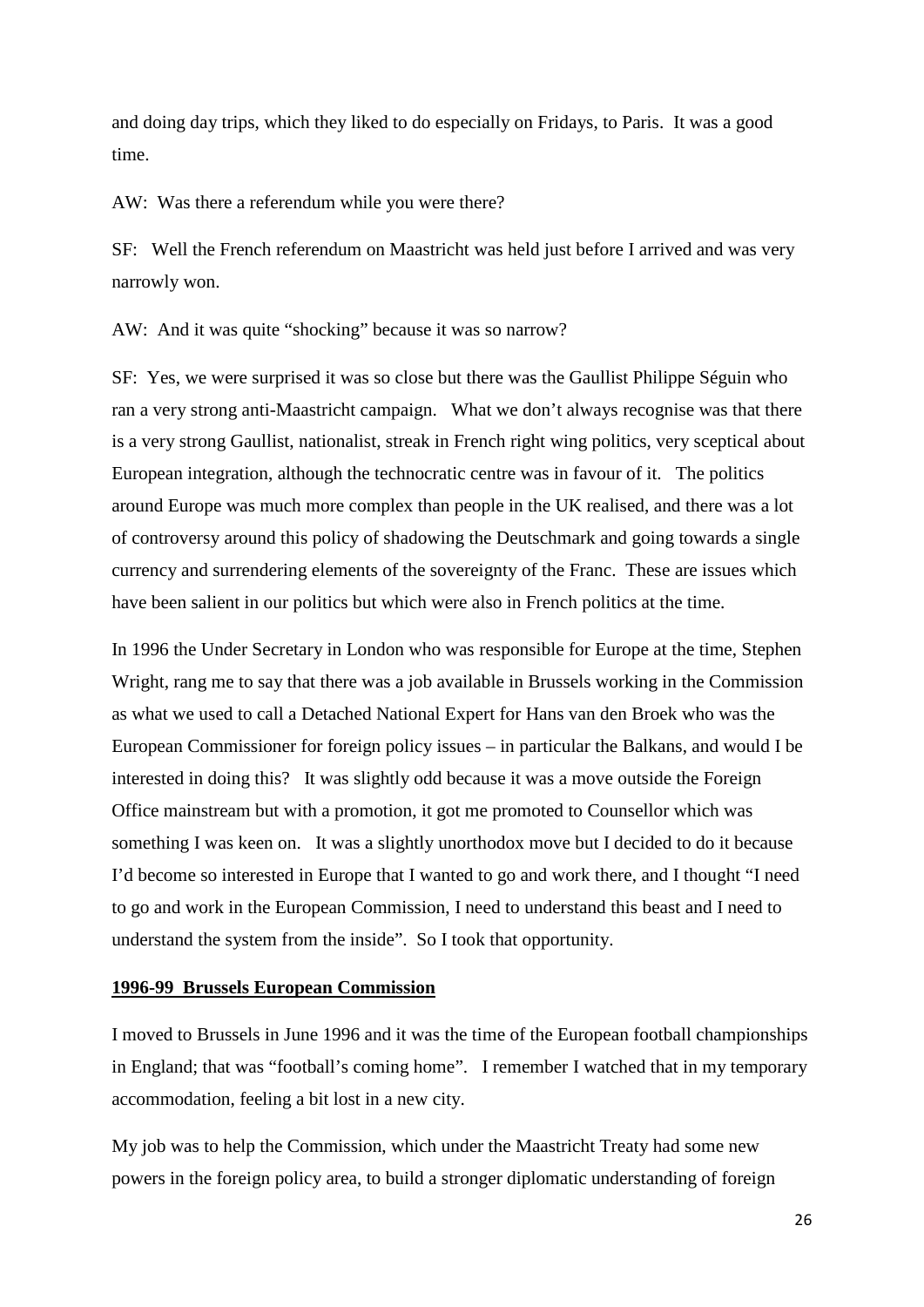affairs and to link the economic policy competences of the Commission more to a foreign policy understanding and a more strategic approach to foreign affairs. So it was to bring some diplomatic DNA to the Commission. Part of the job involved selectively sharing Foreign Office telegrams and information with people so that they had an understanding of the political analysis from the FCO. This was done on a quiet basis. I had authorisation to share material up to a certain classification. Hans van den Broek was the Dutch Commissioner and the primary focus was in the Balkans, where the Commission was running significant support and aid programmes because the war had ended but there was a big reconstruction process. The Commission had big programmes there which were not always being effectively administered or aligned to the wider foreign policy objective. I travelled to Sarajevo with him and this was the time when Carl Bildt was in Bosnia as the High Representative and we were part of the so-called Contact Group which was the group of countries which were collaborating on the reconstruction of Bosnia. I remember my visit to Sarajevo. It was startling to see the destruction that was still there, buildings with holes shot in them and staying in a hotel where there was no wall at the end of a corridor. It was quite tricky but very interesting.

The most vivid memory of all was having dinner with Milosevic in Belgrade in Serbia when we went there afterwards. I always say that having had the 'privilege' of meeting all three of Saddam Hussein, Hafez al-Assad and Milosevic during my career was something special! Milosevic was interesting, he was obviously an evil character but very smart. At this dinner he gave Hans van den Broek a good run for his money, in fact I would say he "won on points" quite clearly. It was a riveting experience.

I did that job for six months and although it was interesting it was quite frustrating because I wasn't really part of the machine. I was external to it, although I was working directly to the Director General as well as the Commissioner. The Commission officials kept me on the outside.

But then I got a phone call from Leon Brittan who was the Trade Commissioner saying that there was a job in his Cabinet as Deputy Head of Cabinet because Catherine Day who had been fulfilling this role, was moving on and would I be interested in doing that? He'd been given my name by Christopher Mallaby, my former Ambassador in Paris, who was a friend of his. This happened six months after I'd started so I was a bit sceptical about making another move, but I decided to do it and went to work in the Cabinet. It was definitely the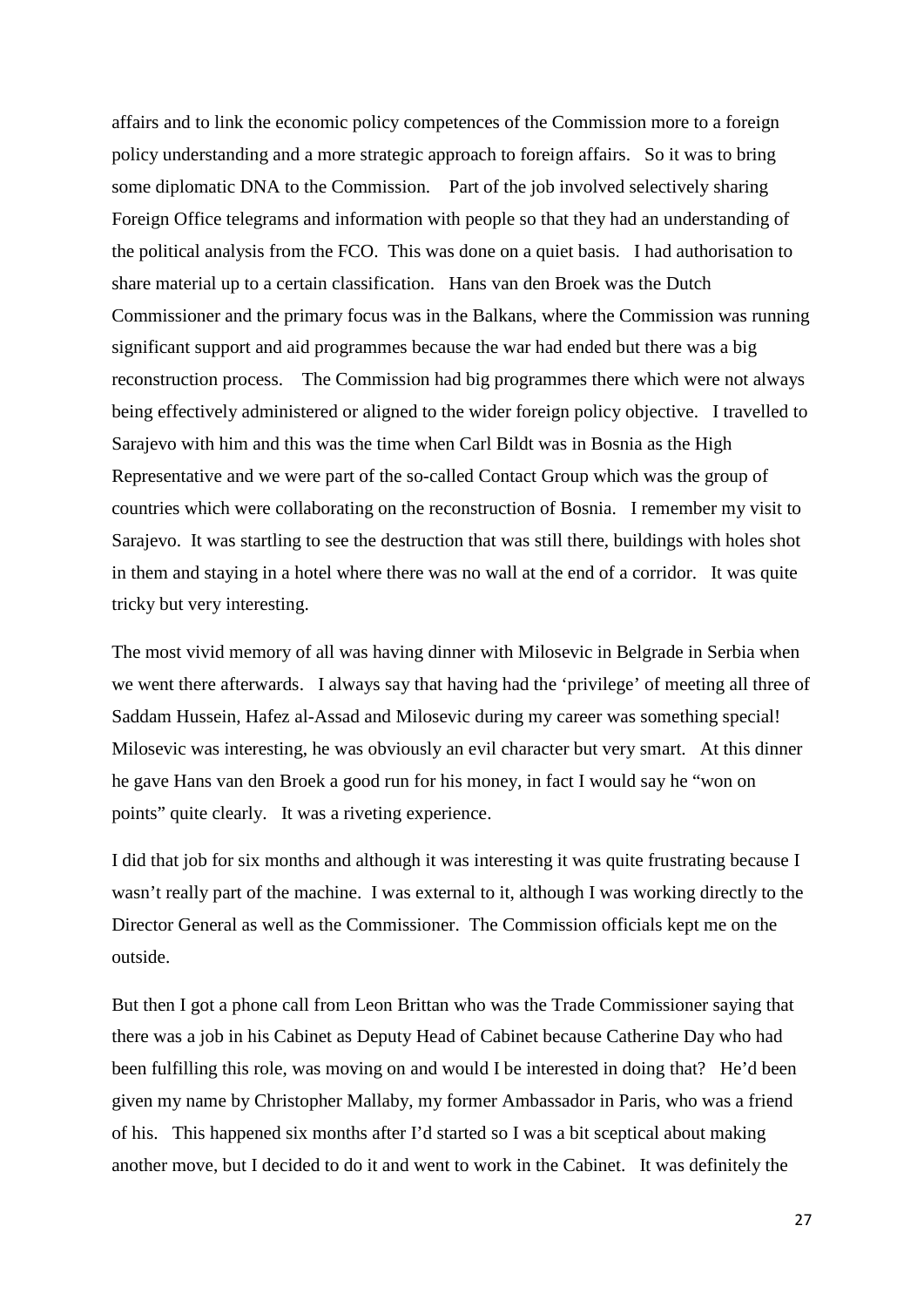right decision. I suddenly found myself at the heart of European trade policy, working for the Trade Commissioner shortly after the Uruguay Round had been completed, the year after the World Trade Organisation had been established and with an extraordinary opportunity to be involved in the creation of the international structure of globalisation after the end of the Cold War. The 1990s were the high point of globalisation. Working on trade in the European Commission, you were really in the box seat. The whole system was being run by the US and the EU who were by far the biggest economic powers in those days. China was emerging and the international system was being forged and, as so often in my life, I fell on my feet very fortunately ending up in this fascinating role.

## AW: Right place at the right time

SF: Well you have to take your opportunities but you do also have to have some luck – and to some extent you do make your own luck. I started working for Leon Brittan who I found a fascinating, highly intelligent, character. Obviously towards the end he had some terrible things happen to him, but he was a very impressive man, with a forensic brain, a very acute intelligence, who had become one of the very senior figures in Brussels, a powerful voice there and also in international trade on a global level.

We did some big things. We tried to launch a new initiative on EU/US trade while I was there. I worked on that with him. We had difficulties because the French were not keen on it. I worked a lot on trade liberalisation with Japan which was important and with Korea. We were negotiating the early stages of China's accession to the WTO which happened later on, I think in 2001, but I'd left by then. And we worked to prepare and launch the next global trade round, which eventually became the ill-fated Doha Round.

The biggest negotiation I personally was involved in was with the United States. It was to do with trying to unpick the extra-territorial sanctions that the US was imposing on European companies who were dealing with Iran and with Cuba, the so called Helms Burton and D'Amato Acts. This was very sensitive politically because it was essentially the US acting illegally to place impediments on trade to European companies. It was a big obstacle in EU/US relations. It was a very intensive negotiation led on the US side by Stu Eizenstat who had been the Ambassador to the EU and a former adviser to President Carter. I was proud of it because we actually managed to resolve it during the British Presidency in 1998, and it was a complex example of a diplomatic negotiation with multiple stakeholders and an interesting insight into how the European Commission operates to bring together the European side and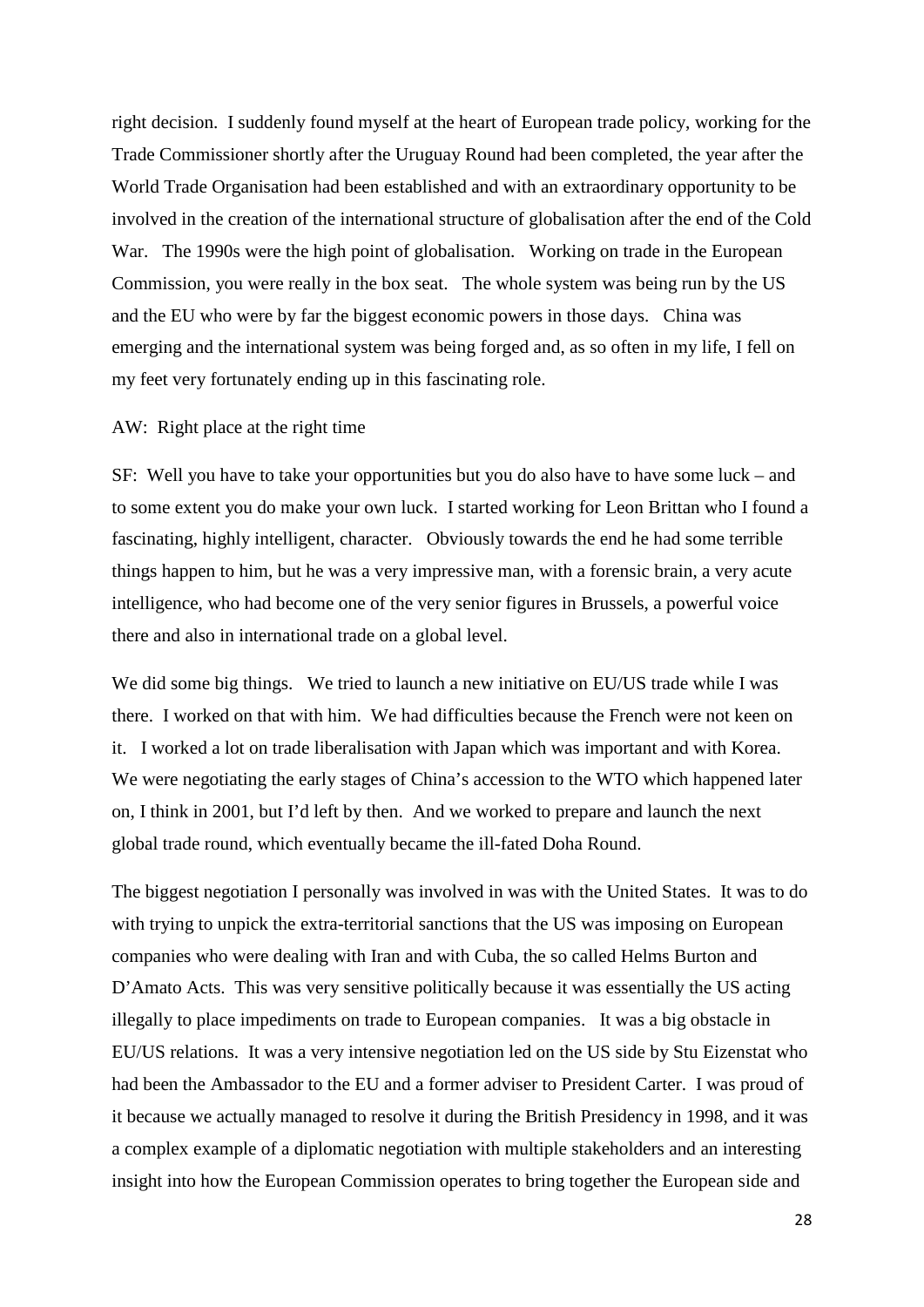deliver a deal where different Member States have different interests but come together to reach an agreement. I learnt a lot from that. That was a great sense of achievement.

Towards the end of my time there things began to unravel for the Commission. This was the Commission that was led by President Jacques Santer and in the end he was forced to resign because there was a huge scandal centred around Edith Cresson, the French Commissioner, who had appointed her dentist to some sort of paid job in the Commission without having gone through the appropriate recruitment procedures! But this was in a sense the final straw for a Commission whose reputation for competence had been badly undermined. It was very dramatic the night the Commission fell. I remember very clearly there was a vote in the European Parliament on whether the Commission should survive and there was also a procedure in the Council. We were up all night until about two o'clock in the morning, eating pizza in a nearby restaurant, when finally we heard that the Commission was going. It was a shocking moment and very bad for the EU. Suddenly it meant that I found myself out of a job, so what to do next was the question.

AW: Meanwhile back at home the Blair Government had come in …

SF: Yes, that is true, so what had been happening? These were the days of course when we had two Commissioners; we had a Conservative Commissioner, Leon Brittan, and a Labour Commissioner who was Neil Kinnock. Halfway through my time there the Conservative Government fell and the Labour Government came in 1997, so we were no longer the privileged channel. This was a great moment of change in the UK and I remember election night in Brussels; we weren't surprised but it was a remarkable event, the arrival of the Blair Government with such a landslide. So we then got into New Labour and the end of many years of Conservative rule. It didn't affect me directly but when the Commission fell Robin Cook was the Foreign Secretary. And, by the way, I thought he was an excellent Foreign Secretary from what I saw of him from Brussels, a very strong operator. He was looking for a new Private Secretary so I applied for that job but I didn't get it. It went to Sherard Cowper-Coles at the time. Sherard, however, had been the Political Counsellor in Paris, so suddenly that job in Paris became vacant and I found myself back on the train from Brussels to Paris, whence I had come in 1996.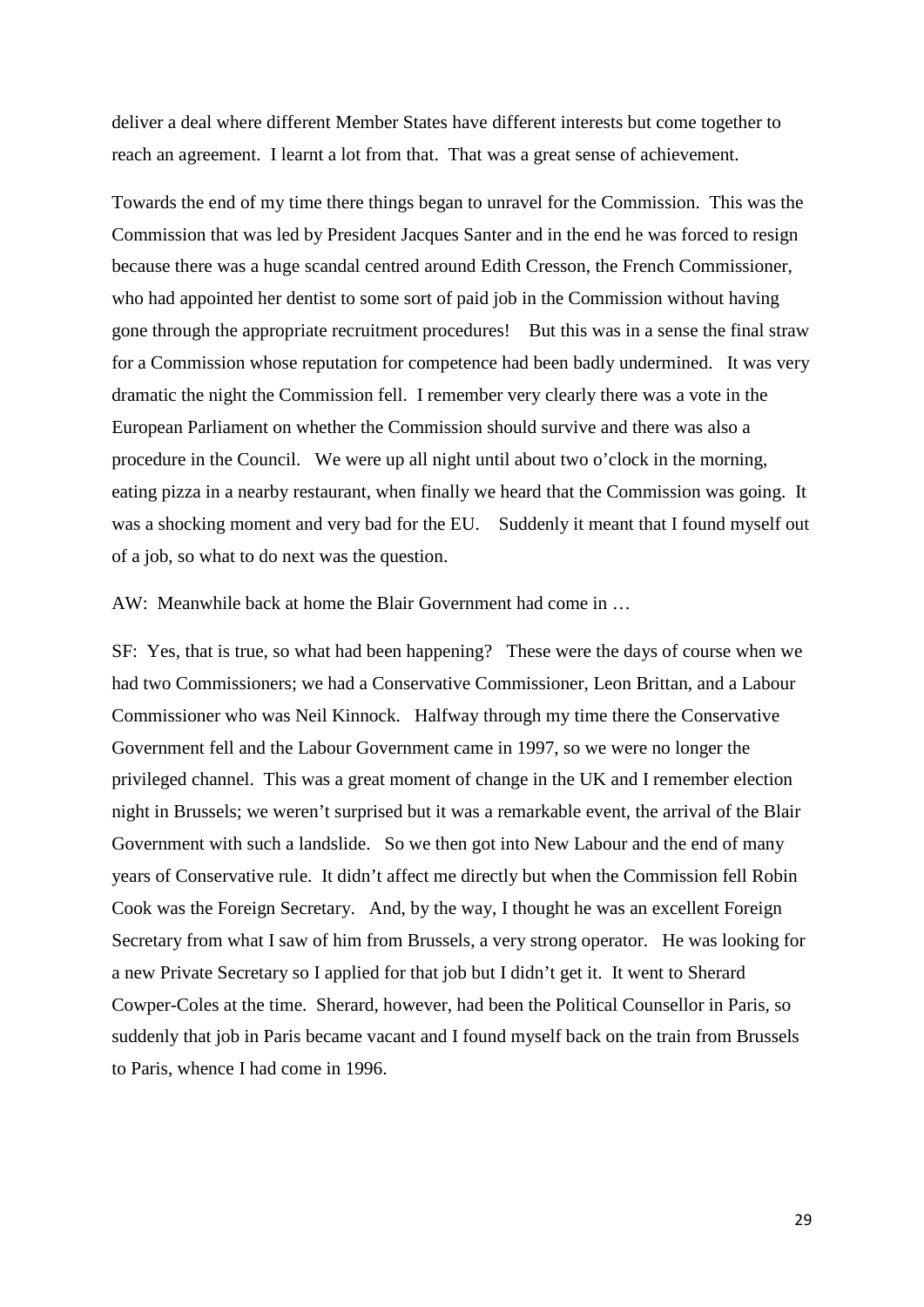#### **1999-2002: Paris, Political Counsellor**

I went back to Paris, this time as Political Counsellor, what used to be called Head of Chancery, where Michael Jay was now the Ambassador. I have to say I left Brussels with regret because I had so much enjoyed working in the Commission - the experience of being on the front line of these fascinating, multiple, ongoing negotiations, all the time. I think being in Brussels is like living in Washington, it's a political environment in which everything is a constant negotiation. I found that very invigorating. I had some hesitation about going back to the Embassy in Paris and the more sedate bilateral relationship. But it was a really interesting job and it suited my personal circumstances very much. I was doing politics rather than economics and finance. I was in charge of all the foreign policy aspects, the Middle East, the Balkans – the Kosovo War was going on at that time – plus the bilateral relationship plus French domestic politics. There was a big agenda to cover.

The Balkans were, I suppose, the principal foreign policy issue - Kosovo and the Rambouillet Conference which ended the Kosovo conflict. But in a way some of the most interesting things were the domestic politics in France at the time. We again had a domestic Cohabitation where Chirac was still the President and Jospin was the Socialist Prime Minister. We were approaching the end of Chirac's first seven year period in office in 2002 and he was standing for re-election. He was quite a popular President but had failed to carry through reforms and people were fed up because the French economy wasn't going well. There was a surge in popularity at this point for the Front National under Jean-Marie Le Pen. The great surprise in the 2002 election was that Jospin, the Socialist Leader who many people actually thought would become President, failed to get into the second round of the Presidential Election and Le Pen beat him to it. This was a huge shock in the political system. Le Pen ran against Chirac in the second round. Chirac of course won. I think he got 82 percent of the vote, but it was a very interesting moment in French politics and a harbinger of things to come.

#### AW: Very unpredictable?

## SF: Yes, exactly.

Meanwhile in the rest of the world the major event that happened then was 9/11 in 2001, George Bush having come into office in the US. There was a shift in American policy in any case with Bush, but 9/11 was a seismic moment and led to the US intervention in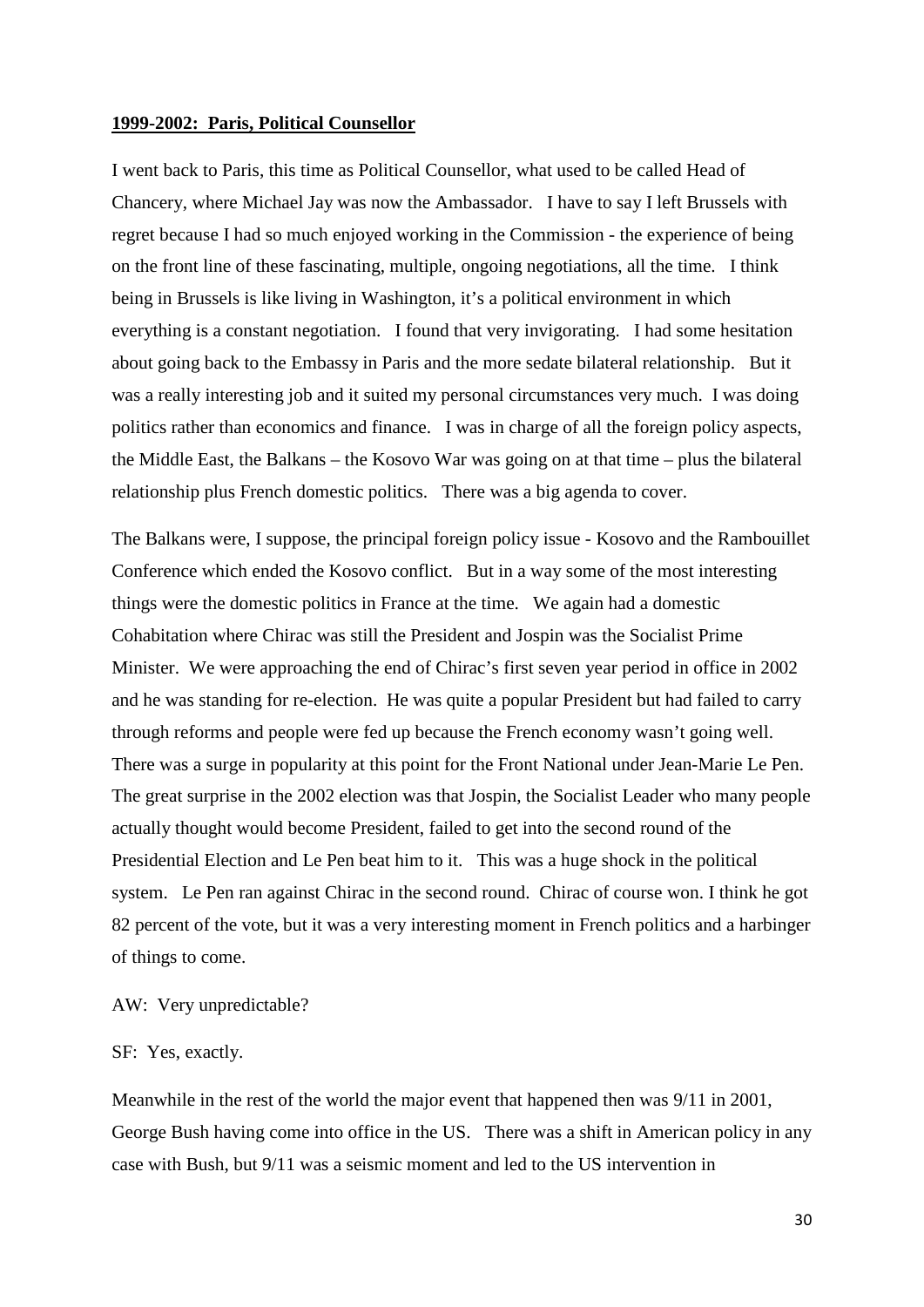Afghanistan, British and French involvement in that, which was a big set of issues, and of course the hardening of the counter terrorism agenda in the world. Later, of course, that led to the 2003 Iraq War which I'll come on to.

In Paris, I had the privilege of living in the Gatehouse of the Residence which is quite a Foreign Office institution, an iconic place. It is a nine bedroom house at the gate of the Residence (the former Palace of Napoleon's sister Pauline) and for many years was the home of the Head of Chancery, although now I think that has changed and it's the Deputy Head of Mission who lives there since the Embassy's been downsized. This was a wonderful place to live, and certainly made it possible to hold glamorous parties and events which in France is an important part of diplomacy. The French are quite traditional in their approach to diplomacy and they still respect diplomats in a way that actually we don't. You were treated with respect and got good access to Ministers and senior people, even not as the Ambassador but as the Political Counsellor. France is a good place to be a diplomat because of this and I found that I built very rewarding relations with people across the Government, not only in the Foreign Ministry but also in the other Ministries and the Prime Minister's Office and the President's Office. We had good access, we had good relations. It was also a time when we were building with the French the whole St Malo initiative on European Defence. Our relationship with France was close at the time on a whole range of foreign policy issues, so there was a lot of substance in it. I did that role for three years.

## AW: You mention in your notes the Eurostar border controls?

SF: Yes, that was one of the things that I vividly remember. It was an example of how in a bilateral Embassy you deal with not only foreign policy issues but quite technical nitty gritty stuff. This was the debate about facilitating the Eurostar by establishing so-called juxtaposed controls at either side of the Channel so we could make sure we had tighter controls on people using Eurostar but also facilitate speedy travel. The reason I mention it is because it was a ground-breaking international treaty whereby British border guards were put on French soil and French border guards were put on British soil. It was an example of how within the European Union innovative approaches are taken to sharing responsibility, collaboration and in a sense pooling sovereignty in a practical way which I thought was significant and important. But of course it has also come with complications because it was partly responsible for the development of the camps in Calais because there were so many people seeking to come to the UK illegally who were being held back at the border in France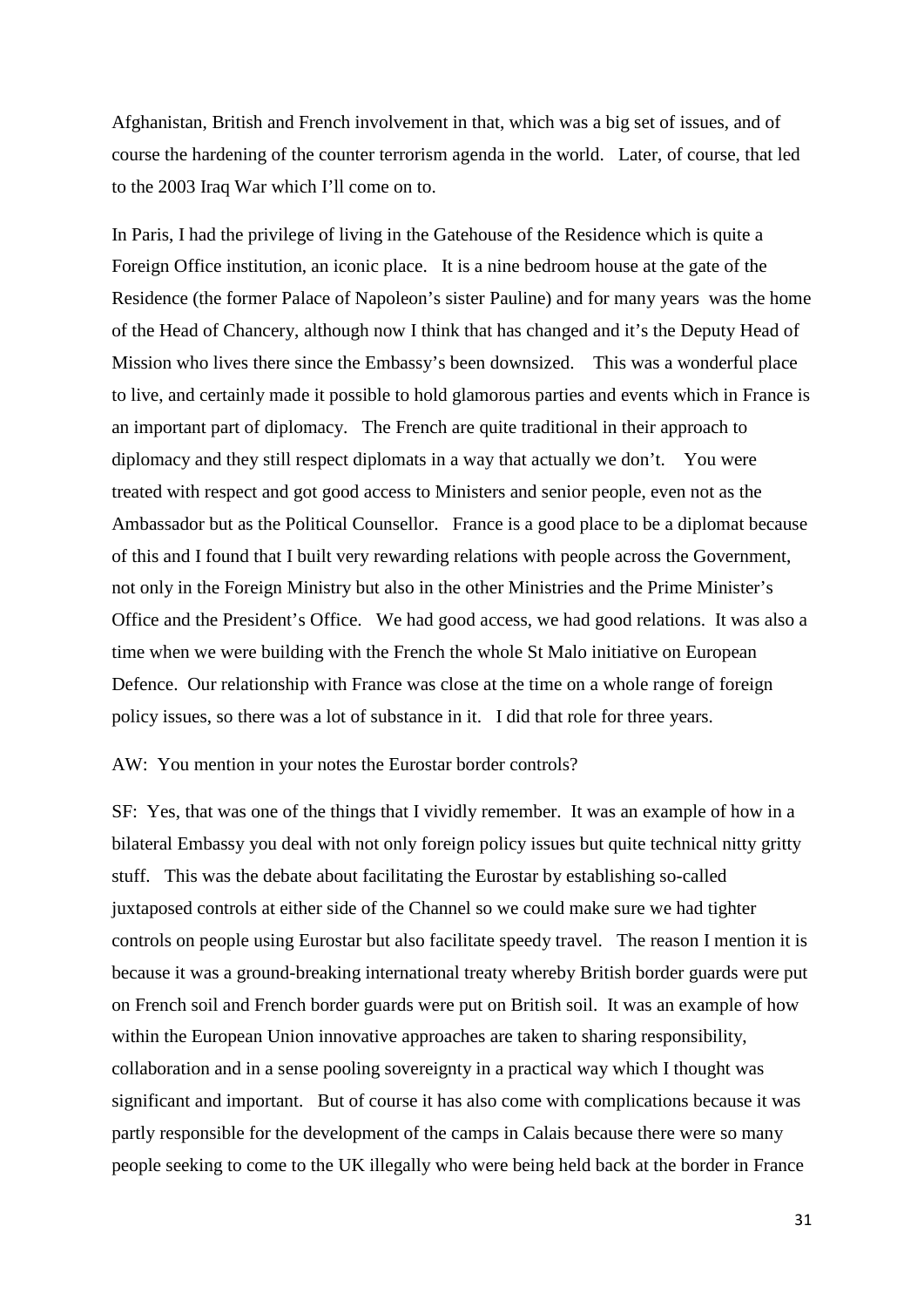rather than coming to the UK. This has always been a complicated thing for the French who say "Why do we have to deal with this rather than you?" But we actually managed to handle that bilateral issue sensitively, in a way that worked.

There were many other issues of a similar type that we had to deal with. For example the long lasting consequences of Mad Cow Disease and the very prolonged negotiations over lifting the French ban on all UK beef exports. The reason I mention this is because it's about the role of bilateral embassies. As things have moved on in diplomacy and contact between capitals has become more intensive and direct, the traditional role of the embassy as the source of information for Government has been eroded. There are many different sources and people in capitals pick up the phone to each other. Particularly if you're in London or Paris, it's very close. But in the very complicated relationship of that sort (like the beef export ban) the Embassy becomes more the centre of knowledge about the whole of the relationship and the different aspects of that relationship and what's happening in different parts of it, and also becomes directly involved in some less traditional diplomatic activity which is very important in maintaining a modern bilateral relationship. I think that is the case in the major embassies in Europe. There was a debate going on about "What is the point of bilateral embassies?", and the question was frequently asked, particularly as members of the EU. I think the answer to that is in a sense there had been almost a reversal of roles, where previously the embassy had been the source of information reporting to the capital and conducting international negotiation, and the capital had coordinated the relationship, now what happens is that there are many direct strands of relationships between the capitals and the embassy coordinates and mediates that relationship overall. So there was a different sort of stewardship of the relationship, but still an important role.

By 2002 I had done six years in all in Paris with three years in Brussels in the middle and it was time to come back to London. I think people in London were saying "this guy Fraser is having far too easy a ride swanning between Paris and Brussels, he needs to come home and get stuck in" which was a fair enough point.

#### **2002-2004: FCO London, Director of Strategy**

Michael Jay had left the Embassy in Paris and become Permanent Under Secretary at the FCO and John Holmes had become Ambassador for the last year of my time in Paris. Michael Jay was then looking to create a new job in the Foreign Office which was called Director of Strategy which essentially was a fusion of the old policy planning function with a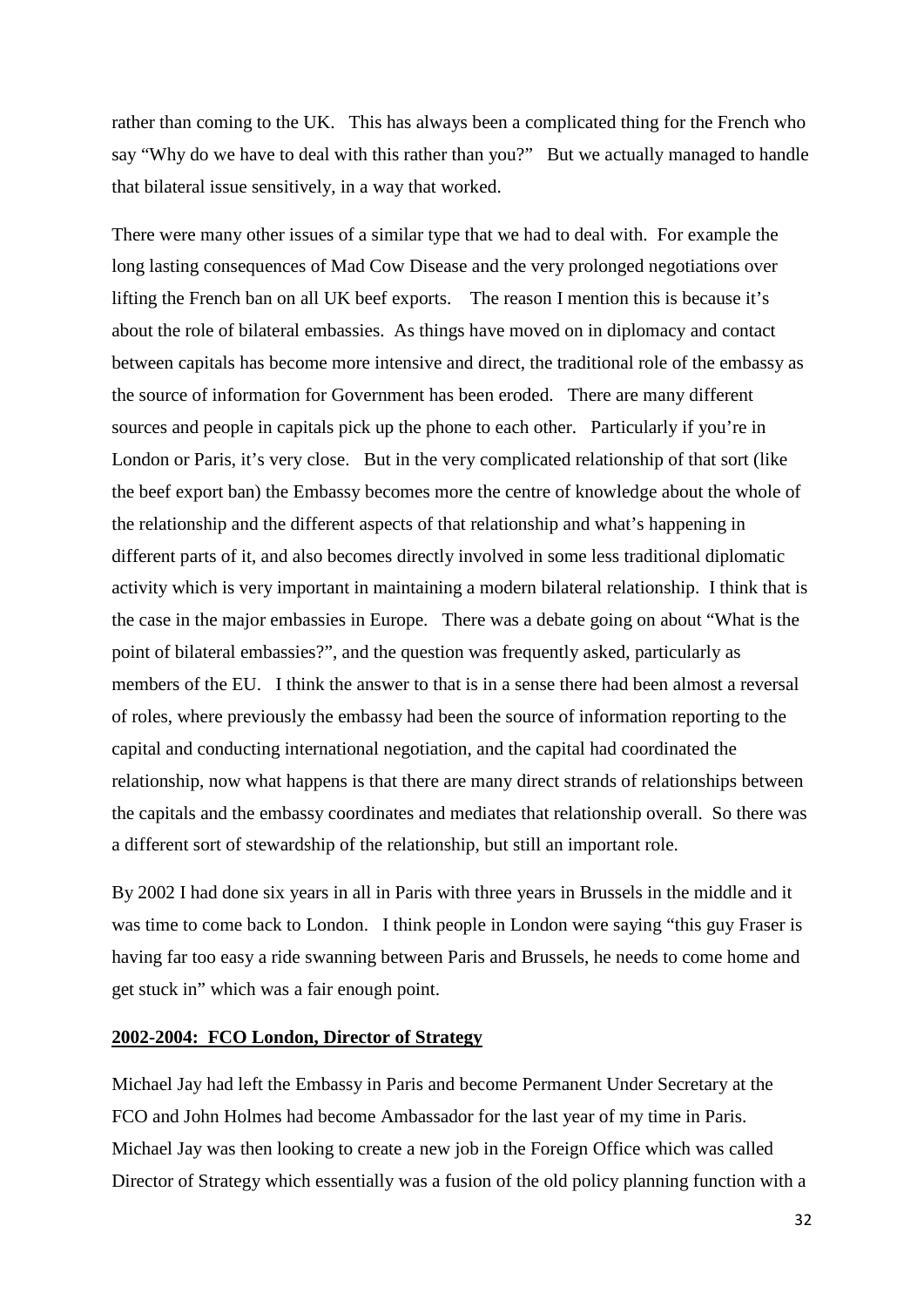new sort of operational strategy unit to try to link the allocation of resources directly to prioritisation of policy activities. It was, I suppose you could say, a Blairite initiative in the Office and it reflected the spirit of the times: better management, better linkage and strategic allocation of resources, better financial management, better prioritisation. All good things! I was asked to go back and do that job which I was very happy to do. I'd always been interested in the policy planning side but this had its additional new challenge. Michael Jay wanted to produce a strategy document for the Foreign Office which said "This is our role, this is what this Foreign Ministry is here to do, these are our priorities, this is how we're going to allocate resource to it, this is how we're going to use our network around the world, this is how we're going to work in Whitehall". I think that the Foreign Office had never previously tried to do that in a systematic way, and was very much divided into separate fiefdoms. I thought this was an important initiative. Addressing the underlying question of what a foreign ministry is for in the modern era of communications, just as I've talked about in relation to the modern bilateral embassy.

I went back to do that but ironically discovered, in true traditional Foreign Office manner, that this initiative hadn't really been resourced and actually there wasn't a team! I had to build a team and I had to create a role. There was a certain resistance in the system. "What is this new role? What powers is it going to have? Is this a centralisation of power under the PUS?" I was very much supported by Michael Jay and had an office in the corridor right next to him. We brought together these roles of policy planning, resource planning, internal communication in the organisation and strategy leadership. We wrote the strategy document about the future of policy and we also provided the secretariat to the Foreign Office Board so we were at the heart of senior decision making. I think we were moderately successful in it, though I think in the end we ended up with too many foreign policy priorities. Where it went wrong is that after we'd written the document and established a view across the Foreign Office about what the priorities were, it then got lost in a hugely over-complicated reorganisation project which I personally felt went too far. Luckily I wasn't actually directly responsible for that but fiddling with the plumbing of the FCO took the steam out of the intellectual energy of focussing on priorities and doing things. But overall it was a positive initiative.

The big issue during my time as Strategy Director was Iraq. We had Afghanistan ongoing, with the operation against Bin Laden and so forth, but it became clear to me, quite early in my time, that things were afoot on Iraq and this led in 2003 to the invasion of Iraq. I didn't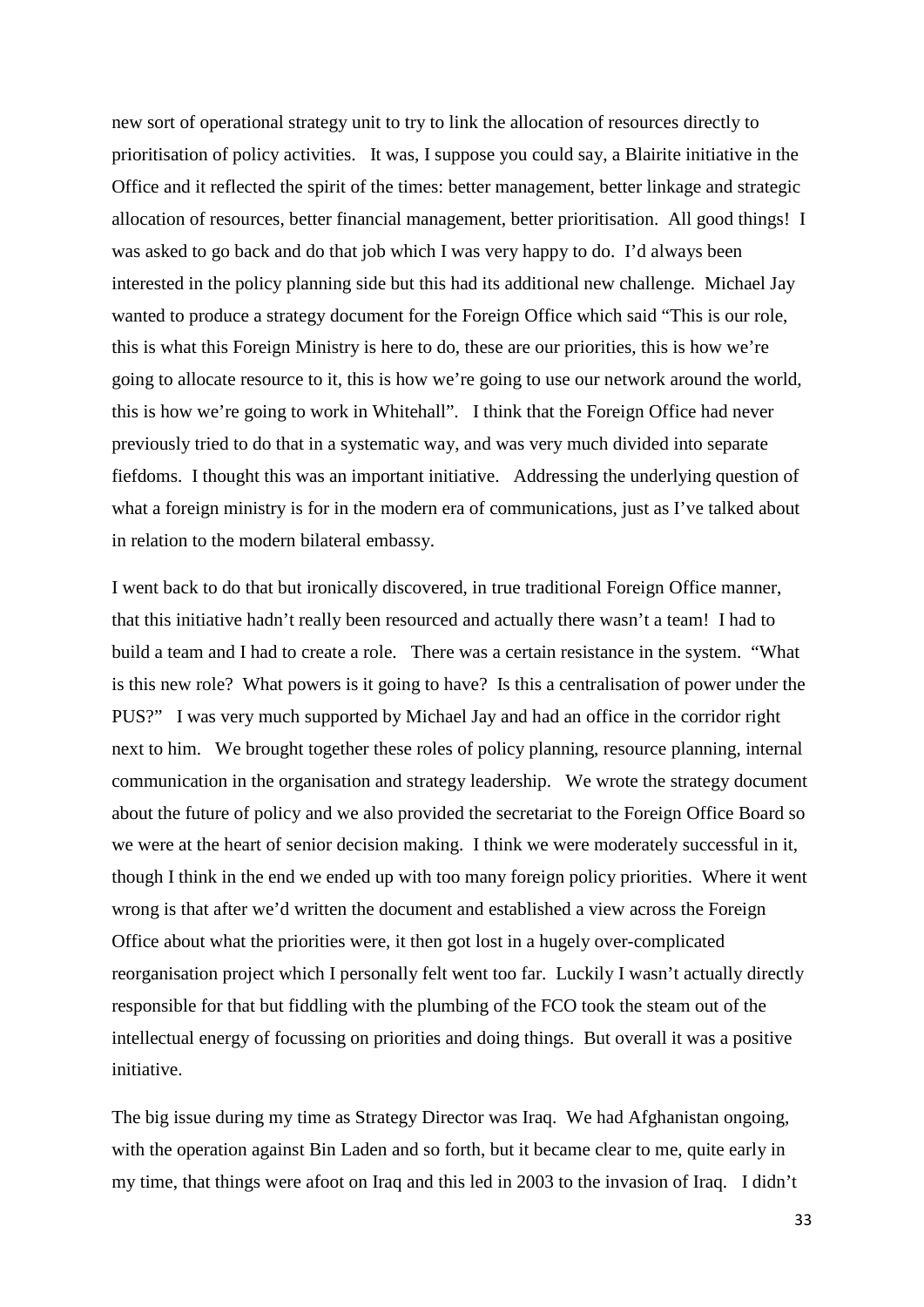realise at the start quite how far things had gone between Tony Blair and President Bush, or what No 10 were doing. It seemed to me that the Foreign Office was not fully in the picture, or it maybe a few people were, but certainly the institution as a whole was not very much engaged in the early stages. I was instinctively very cautious about this because having been in Iraq I felt that the case for war was thin and the solutions that were being put forward were simplistic and that people didn't really understand the potential consequences. Some of the NeoCon rhetoric coming out of America, where clearly there was an agenda to get rid of Saddam Hussein, was just totally unrealistic and was doomed to fail, I felt. I was one of the voices in the Foreign Office, and I think my colleagues would vouch for this, who internally was questioning the whole thing. I have to say that I felt that the Foreign Office, as an institution, didn't perform strongly on the Iraq War. I know that Jack Straw who was the Foreign Secretary had reservations about it which he expressed to the Prime Minister. I don't know what position the most senior officials were taking so I can't really comment on that, but as an institution I don't think that the Foreign Office really made the case as strongly as it should about the downsides. I was also particularly concerned about it because I thought the case that was being made for it was flawed. It was like an *ex post* justification of a decision. The argument that Iraq was involved in terrorism which threatened us seemed to me to be unsubstantiated. As for the argument about the development of weapons of mass destruction, in so far as I saw evidence, and I'm sure that I didn't see all the evidence, I certainly didn't feel the case was comprehensively made. Events demonstrated that either he was incredibly successful in getting rid of them or they didn't exist. I thought it was an ideologically driven decision on the American side and a very politically driven decision on our side.

I participated in some planning talks with the Americans on this. I remember one visit to Washington when I was in talks with people in the Pentagon about post war planning where I just was quite frankly horrified by what I heard in terms of their expectations of what could be done and how simple it would be. They had this individual called Ahmed Chalabi who was a Shiite Iraqi, a businessman in America, who was going to be their candidate to go back and become President, but who had absolutely no constituency or support in Iraq. I felt it was just all far too simplistic and naive and of course history demonstrates this was right.

I thought this was an inglorious episode in the FCO's history. I wrote some papers when I was Strategy Director, which I've not been able to find since, and in which I questioned some of the assumptions that were being made. I wish I'd kept them. I don't think they are in the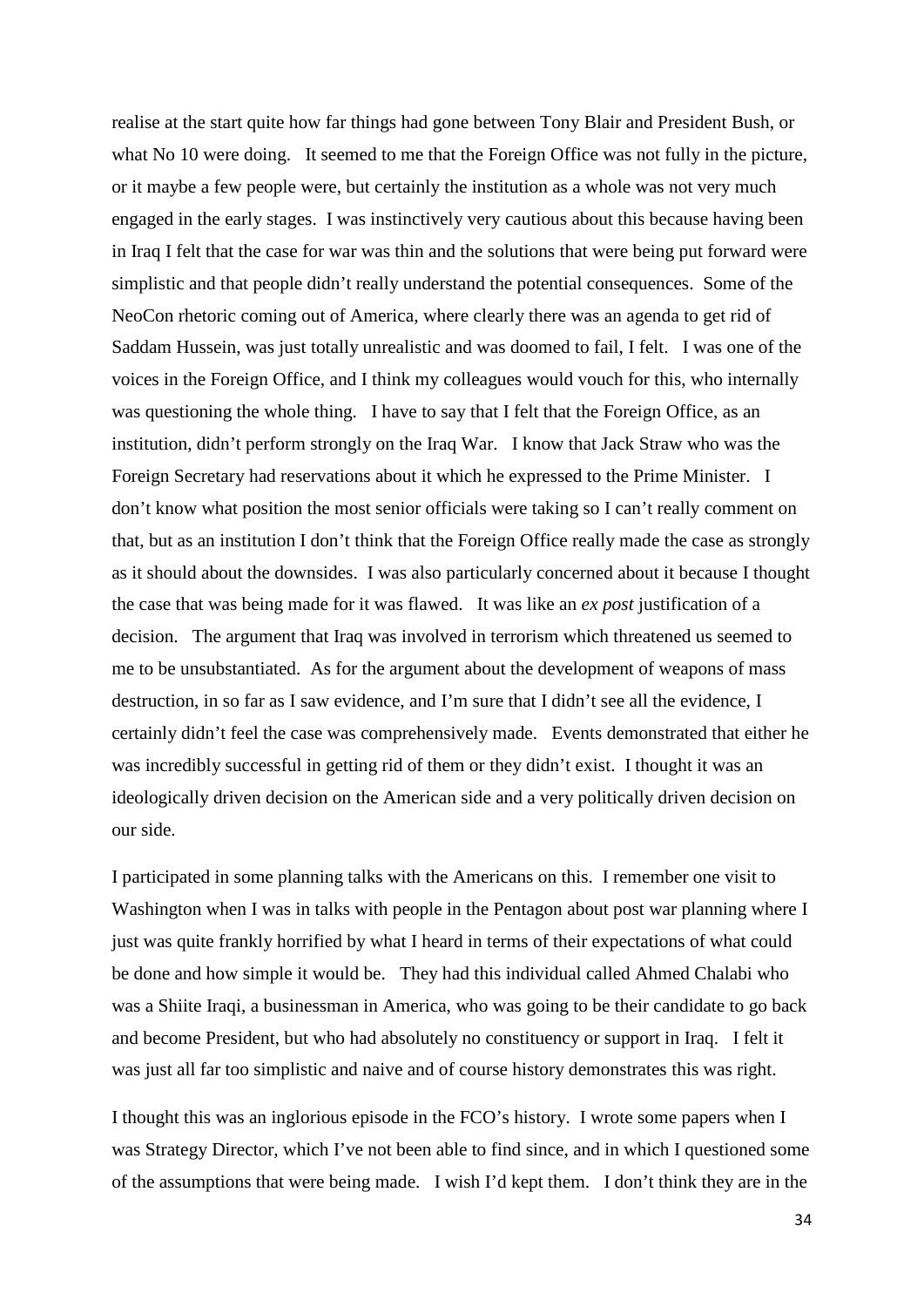archives any more. I certainly haven't been able to find them. I tried to explain why I thought that in the long term this would lead to a dismembering of the country and the very fragile balance between the Kurds and the Shia and the Sunni would be put in question. It was a very complex set of issues. This also divided Europe because the French and the Germans didn't agree with us and it did a lot of damage to the personal credibility of Tony Blair and I think to our foreign policy credibility in the region, which we've been living with the consequences of ever since. It was, in my view, an unnecessary war of choice. I think that there are defensible wars of choice, as for example in the Balkans, as in Kosovo, and actually I also think in Libya, which we will come to later. On balance I thought that was a justifiable decision to intervene in Libya. I never felt that in Iraq, I've always been uncomfortable with it. I worked on it and of course tried as a loyal civil servant to do my best but it was one of the more uncomfortable episodes of my career.

AW: At the end of the Director of Strategy role you were asked to be Director for the Middle East?

## **2004: FCO London, Director Middle East**

SF: Yes that's right, in 2004 I'd done two years as Director of Strategy and there was a bit of a shuffle round on the Board and I bid for two jobs and was invited to become Middle East Director. This, of course, was a big challenge at that point because of the Iraq situation and there was a lot else going on including a complicated negotiation and relationship with Iran. I took that up again with some hesitation because it was taking me back from my shift towards Europe, back towards the earlier part of my career when I had focussed on the Middle East. I think that's what the Foreign Office wanted me to do, quite reasonably, to make use of my Arabic and Middle Eastern experience but to be honest with you it is clear to me now that it was not where my heart lay in terms of my personal interest. I took it on. One of the problems at that time was that there were so many people working on the Middle East, so you had tremendous input from No 10 because of everything around Iran and Iraq. I think by this time Nigel Sheinwald was the Foreign Policy Head in No 10, David Manning having moved on to Washington. You had the Foreign Secretary, you had Liz Symons who was the Minister of State, you had Michael Levy who was the Prime Minister's personal envoy in the Middle East who was also in the Foreign Office, John Sawers was Political Director, so there were plenty of cooks sharing the broth. Actually as I discovered as Middle East Director you were trying to serve all these people and there were quite a lot of big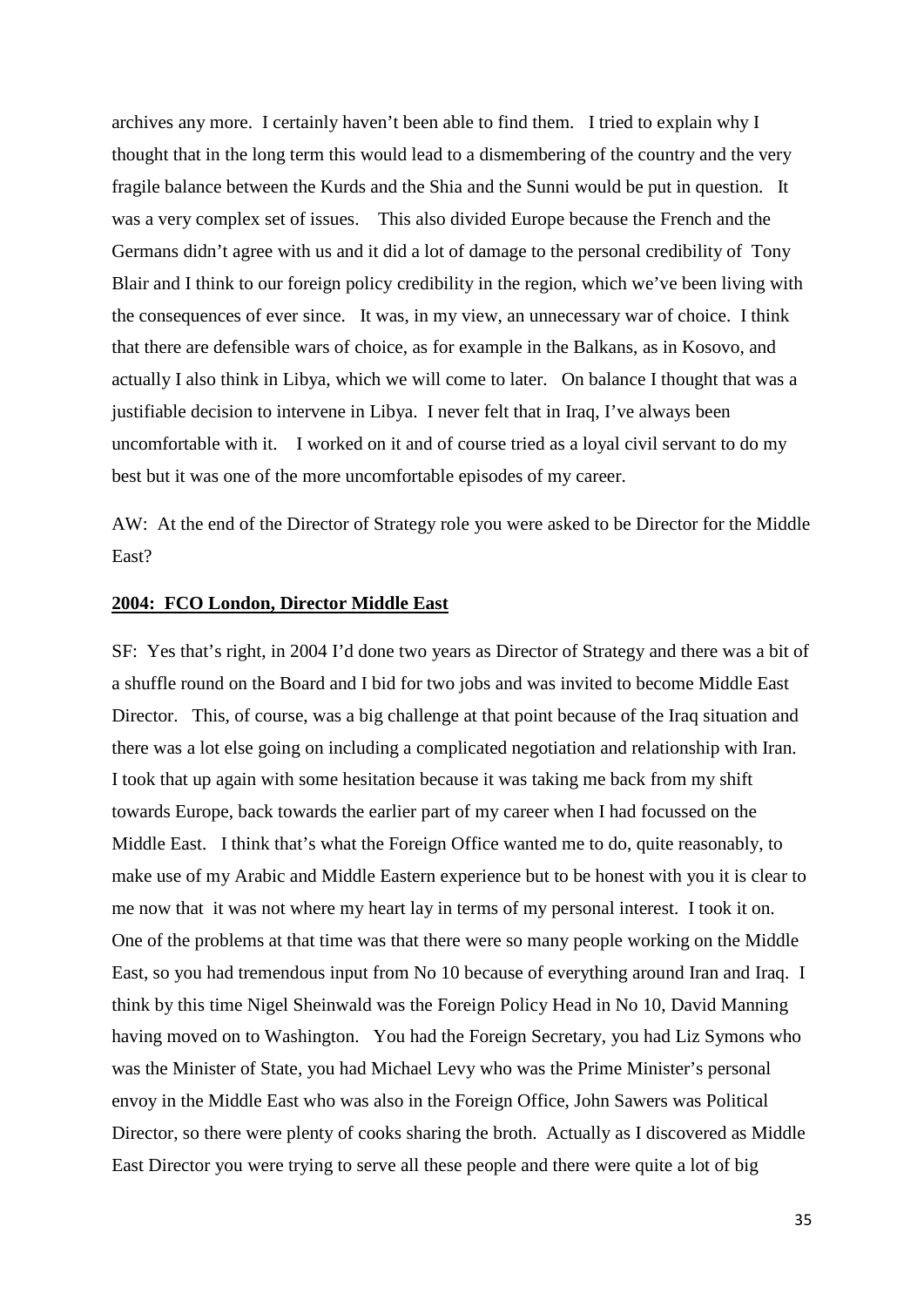personalities involved, so that was a bit of a challenge and had its frustrations. Nevertheless you had your hand on the tiller and I was happy to take this on. There were real problems about resource allocation in the region given the magnitude of the challenge.

Then an unexpected thing happened. This was the time when the European Commission was changing guard. Peter Mandelson was nominated by Tony Blair as the British Commissioner after he had to resign for the second time from the Cabinet. I didn't know Peter Mandelson very well but I had met him when I was Director for Strategy because he was giving a speech on China. He asked me to comment on his speech. I had working for me Peter Wilson who was a China expert, who is still in the Foreign Office, he's Ambassador to the Netherlands at the moment, and he and I jointly commented on Peter Mandelson's speech and so I got to know him a bit. He came to me and said "I've been appointed British Commissioner, what should I do about it? You've been in Brussels, what do you think?" I advised him on which portfolio he should be seeking to have in the Commission. I said he should get a portfolio where the Commission has legal powers and where you have institutional power in Europe, so that means Competition or Trade would be good things to get. He was in fact then appointed Trade Commissioner by President Barroso, who was the new President of the Commission. This was all happening in late spring, early summer 2004. Peter Mandelson then said to me "Well you know about trade because you did it with Leon Brittan, so what should I do about building a team around me?" One thing led to another and he invited me to be his Head of Cabinet, Chief of Staff, in the Commission. This posed me a dilemma because I'd only just been appointed Middle East Director and now had to think about this.

## AW: Was it a difficult decision?

SF: It was a big dilemma because I felt if I stepped outside the Foreign Office again, and I'd already been outside once in the Commission, at a very important moment in my career it would be difficult to get back, whereas if I stayed I could make my way through a conventional Ambassadorial career. It was a very big choice and took me several weeks to make it. In the end I decided to take the risk and to go back to Brussels because I had enjoyed it so much and felt that there was so much opportunity to make a difference there, and Peter Mandelson was a fascinating and interesting person to work with on these issues. It was difficult because I had to tell Michael Jay that this is what I wanted to do, which caused some turbulence in the Foreign Office. I think it was "Oh Fraser, he's off again, why can't he ever sit still?" and, let's face it, I did have that reputation throughout the early part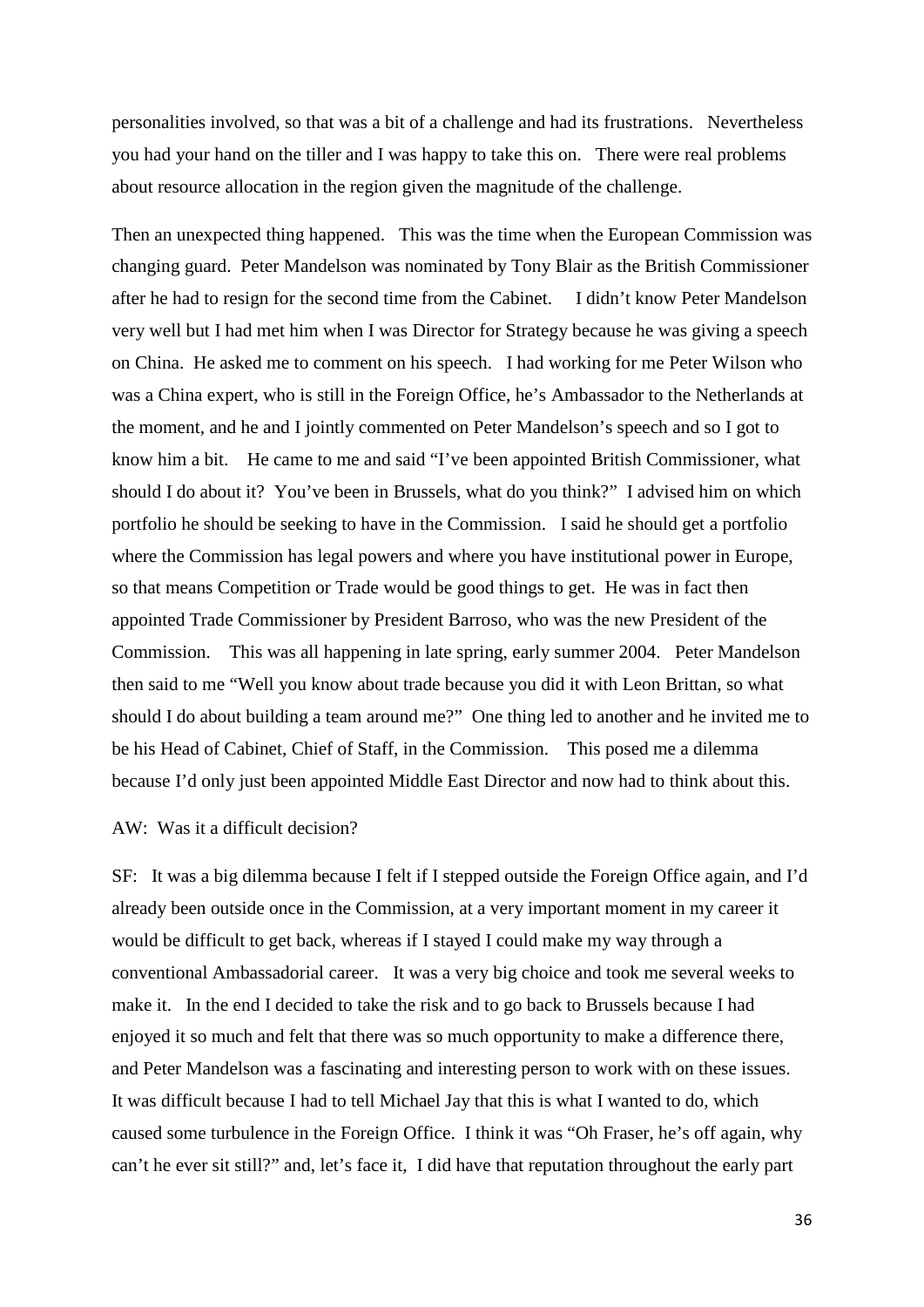of my career, as being, not volatile, but never quite satisfied, and here I was doing it again. I certainly have not regretted it, it was the right decision to make as the rest of our narrative I hope will reveal.

#### **2004-2008: European Commission, Head of Cabinet for Trade Commissioner**

AW: It is 15 August 2018 and Sir Simon Fraser is resuming the recollections of his diplomatic career. We've reached 2004 and you are about to join Peter Mandelson in Brussels to head his Cabinet. Did that feel like another posting or did it feel different?

SF: It is different because it is not working in the Foreign Office. On the other hand it is working overseas although it's not actually working for the Government. You are detached as a temporary member of the civil service of the Commission, it's called a Temporary Agent of the Commission, so it's a bit of a hybrid. Of course diplomatic skills are very relevant to work in this context.

I went to Brussels in September of 2004, but having spent some time in Brussels over the summer trying to put together the personal team for the Commissioner. Each Commissioner is served by what is called the Services of the Commission, in our case the Directorate General for Trade, and also has his or her personal team called the Cabinet, which is a more personal, political team around the Commissioner. There were seven people in the Cabinet, I was Head of Cabinet and it was my job to put the team together. The team has to consist of people from different countries in the EU, so it's not a purely British cabinet, it's a multinational team. We put that together in September and the Commission began work - it was slightly delayed because of a problem with the appointment of the Italian - in November 2004. This was at the time of the Blair Government in the UK, it was after the Iraq War but that was obviously still very much a political priority. The new Commission President was the former Portuguese Prime Minister. Interestingly enough he had been a British candidate for this job and he went in on the understanding that he was going to run a liberal economic policy in the Commission which was very much supported by the British Government. We went in with quite high hopes about promoting economic reform and competitiveness in the EU both in domestic policies and in international trade policy. However, the big context of this of course was that there had been the Convention on the Future Constitution of the EU which led to the Lisbon Treaty and there were referendums in France and the Netherlands in 2005 which voted against that treaty, and that was a huge setback for the Commission. At the same time Angela Merkel came to power in Germany in 2005 and Sarkozy came to power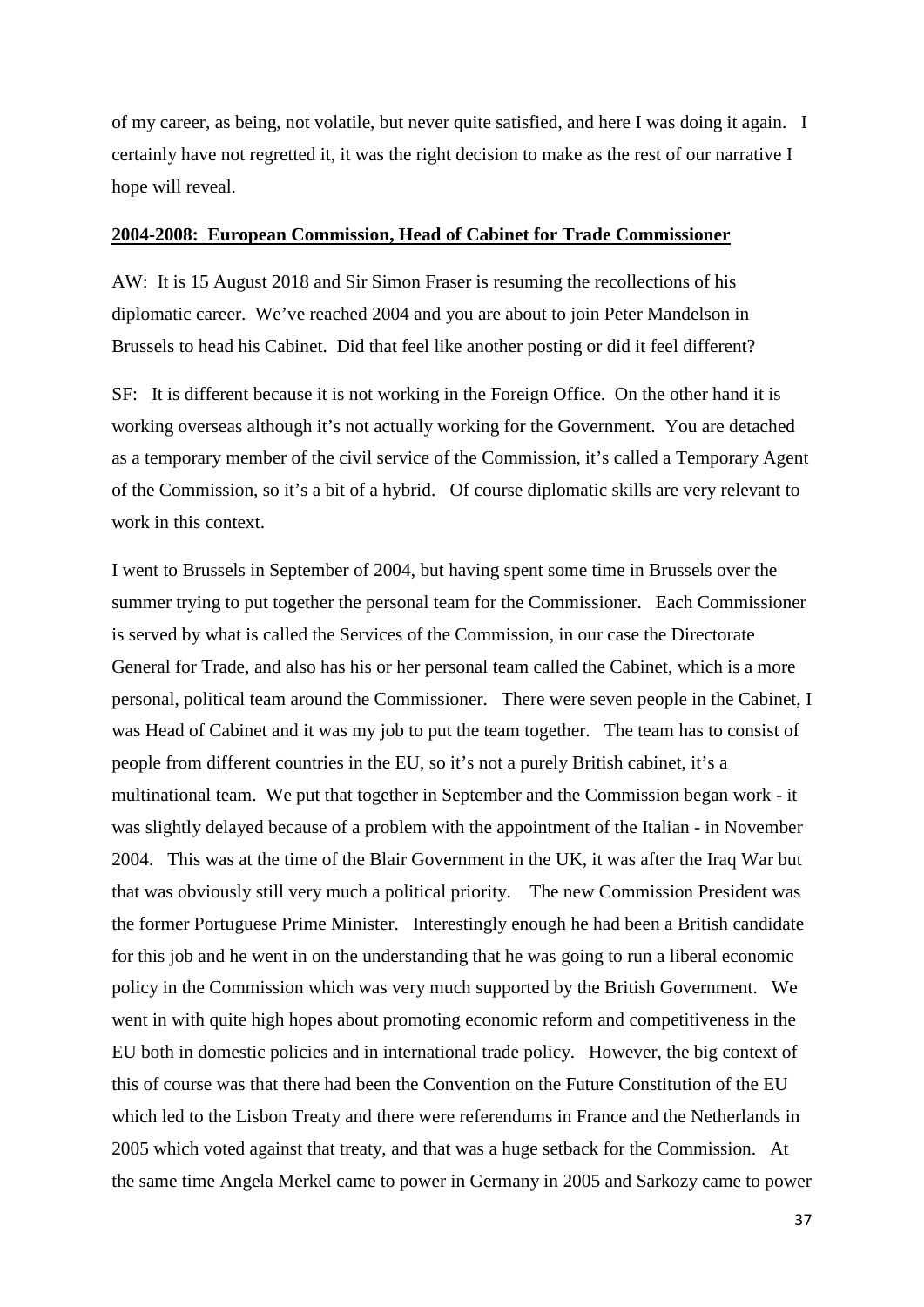in France in 2007. The political balance shifted, basically the Commission became very influenced by what became known as the "Merkozy Duo" and British influence in the Commission became a bit less important because Barroso was concentrating on getting acceptance of the Lisbon Treaty in the core constituencies of Germany and France. That is important context for what happened later.

Gordon Brown succeeded Tony Blair in 2007. That was important because Peter Mandelson had been very close to Tony Blair, he very much had his authority, and at that time was not as close to Gordon Brown. A little anecdote which is of interest – More often than not there was an early morning phone call between Peter Mandelson and Tony Blair in London, the coordination was very tight and both the personal and political relationship was very important.

Peter Mandelson was new to the trade agenda and there was a steep learning curve and he was very keen to promote a British type of trade agenda in Europe. That sometimes put him in contention with the Services who had a more conventional European view, what you might call a slightly more protectionist or cautious, trade agenda. This played out in a number of contexts. The big issues I want to talk about are four, I think. First of all China. In 2005 there was a very tense negotiation with the Chinese about textile imports into Europe, it became known as "The Bra Wars", because the so-called Multi Fibre Agreement had expired and with it the controls on Chinese textile imports into Europe. We were faced with a flood of low cost Chinese t-shirts and other textile goods into the EU. It's amusing now but it was really really serious politics and we had to respond very rapidly against it. The Commission Services wanted to impose new quotas but we said "No, we can't go back to quotas" and we tried to initiate voluntary constraints with China without reverting to old fashioned quotas. We succeeded in doing that, but it was very complicated. Interestingly enough, the person we were negotiating with on the Chinese side was somebody called Bo Xilai, the Chinese Trade Minister, who later became more famous when his wife was accused and convicted of being involved in a murder case. He is now in prison for his role in that, but tellingly he was also one of the leading rivals of President Xi.

The negotiation was a very interesting lesson for me because it demonstrated the extraordinary growth in Chinese economic and political power as compared with the last time I had been in the Commission, when China had been relatively small – not even in the top ten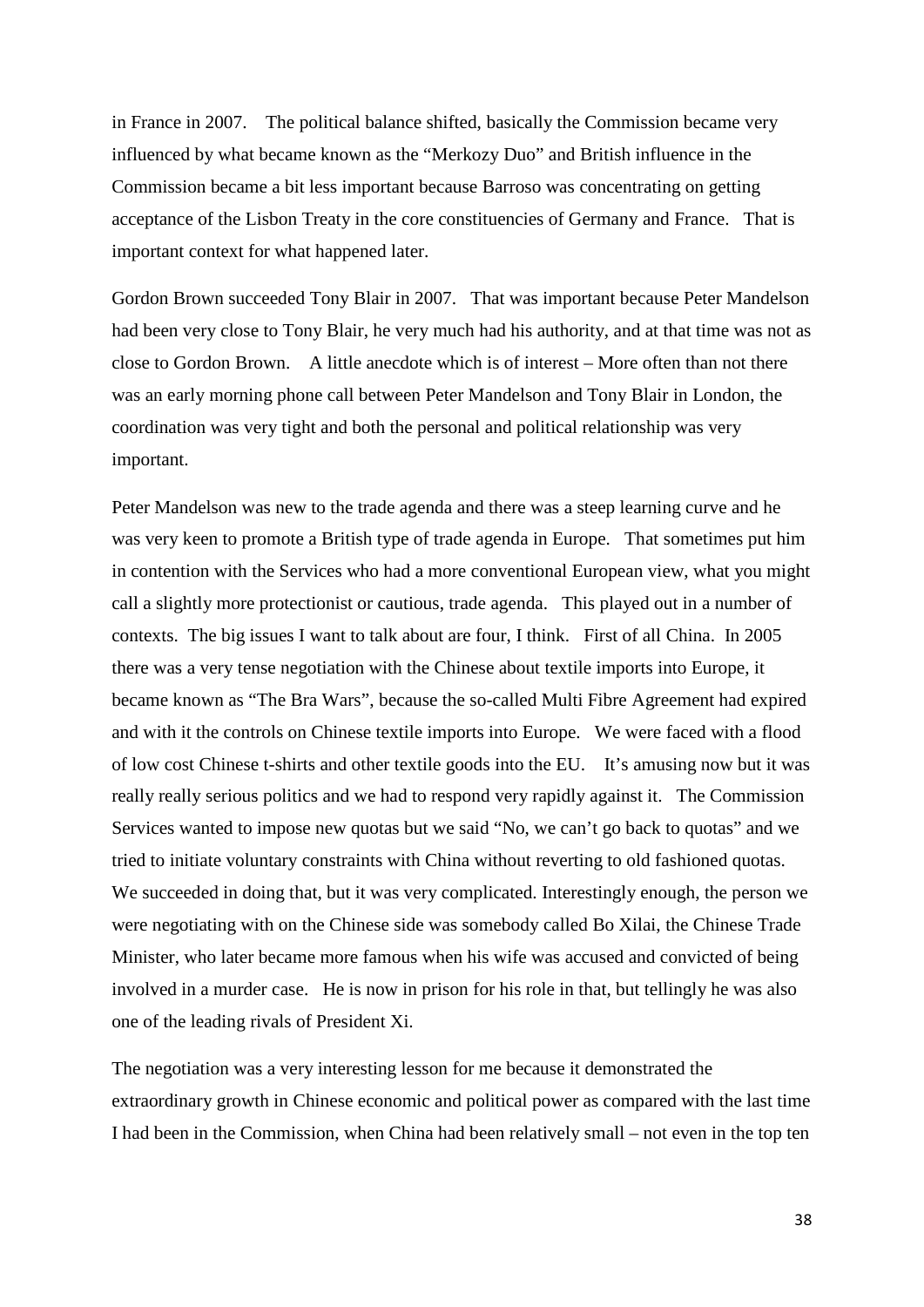of EU trade relationships. It was very emblematic of the rapid growth of the Chinese economy in relation to Europe and the United States.

The second issue that I want to highlight is the relationship with America. The US Trade Representative was called Bob Zoellick, a very distinguished man. It has to be said that his relationship with Peter Mandelson was tense. I'm not sure whether as individuals they saw eye to eye but there was a lot of mutual respect and they were both powerful personalities. Quite soon after we arrived in Brussels we launched a WTO case against the United States, against the subsidies that they were paying to Boeing, while they argued that the EU was paying subsidies to Airbus. This was a major issue which actually has never been fully resolved ever since. It was the occasion of a blazing row between Zoellick and Mandelson. Again our Commission Services, which were led by the Director General who was called Peter Carl, he was Danish, were very reluctant for us to do this and with hindsight I'm not sure if it was the right thing to do or not.

On major trade policy, the third thing we did which was very important in 2006 was to launch a new Trade Strategy for the European Union which we called Global Europe, it has some pre-echoes, if you like, of Global Britain! We stood back and said that multilateral trade negotiations were not doing very well and we needed to engage in particular with Asia. We set out a programme for bilateral or regional trade agreements with major markets in Asia including Korea, Singapore, Vietnam and others, and actually that is the trade agenda which the EU has been pursuing in the decade ever since. So I think we had a major impact in charting the way forward for EU trade liberalisation at the regional and bilateral level and I was very pleased with that. It was a significant contribution.

But the central and fourth issue was the Doha Round which was the major multilateral trade negotiation which actually Leon Brittan had been instrumental in kicking off when I was there previously. The Doha Round got very bogged down and never succeeded. It was led by a group of four parties, the US, the EU, India and Brazil representing different constituencies in the World Trade Organisation as a whole. There were some very important set piece meetings, notably the WTO Ministerial Meeting in Hong Kong in 2005, chaired by Pascal Lamy, but it became clear that there was not a lot of energy in the international system in favour of further globalisation, further trade liberalisation. Also the ability of the United States and the European Union to drive an agenda through, which is what had been done previously in the Uruguay Round, no longer existed precisely because countries like China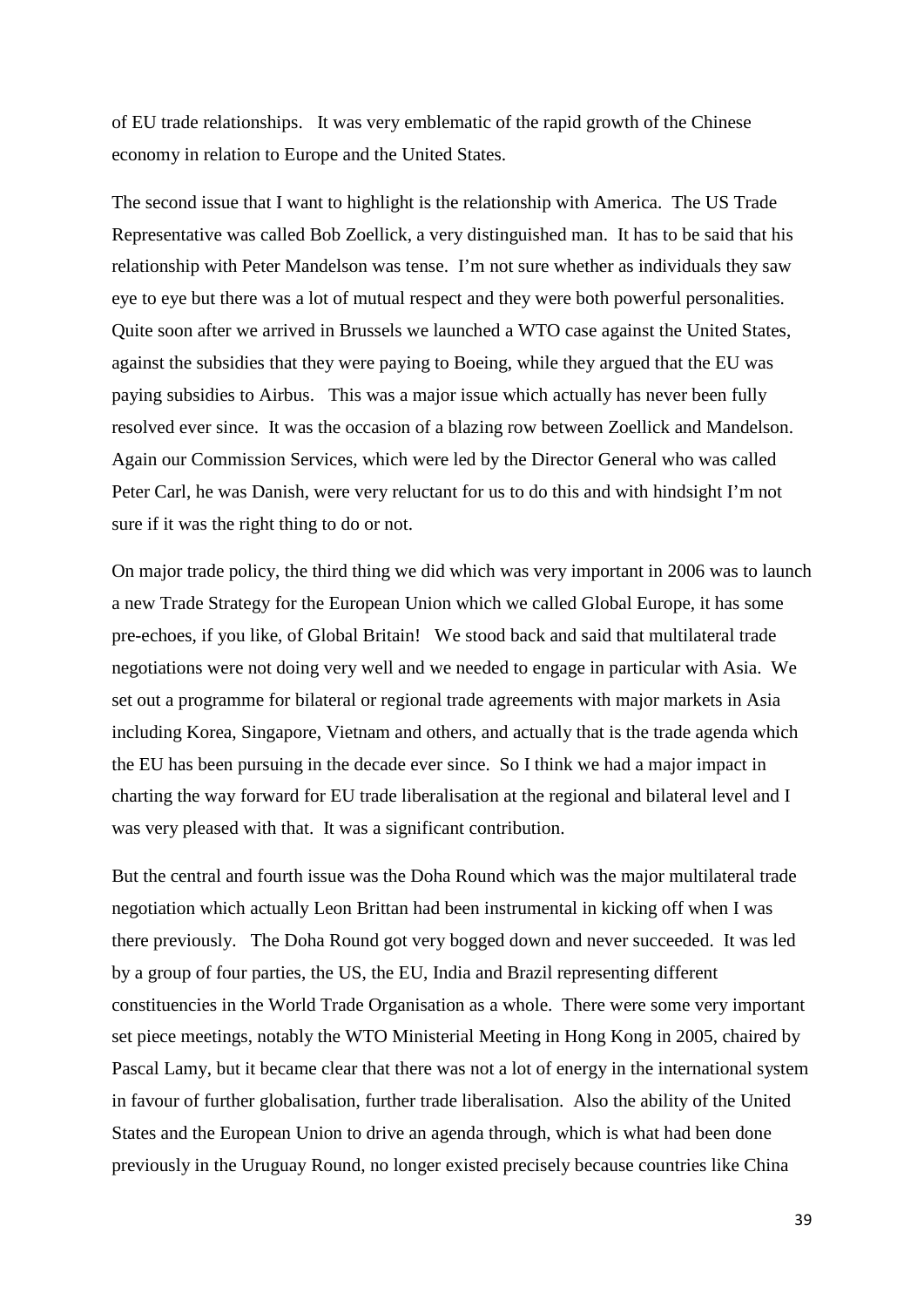and India had become so much more important in the system. The whole balance of power in the international economy had shifted and what we saw as a result was a very clear example of paralysis of multilateral economic negotiation. It started perhaps with the backlash against this at Seattle at the turn of the century and ever since we have seen multilateral negotiations producing fewer and fewer results. It was sad but it was very interesting to observe and it was a significant moment of change. At the end of my period in Brussels we had the financial crisis which was another very significant moment, further turning public opinion against globalisation. I was in Brussels as we saw, if you like, the fading of the light of globalisation and multilateral trade.

#### AW: But you enjoyed it?

SF: Yes, I really enjoyed my time there. Working in Brussels is fascinating because it's one on-going multi-complex negotiation about lots of different things. It was a great privilege to be there as a Head of Cabinet because in that role you are involved in nearly all the major decision making processes of the Commission. The Commission works by consensus so all the Commissioners get involved in all the range of issues and it's tremendous fun. There are some really bright clever people working there and of course there are also big bureaucratic hurdles and problems to overcome. But I would place on record that it is a very interesting, challenging, demanding environment and it was stimulating to work in it.

#### AW: Did you keep in close touch with London and Whitehall during this time?

SF: Yes, all the time you are working with the UK Representation. Although you are not formally representing British positions it is understood that the Commissioner and his or her Cabinet are indirectly reflecting or channelling their capital's position, so you are constantly in touch with the Representation and in touch with London. We didn't agree with London on everything by any manner of means and there were issues on which we took a different view from London. It's important that you don't just become the mouthpiece of your home capital. Constantly playing this role of mediating negotiations in the Commission and then with all the Member States and with your home capital is like a game of chess.

AW: Was there an added complication with the Blair to Brown change?

SF: The Blair to Brown change was very interesting. I noticed suddenly during 2007 that instead of there being one phone call in the morning with Tony Blair there were now two phone calls on some mornings as relations between Peter Mandelson and Gordon Brown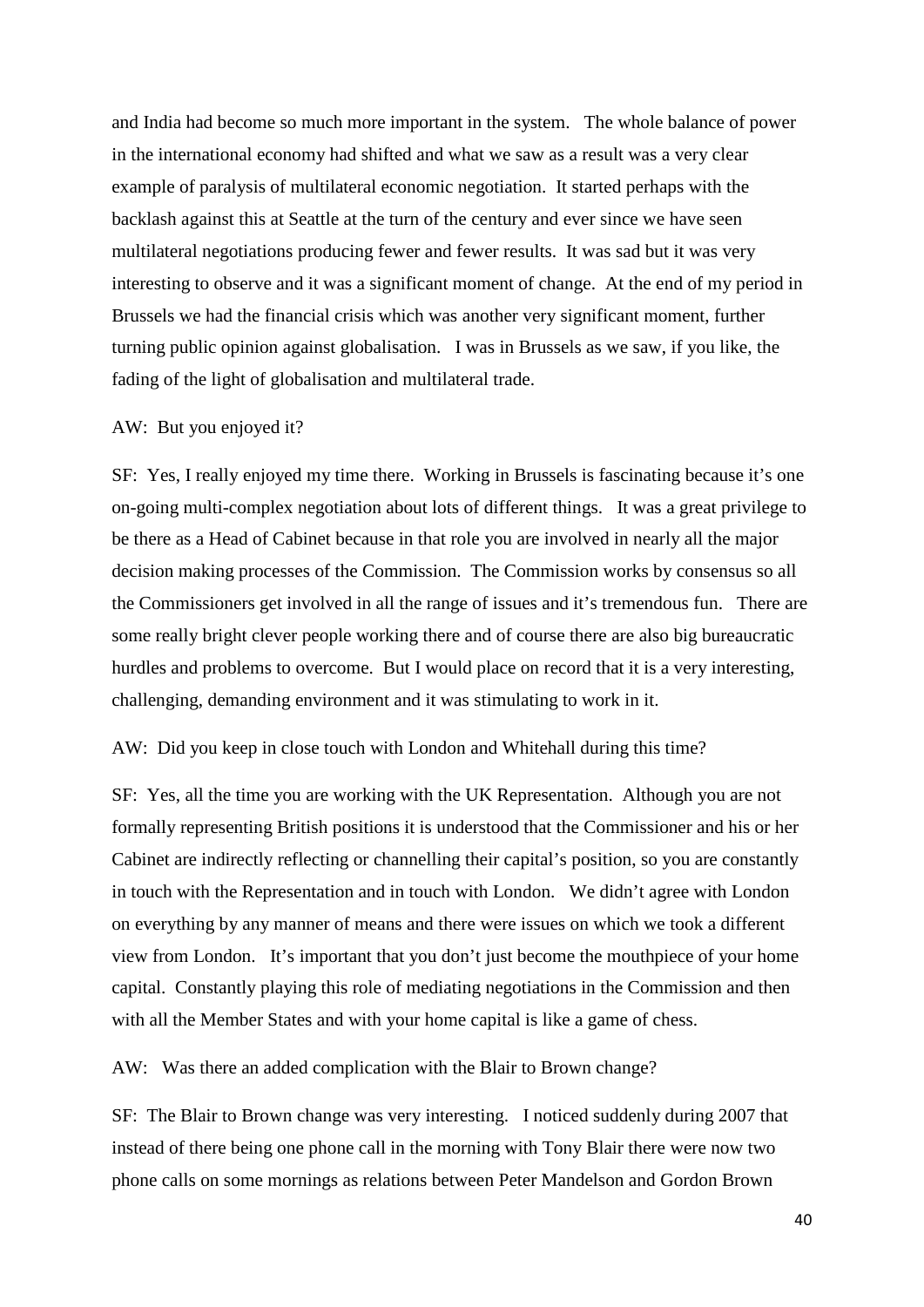reopened. That's very important because it's part of my future story. But it was true that Peter reopened discussions with Gordon, and Gordon Brown reached out to Peter Mandelson as he was dealing with the financial crisis and its aftermath and indeed the shortcomings of his own leadership of the party and his Prime Ministership.

I left Brussels in February 2008 because it was almost four years …

AW: Almost as long as you'd been anywhere?

SF: Yes! Indeed, in fact I think it was the longest I'd been anywhere and I felt that I should try and come back and make my way in London. At that point the role of Director General for Europe in the Foreign Office, which Martin Donnelly had been holding, was becoming available and Peter Ricketts had taken over as Permanent Under Secretary, so I pitched for that job and got it through a selection process and a board. I was very pleased to get that because the big risk of going outside the Foreign Office that people often feel is that you can get lost. I was lucky to be in a high profile role in Brussels and actually acquiring genuine expertise, so that was a good thing, but it's always a risk about – "can you get back" – and I'd done it twice, so I was very relieved to get that job.

## **2008-2009: FCO London, Director General, Europe and Globalisation**

My role was Director General for Europe and Global Economic Issues. David Miliband was Foreign Secretary at this point. A very able man. Personally I think he came to the job too young and that was a bit of a challenge for him, but he had a very impressive intellect. The other issue for him was the perception that he was the potential opposition to Gordon Brown as a former Blairite. Therefore in Government he had to manage that relationship quite carefully. What I liked about him was that he was pushing a liberal international multilateralist agenda, saw Britain as part of the world international community and wanted to be very active on that agenda, on the reform of international institutions and Britain playing a role in the European Union, and through the European Union, in the UN and other bodies. So it was a positive agenda, if at times a little over theoretical.

The defining event of this period, and I was in this job only a short period, was the 2008 financial crisis. I started in May but by September it all blew up. Suddenly we were facing what, without doubt in my mind, was the most important global event since 1989, the most defining event - which was the financial crisis and everything that has flowed out of it. The Treasury were dealing with the crisis in the banking system, and the wider liquidity crisis,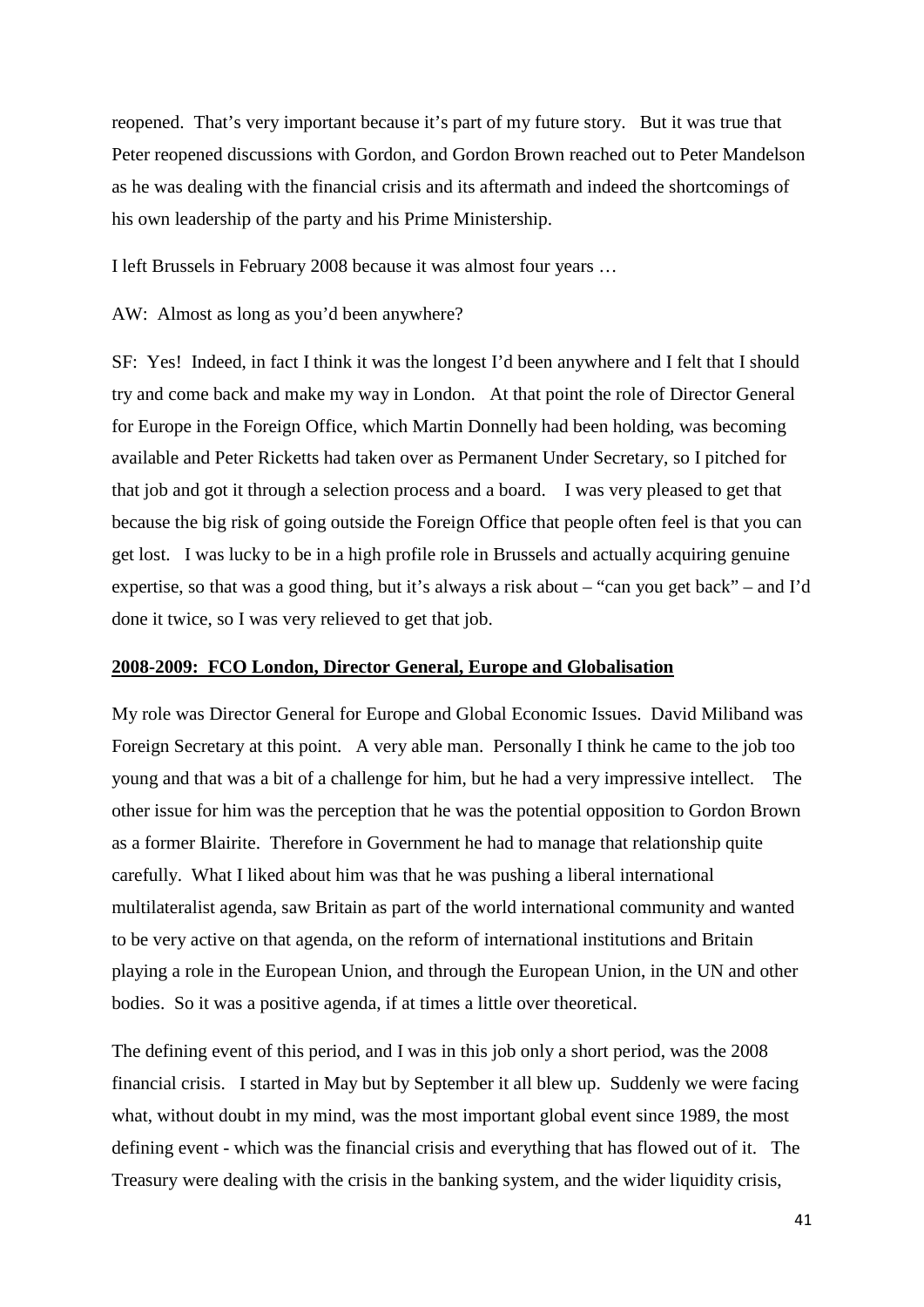and Government was in crisis mode dealing with the consequences of that. It was Gordon Brown's great moment actually. Whatever the failings of his Prime Ministership, he is rightly recognised to have taken a very strong leadership role on this both nationally and internationally. The individual event that crystallised that on the international scene was the convening of the G20 Summit in London in April 2009 at the Excel Centre. This was very much Gordon Brown and Britain bringing together and giving leadership to the international community and playing an important role in creating this new forum, the G20. It had met previously as Finance Ministers but had not met at the Head of Government level. That was the single most challenging event and we made a success of it.

The three of us who were leading the European policy agenda in Whitehall at official level were Jon Cunliffe working for Gordon Brown in No 10, Kim Darroch who was the Permanent Representative in Brussels and myself and we formed a sort of triangle between the Cabinet Office, the Foreign Office and UKRep which I think worked well. In fact I think that it worked better than it has since to be honest with you. We had weekly meetings, we worked together very closely though Jon is not exactly the most transparent operator. It wasn't always very easy and there were tensions in Whitehall between Departments.

I was in the job for a limited period of time because what happened was that completely unexpectedly in October 2008 Gordon Brown suddenly asked Peter Mandelson to come back from Brussels to London. I had left Brussels in February 2008 thinking "Goodbye Peter Mandelson" and suddenly in October I was on the phone to him saying "I gather you are coming back". Lo and behold he was back and he was put in as Business Secretary in what was then called BERR, the Department for Business, Enterprise and Regulatory Reform.

## AW: It's changed its name a few times!

SF: Yes indeed and we'll come to more of that, but it had previously been DTI. Peter came back and was effectively made Deputy Prime Minister or First Secretary of State and Business Secretary. His Permanent Secretary was Brian Bender who was coming up to retirement, so they needed to find a Permanent Secretary in BERR. I didn't actually apply for that role because I felt it was too soon, I'd just got back, so I didn't in the first instance apply for the job. I think the role was given to Ian Watmore who was Permanent Secretary in a department called DIUS, the Department for Innovation, Universities and Science. Ian was a very able guy. However having won the competition Ian decided to go off to become the Chief Executive of the Football Association, a slightly left-field move, and so the job became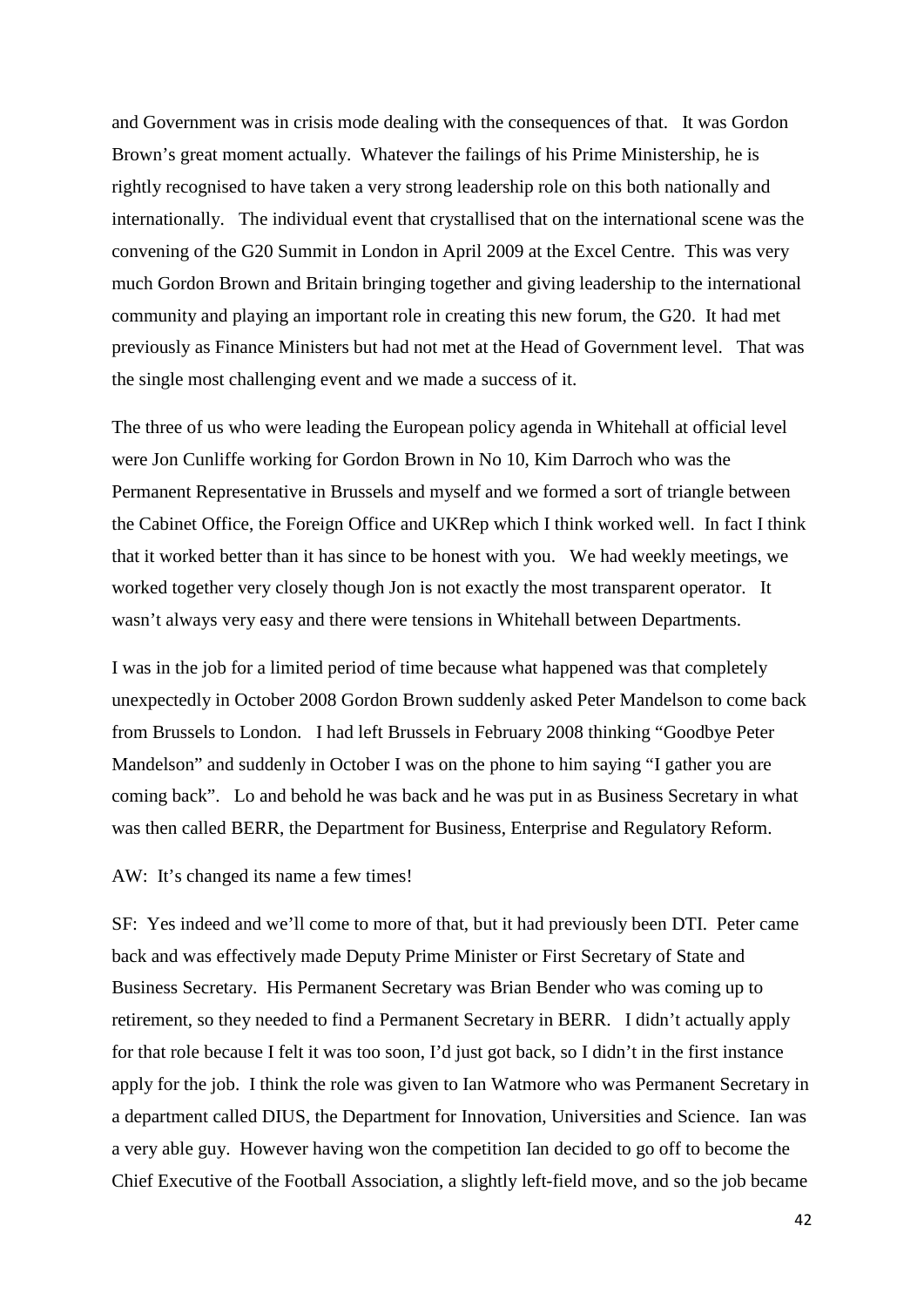available again. So at that point I said to Gus O'Donnell "I think I would really like to apply for this" and I did and I'm not sure how many other applicants there were. Long story short, I became Permanent Secretary at BERR in May 2009. In fact Gordon Brown's approval of that appointment happened in the car on the way home from the G20 Summit at the Excel Centre.

## **2009-2010: Permanent Secretary, BERR (later BIS).**

I moved to BERR and this was an unusual thing. It was rare for a Foreign Office official to have become Permanent Secretary at a mainstream domestic department other than DFID, the aid department. I think that Donald Maitland had done it at the Department of Energy before, but I'm not sure if there were others. It was a bit of a trailblaze. Clearly the fact that I knew Peter Mandelson and could work with him was important. I did have a relevant trade background but I didn't really have the domestic policy or business background.

AW: He must have been pleased?

SF: Peter? You'd have to ask him that! I found working with Peter Mandelson in Brussels very interesting and usually rewarding. I get on well with him. I think he's an interesting personality but also a clever man, he works well with officials, it's a pleasure to work with him, he engages with officials well and we had a good understanding.

I very much enjoyed my time at BERR which soon became BIS. Let's just deal with that. Literally a month after I arrived there was a decision to merge DIUS with BERR and to create something called BIS, the Department for Business, Innovation and Skills. Being completely new to the Department and not even knowing my own team I now found I was handling this big merger of two departments. We ended up with a very big Department which had a budget of £20 billion, because it covered higher education, science, skills spending and business spending. It had about fifty arm's length bodies associated with it and it had thirteen Ministers! It was an absolute monster. I was trying to put this thing together, which was a challenge. I must say I was pretty stressed at the time because I was a completely new Permanent Secretary. I got a lot of support from Gus O'Donnell and people at the centre, but basically just had to get on with it. I think we did a good job of it. The trouble was that I knew it was only one year to a General Election and it wasn't clear that this machinery of government would survive after the election, so there was a certain amount of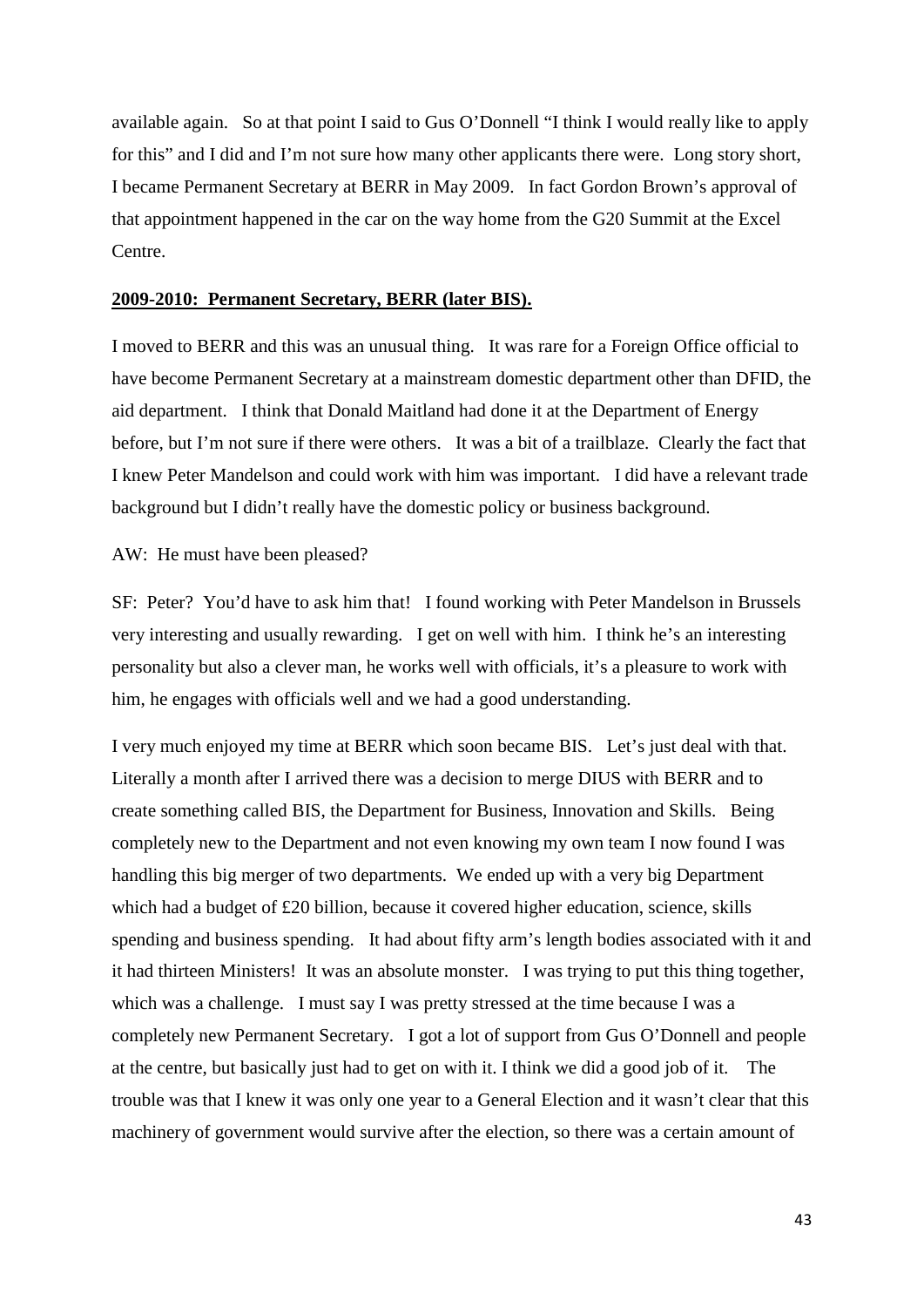resistance to making big strategic changes. There were some people who were obviously playing the long game and trying to keep an eye on after the election.

AW: Looking over the shoulder?

SF: Yes there was that, but I think we did a good job of it and for me it was a very interesting challenge to take it on.

The big policy question we were dealing with while that was going on was the Government's response to the financial crisis, the impact on industry and the economy, a lot of support, for example, to the automotive sector and other parts of business who were feeling the crunch, plus of course lending to small businesses because bank lending had dried up. Many schemes were put in place and there was a much more interventionist, proactive government policy stance which was brought together in an industrial strategy which we called 'New Industry New Jobs', which we wrote and looked after working out of BIS with the Treasury and others. This was interesting because industrial strategy is not something that British Governments were traditionally keen on, so it was a significant shift towards a more proactive stance which the Treasury did not like: they felt it was government intervention, picking winners, going back to the policies of the seventies. But it was interesting for me and I really enjoyed my time in BIS. It is very different from the Foreign Office. In a domestic department you have people who have a much greater in-depth expertise and stay much longer on one issue. They have deep content knowledge. It's also more political, domestically, than the Foreign Office and it's certainly more Parliamentary because you have legislation and more local political issues to handle. Actually it was a bit too domestically focussed.

AW: Did this make it a bit siloed?

SF: Yes, it's a bit siloed and people get a bit narrow-focussed on their issues. I was trying to bring a strategic approach to it.

AW: And then we have an Election?

SF: Yes, we have an Election in 2010 because it was time for it. We knew that Labour were going to lose that election. Peter Mandelson was in charge of organising the Labour campaign, running the Election and advising Gordon on it. He knew that their chances of winning were very small. Gordon Brown had failed to have an Election earlier on in 2007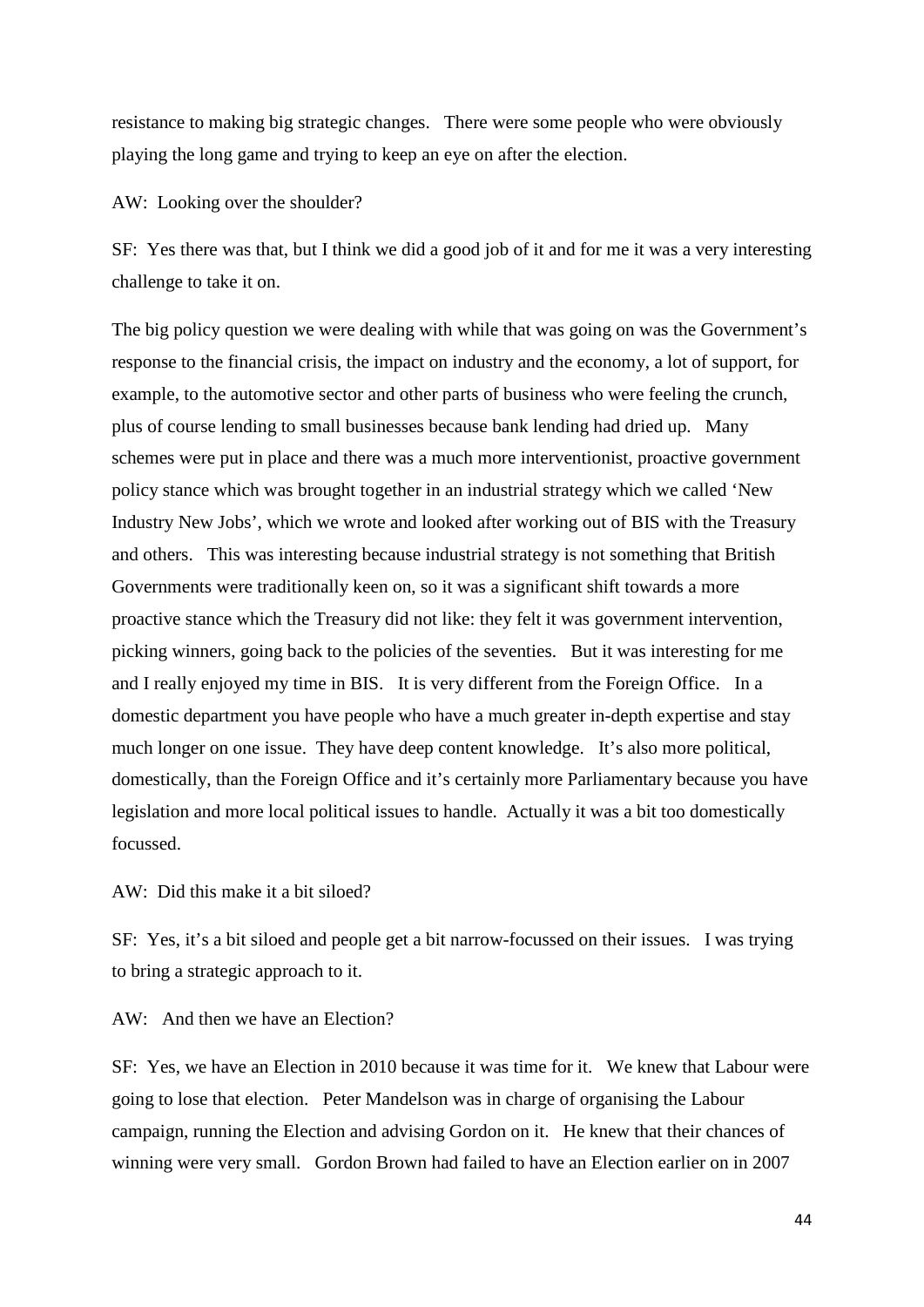when some people thought he had an opportunity. His performance as Prime Minister was not very successful apart from what he did on the G20 and the financial crisis. He did not have the right personality for the job: too controlling and into the detail: not sufficiently uplifting or motivating. Labour had in any case come to the end of a long period in power. The expectation was that they would lose it and they did.

What did that mean for me? I, as Permanent Secretary, had been authorised, as Permanent Secretaries are, to engage with the spokesperson of the Opposition in my area to talk to them about it. The Shadow Business Minister was Ken Clarke so I had some very interesting discussions with Ken who is a fascinating personality, about how he was going to handle the portfolio which I enjoyed very much. But what actually happened was the Conservatives didn't win an outright majority and so we had a Coalition Government and who should eventually turn up as a Minister after the Coalition negotiations, not Ken Clarke, but Vince Cable, completely unexpectedly, both for him and for me, out of the blue. I'm not sure whether he really wanted to be a Minister. He had been very effective in opposition but he was less comfortable with some of the responsibilities, certainly the policies that he had to push through, for example, in relation to student fees which we were responsible for. It was quite challenging for him and he was working with a Coalition Ministerial team. We had David Willetts actually doing higher education on the Conservative side. We had a mixed team of Conservative and Lib Dem Ministers. This was uncharted territory for all of us because we'd not had a coalition government before and in BIS we were right at the political sharp end of it because the Government's agenda on austerity, cuts, support for business and responding to the crisis was focussed very largely on the BIS agenda.

It was an interesting transition from Peter to Vince, but for me it didn't last very long because at the same time one of the things that the Government had decided to do, and was on the agenda of David Cameron, was to create a new National Security Adviser post. We hadn't had a National Security Adviser before but Cameron's solution to the conundrum as to how the centre should exercise coordination on foreign policy was to create a National Security Adviser and a National Security Council, which we'll talk about. His candidate for that role was Peter Ricketts who was the Permanent Secretary in the Foreign Office. Suddenly I discovered there was a vacancy for Permanent Secretary in the Foreign Office and I was encouraged to apply for it, and so I did. There was a competition, there were four candidates and I was successful in that competition. By August 2010 I found that I was heading back to the Foreign Office.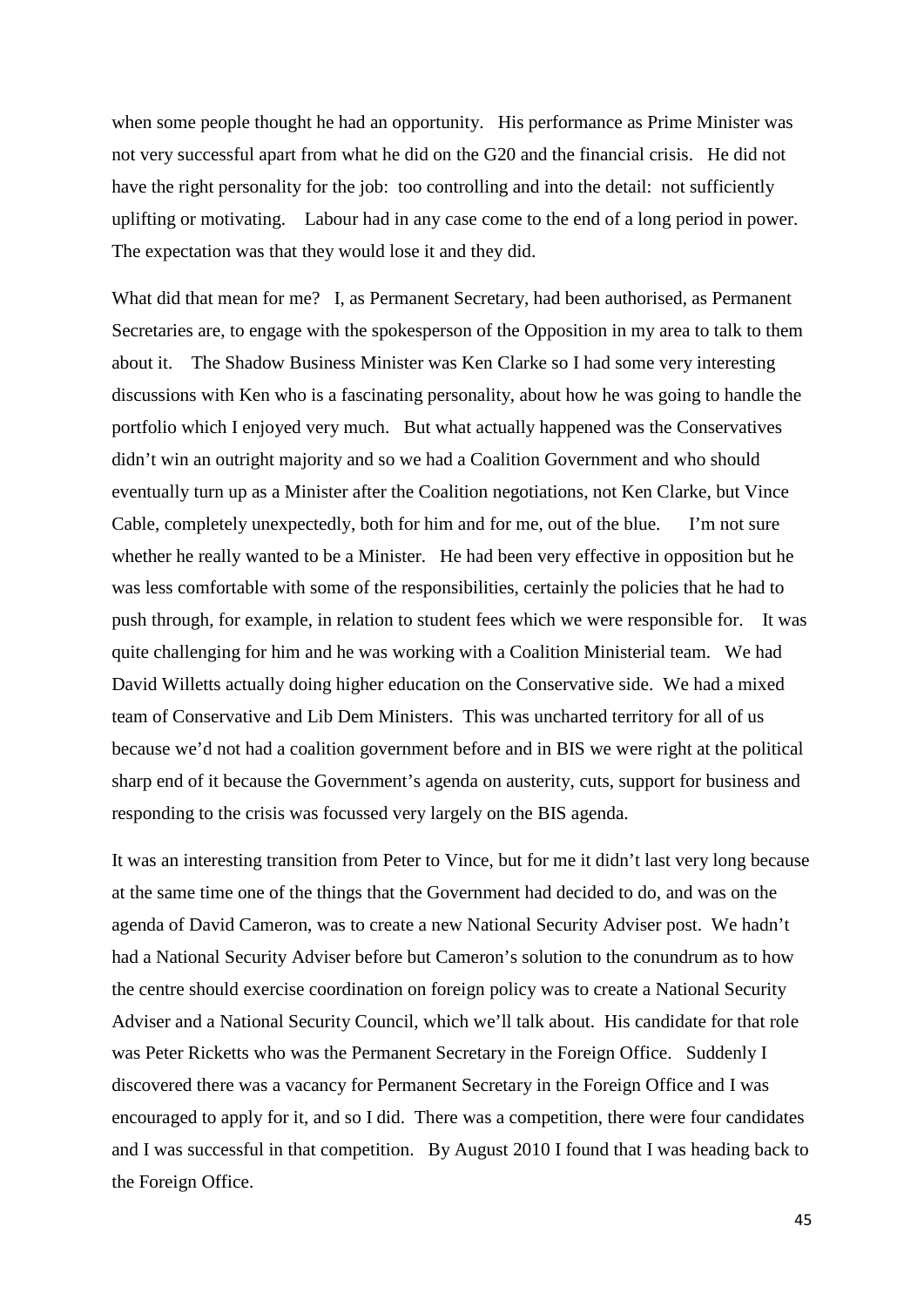## **2010-2015, FCO, Permanent Under Secretary**

Usually Permanent Under Secretaries have a rather sedate six months or so to learn the ropes and work out what they want to do. I had ten days, which was actually my summer holiday. William Hague having been appointed was in a hurry to get on with it. I was under a lot to time pressure to get started.

AW: Time must have run out with all the coalition negotiations?

SF: Exactly. Also there was a lot to be done and William Hague, who was the new Foreign Secretary, had been a long time, I think it was six years, in opposition, occupying the shadow job, so he had a very clear idea of what he wanted to do and urgently wanted to push on. In retrospect, I have to say, I regret that because I frankly came into the job without having a chance to think about it properly having been outside the Foreign Office for many years, other than the short time when I was DG for Europe, and that was definitely a disadvantage for me. It was suboptimal, but that's life.

The reason I was selected for that job was because the Government wanted to put a very heavy focus on economic issues and I had that strength in trade and I was brought back I think with that in mind. I was surprised to get the job, firstly because I had worked for a long time with Peter Mandelson who was a very senior Labour politician, and I thought there might be some sort of inhibition about that, but secondly I had never met William Hague. To my mind it is greatly to his credit (though I would say that) that he appointed me without ever having the opportunity to meet me. He took the recommendation of the panel, chaired by Gus O'Donnell, and he accepted it. When we look at the behaviour of some other Ministers in relation to appointments, it is one of the things I would say in praise of William, that he was very proper in the way he approached those things.

He was in a hurry to get on and also felt that the Foreign Office had lost influence in Whitehall and needed to assert itself. He asked me to address that agenda, the Foreign Office's institutional agenda, our role in Whitehall, the economic policy agenda and engagement with emerging markets and so forth. That was my brief and one which I was very happy with frankly. I strongly felt that the Foreign Office needed to assert itself, and the other advantage that I had was that I'd worked in Whitehall on the domestic side, so I think that also played in my favour. I also felt that the Foreign Office needed to have much more economic understanding of the world and to focus more on economic issues.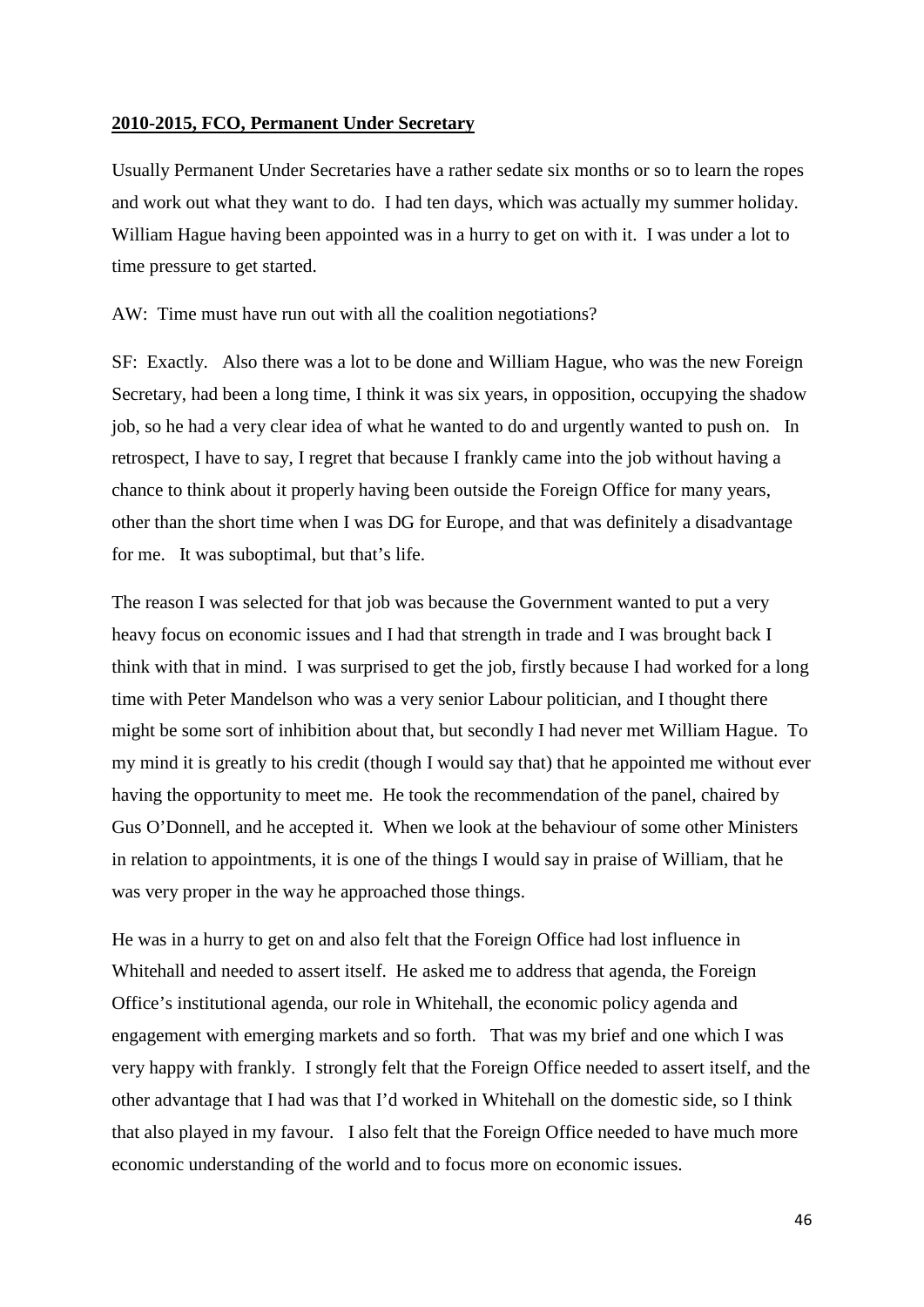But what happened when I got there was that we were faced immediately with the 2010 cuts, a very significant austerity budget, which led to a 25 percent cut in spending on the Foreign Office's operational budget. Quite a lot of it was taken up by the transfer of the World Service off the Foreign Office budget, back to the BBC, but it nevertheless required some really tough decisions. The most difficult decisions for me were cutting overseas postings for junior Foreign Office staff which was very controversial and reducing the provision of accommodation for people overseas. These were cuts which really affected people, difficult stuff. That is where the fact that I'd been outside the Office for quite a lot of time made it difficult for me to understand exactly what the best decisions were. But I think we did the right thing, even though it was very tough. It was hard for me personally because I got a lot of criticism, really quite vituperative criticism, but that comes with the territory. But at the same time as we were doing those cuts that absorbed a lot of our energy, William Hague wanted a very ambitious agenda of projecting Britain in the world, he wanted to increase the size of the diplomatic network and he wanted to shift resources into the major emerging economic countries like China and India. So we were really on an agenda of trying to do more with less, and there was a lot of pressure in the system. That was what I was trying to lead the organisation to do successfully.

## AW: And how did you find William Hague as Foreign Secretary?

SF: William Hague was very strong in many respects as Foreign Secretary and we were able to address this agenda because he was good at motivating the Office. He engaged with the Office and was supportive to officials, and he understood that if you are going to ask people to do tough things then you need to be with them. He actually generated a lot of positive feeling in the Office and I think from the perspective of a Foreign Secretary who actually leads the organisation and is seen to care about it, he was probably the best Foreign Secretary I've seen. He did fight for the money and he did a deal with George Osborne on the Foreign Office's budget so he worked for us and I give him credit for that. He sugared the pill for us and the Foreign Office responded very well. They liked working with him, the clarity he brought and the sense of motivation. He was also, and this is very important, powerful in Cabinet. With Cameron and Osborne he was one of the triumvirate leading the Conservatives alongside Nick Clegg and his team. For the Foreign Office if you are going to be influential as a Department in Whitehall, you have to have a strong leader in Cabinet. Unlike the Treasury, you don't control the money, you don't have your hands on the true levers of power, you have to have influence, and Hague was good for us.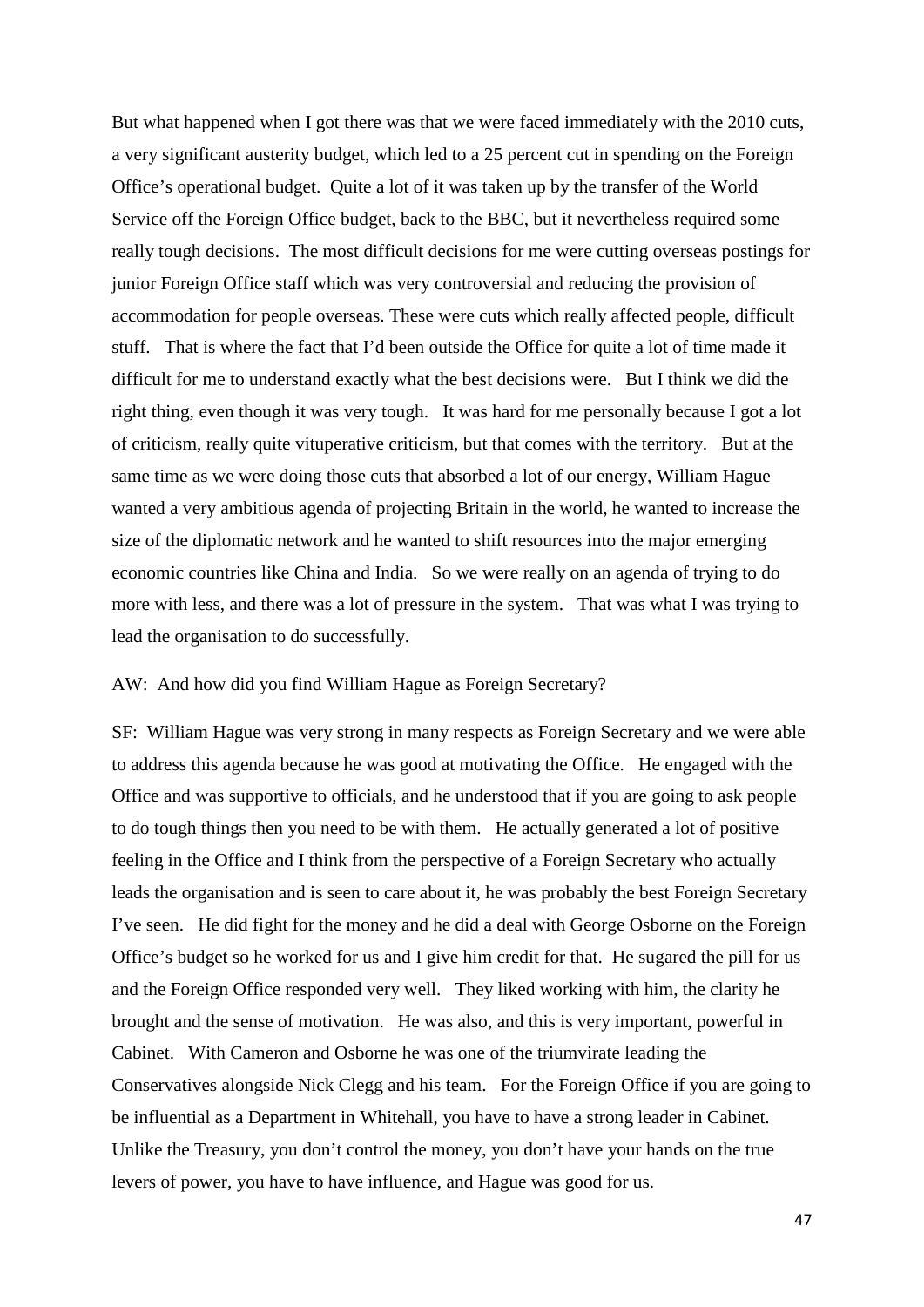## AW: And he had been Party Leader …

SF: Yes, he had influence, exactly, David Cameron looked to him. And also he delivered credibility in a large part of the Party, particularly in the North of England, for Cameron and Osborne. And also George Osborne had worked for him, so he was very well placed and it was a good time for the Foreign Office.

## AW: And then we had the Arab Spring – so what happened?

SF: Yes, what happened? I was doing all this, a neat plan, budget cuts, expansion, and then suddenly the rest of my time became an exercise in crisis management because by December 2010 having just got into the Office, problems started. The Arab Spring started in Tunisia, it spread to Yemen, it spread to Egypt and to Libya, to Syria, to Bahrain and we were suddenly into a very tough period of crisis management. Again for me, having been outside, it was an additional challenge to get it right. In the end much of the rest of my time in this job was dealing with these crises. And it wasn't only the Arab Spring, we had a massive earthquake in Japan and all the problems associated with that, we had Ukraine, Crimea, the shooting down of MH50, the Eurozone crisis ongoing, we had Ebola. So in different ways, politically and in consular work, we were doing a tremendous amount of crisis management and it was very high pressure.

One of the things that we really had to tighten up on was consular crisis response, where to be honest with you, we were found wanting at the start. The systems were not strong enough. When it came to evacuating people from Libya, for example, we had some tough times dealing with that so we had to put stronger procedures in place. We spent a lot of money in upgrading the Foreign Office's Crisis Management Unit which is now quite state of the art but which was a bit Heath Robinson prior to that. I was shocked to discover that staff could not even get a mobile phone signal in the centre and that there was no air conditioning. This was a very big agenda for us and it was clear the credibility of the organisation was on the line with the Prime Minister and others – "why can't you deliver this?" "Why don't you know how many British nationals are in this part of Libya?" and so forth. Of course now that people can ring the media from their mobile phones in the middle of a desert and say "What can't somebody rescue me from, say, Oasis Three?" it's hugely challenging both politically and operationally. Expectations have risen very high and politicians encourage this.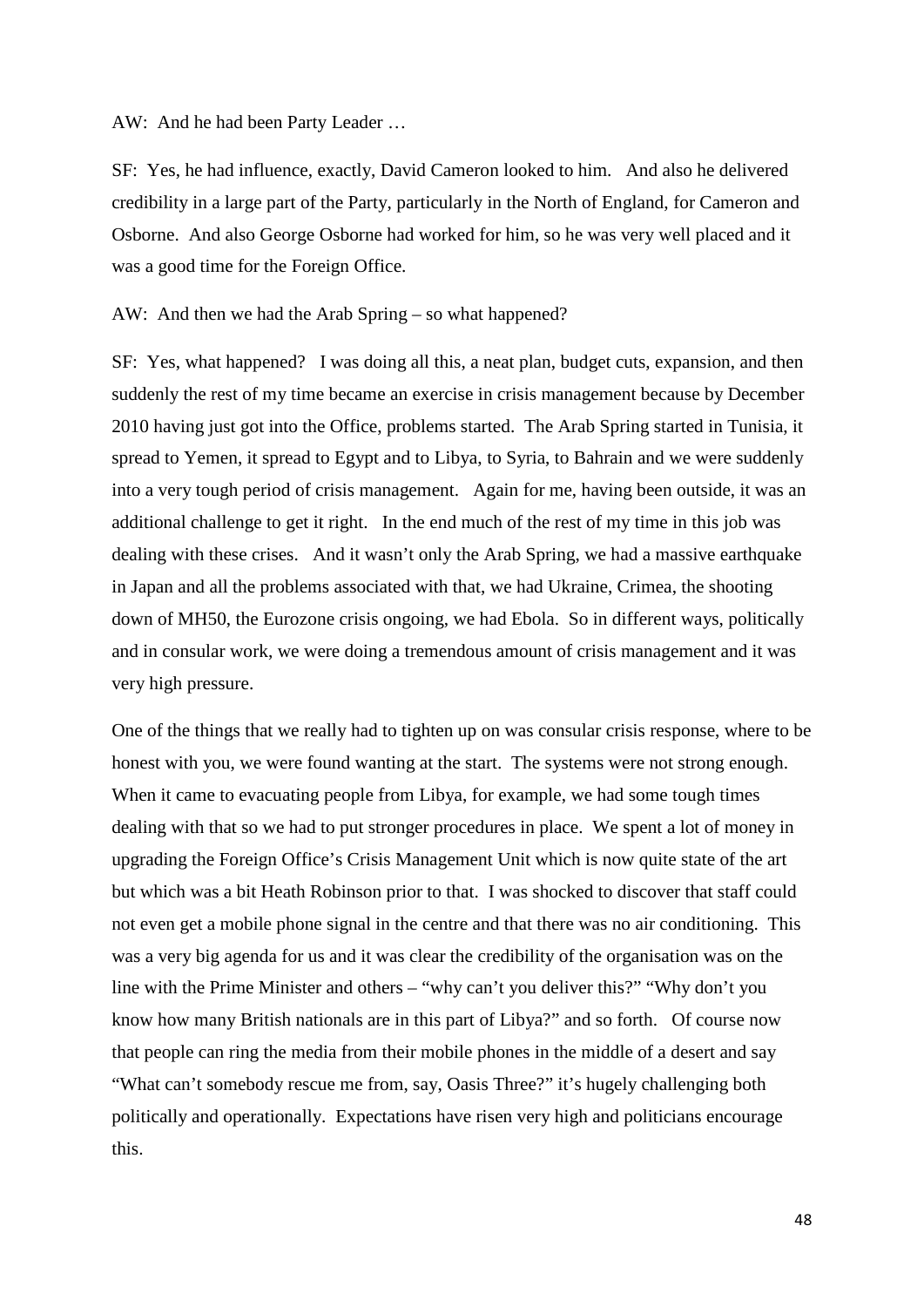On the Arab Spring, did we get it right? I don't know. I think we had no alternative but to respond the way we did, i.e. to support this movement, because it was a very real movement and it was happening. If we had just said to the Egyptian people "I'm sorry you might not like Mr Mubarak but you've got to stick with him" I don't think that would have worked, so I think we were in a situation of choosing the lesser evil, and that's what foreign policy often is.

The biggest challenge operationally was Libya which actually was a conflict, and I want to use that as an example to illustrate the working of the National Security Council, which I think is really relevant for the Foreign Office. The National Security Council, in normal times, met once a week, chaired by the Prime Minister. People said that this was a threat to the Foreign Office because it was shifting the foreign policy making to the centre, but the reality was that it was there anyway. I put a different interpretation on it, I said if we use it properly it's actually an advantage to the Foreign Office because we write most of the papers that go to the National Security Council and we control the delivery of the follow-up, so we are the Department that still has the resource and can use this to instrumentalise and magnify our influence. Up to a point that's true, and I think we did manage to use the National Security Council in our interests but of course as the central Secretariat grew around it, clearly it's a challenge to the Foreign Office. What you see now is a lot of very good Foreign Office people moving in to staff the National Security Secretariat, you have Mark Sedwill, Christian Turner and others, and maybe that's the way to go. But institutionally it is a challenge, there's no doubt about it. The FCO risks becoming the department for delivering foreign policy but not making it.

When it came to Libya the National Security Council was meeting, chaired by the Prime Minister or the Deputy Prime Minister, at least once and sometimes twice a day, pulling Ministers together. It became a nightmare to service this because of the briefing machine – you were so busy preparing the meeting that you didn't actually have time to execute decisions of the previous meeting. It was a huge challenge for the Office and our posts, people were working absolutely flat out. But it worked. If you compare it with the Iraq War, of which I've been critical earlier on, what you had here was transparency in decision making. You had, for example, Dominic Grieve, who was the Attorney General at the time, in the room giving legal advice on all the options in plenary in a way that I thought was really commendable as an example of how Government should operate. I thought it was good but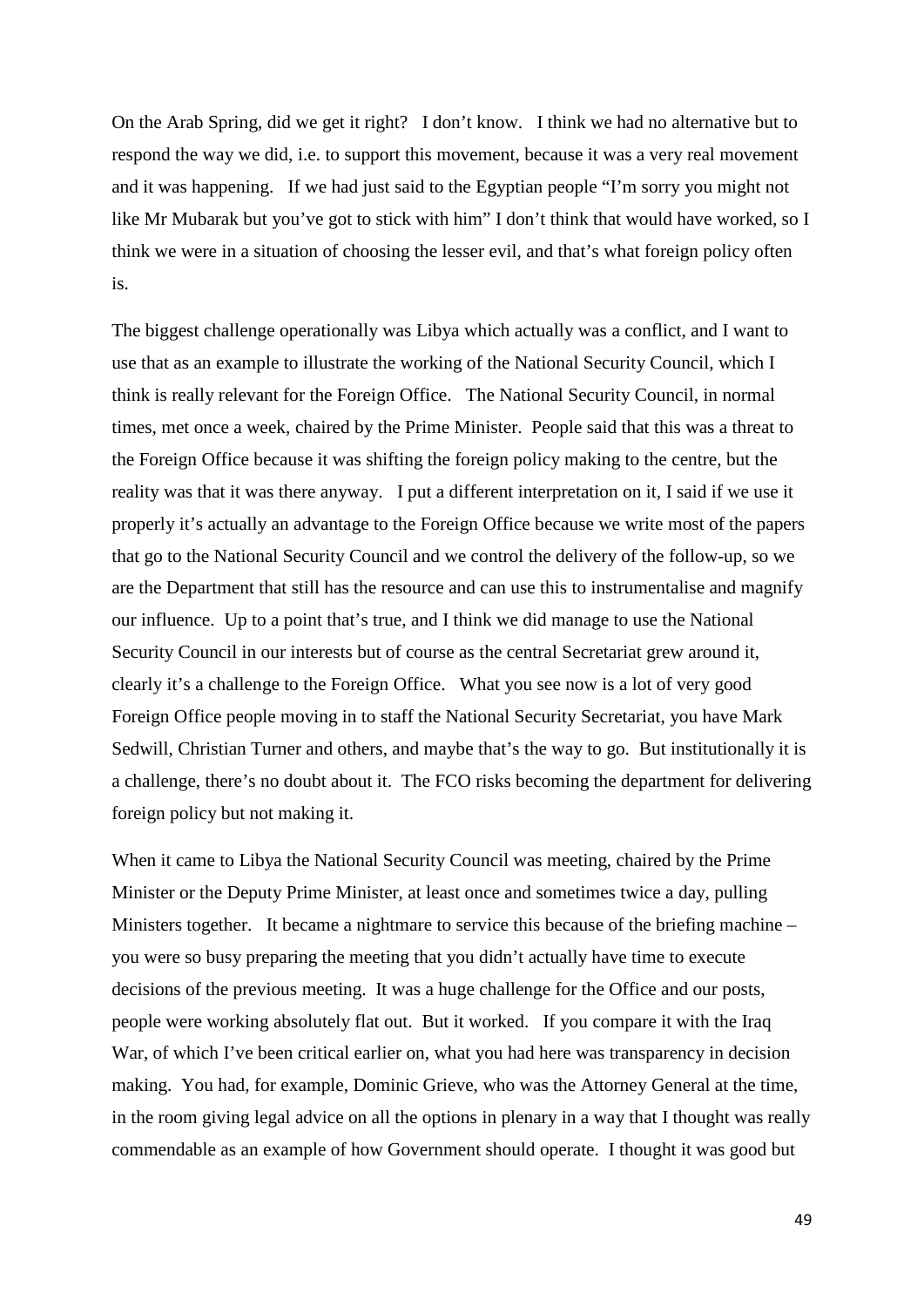very difficult to manage. And of course the really sensitive operational decisions were made in camera.

Personally I want to say that the decision to intervene in Libya, although it was driven very much by David Cameron himself with Sarkozy, they worked very closely, and there was some reluctance in the military and amongst diplomats – what are we getting into? Where do we take it? (with the experiences of Afghanistan and Iraq behind us) - I think the decision to intervene was justified. There was a very clear and acute humanitarian crisis developing in Benghazi and I think to have stood aside from it would have been indefensible. But as in all these cases, what happens of course is that as soon as you intervene the game changes and you are then into a military operation. The original objective might have been to prevent a civilian massacre in Benghazi but once you're engaged your political and military goalposts shift. It became rapidly apparent to me and I remember saying to William Hague "You know now we're involved this can only end when Gadhafi is removed from office". And of course that rapidly became the case. But this is the trouble. You get mission creep, events aren't isolated and how do you define success? And that's what we saw in Libya and, as in Iraq, what we failed to do (having won the military operation) was to work through the post military nation rebuilding, institution building and so forth. It was well beyond our capacity to deliver and that is where we failed in Libya, or at least we have not yet succeeded.

The other interesting thing about Libya was the extent of US reluctance under Obama to be involved. It was very much driven by the UK and France, but at the same time you saw very clearly that without the US we were not capable of doing it, even in Libya. We could not have taken out Libya's air defence system without American support. And that is Libya. So imagine on a bigger scale… It revealed to me starkly the limits of our capabilities without American backing. People who make vainglorious claims about the foreign policy reach of "Global Britain" after Brexit should be clear about this. That is very important when you turn to Syria. Syria is a much more complex and difficult and important geopolitical challenge. It was very clear that we just didn't have the capacity, having done Libya, to take on Syria and intervene. Because they live next door to Israel they have a much more sophisticated air defence system and capable military. I think the options for large-scale intervention in Syria were much fewer and William Hague was right to say that there was no one-size-fits-all solution. Foreign policy is about the art of the possible and it is very often about choosing the lesser bad, and there were significant constraints on what we could do in Syria. You could argue that we were wrong not to be more proactive, and clearly history

50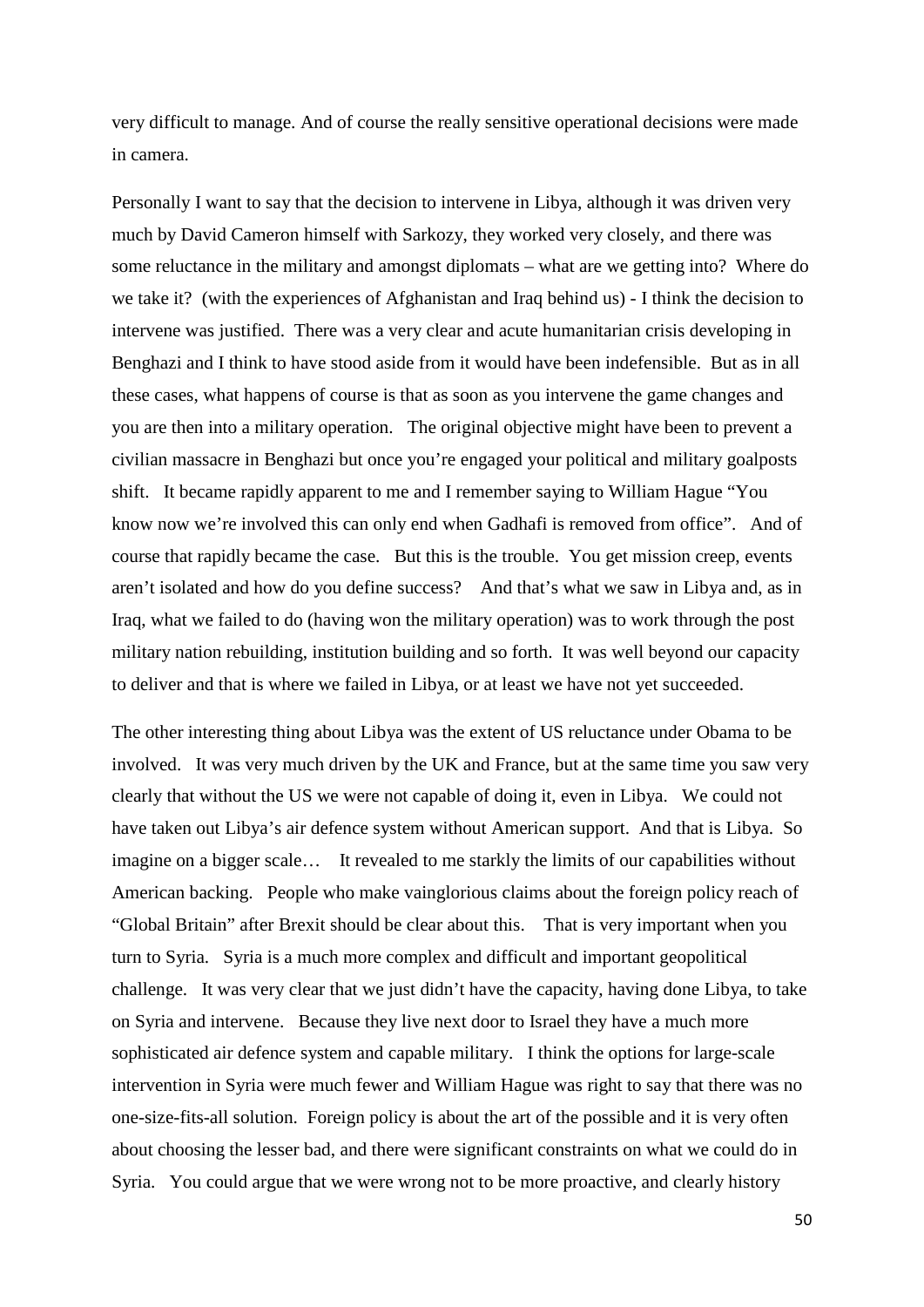demonstrates our policies have not been successful in Syria. What you learn from Libya and Syria is that you can intervene and not succeed and you can not intervene and not succeed. You can't always succeed and that is a harsh reality.

Syria was particularly personally difficult for me because I'd been posted there and had a great affection for the country.

AW: And you had visited so many of the places?

SF: Exactly. Aleppo, Homs, I know all these places and the destruction that has taken place there is tragic. The whole fabric of that country and civilisation, the accumulated history of the Levant has been torn apart. I don't want to go into that in more detail except to say that the defining point in all of this, and I think the defining point in William Hague's tenure as Foreign Secretary, was the vote at the end of August 2013 not to intervene militarily in a limited, surgical and contained way when we had compelling evidence that chemical weapons had been used. In a sense it was the crystallising moment about this great debate about whether we intervene or not. What it revealed was that public opinion had shifted a lot. I had come back from summer determined that there was not going to be a division between the Foreign Office officials and Ministers on this as I felt there had been on Iraq. So I convened all my senior officials in the Foreign Office, the Board, and said that I wanted to know that if we as a group believed there was a case for targeted military intervention against Syrian use of chemical weapons, and that there would be no question of officials detaching themselves from it. So I went to William Hague and told him that the senior officials of the Foreign Office were behind a surgical strike and believed it was the right thing to do, despite the risk of mission creep and all the risks I have described above. This was, I think, on a Sunday afternoon and he said to me that was great, but of course we would have to have a vote in Parliament. I hadn't been focussing quite on that issue, which was a political issue, and they had made a commitment in their manifesto. I think I fault myself now for not challenging him a bit more on that and asking if he had really prepared this. But I took the view that it was for the politicians to deliver, that it was a political issue. Of course that was what they miscalculated and were unable to deliver. It's true that there were some pretty sensitive discussions with the Leader of the Opposition, Ed Miliband, whose position I think changed during the course of the week on this. But one way or another, they failed to deliver the votes in the House and of course William Hague took that very hard. He felt that a) there had been a miscalculation and b) how could he be Foreign Secretary if his hands were tied.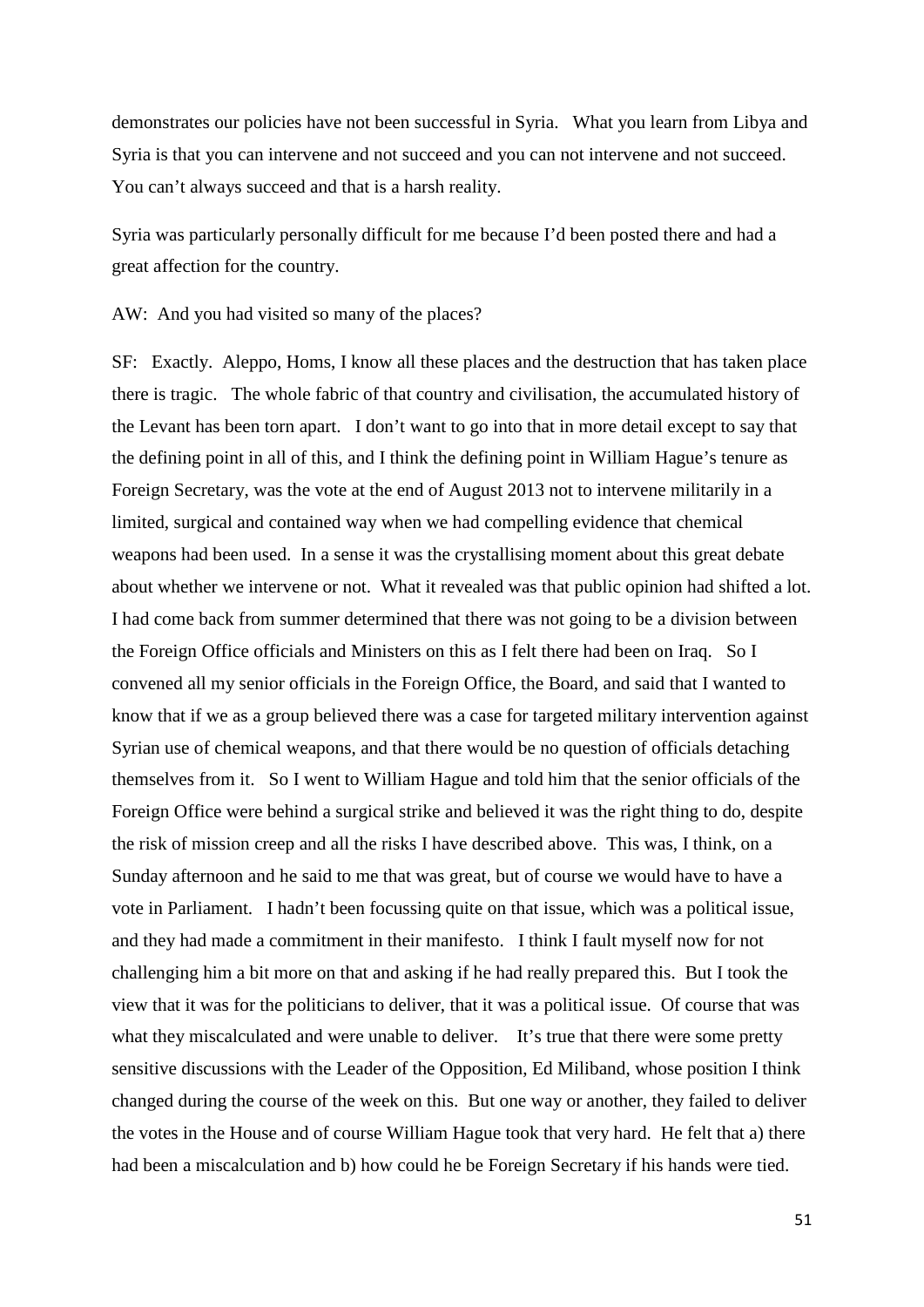I know he felt that very strongly and I think it was a decisive moment not only for our foreign policy but personally for him as well.

The other big thing! The other thing that had been going on in the background all this time was Europe. Whilst we had been doing all this crisis management and thinking about the Middle East, the EU crisis was brewing. Dissatisfaction in the Conservative Party was brewing. The Eurozone crisis was happening and was really affecting people's perception of Europe. While we were managing the wider international crisis, the Treasury, the Foreign Office and others were also dealing with the Eurozone crisis. We were doing contingency planning to help people who might be unable to get back from their holidays in Greece if they could not get money out of the cash machines. I have to say that I was rather at the tough end of the spectrum and saying "well you know if people go on holiday in Greece, I think they can probably look after themselves" but the Government wanted to provide a gold-plated service, so there was a lot going on.

The real point is that UKIP was gaining strength, calling for a referendum. The Prime Minister faced a rebellion on the back benches on this and he kept feeding the beast by making concessions, and in the end was forced to concede the idea of a referendum on our membership of the EU. That's a very truncated version! The reason, in my view, that he agreed to the referendum was that he thought it was inevitable at some point, and was playing for time, so he said that we would have a referendum in the next Parliament, this was in 2013 when he made the Bloomberg speech. He was pushing it back beyond the first five years. I think it's legitimate to say that he probably didn't expect to win that election in 2015. Labour were running pretty strong, and certainly the Conservatives didn't expect to win an outright majority, so he'd have to be in another coalition, so he may well have thought he'd fight this battle again when he saw what happened and might find a way out. But I think he was surprised to win that outright majority and of course the Liberal Democrats were absolutely hammered and he was faced with the responsibility of then delivering the referendum. I had personally argued against the referendum in 2013 when the Bloomberg speech was made, but it was very much a politically driven decision.

I would like to say on Europe policy that whilst I had a very strong relationship with William Hague on most issues, I always felt that on Europe my views were not sought by him or at the centre of Government because I was seen to be associated with it, having worked in the Commission and so forth. I was considered too much of a Europhile. One of David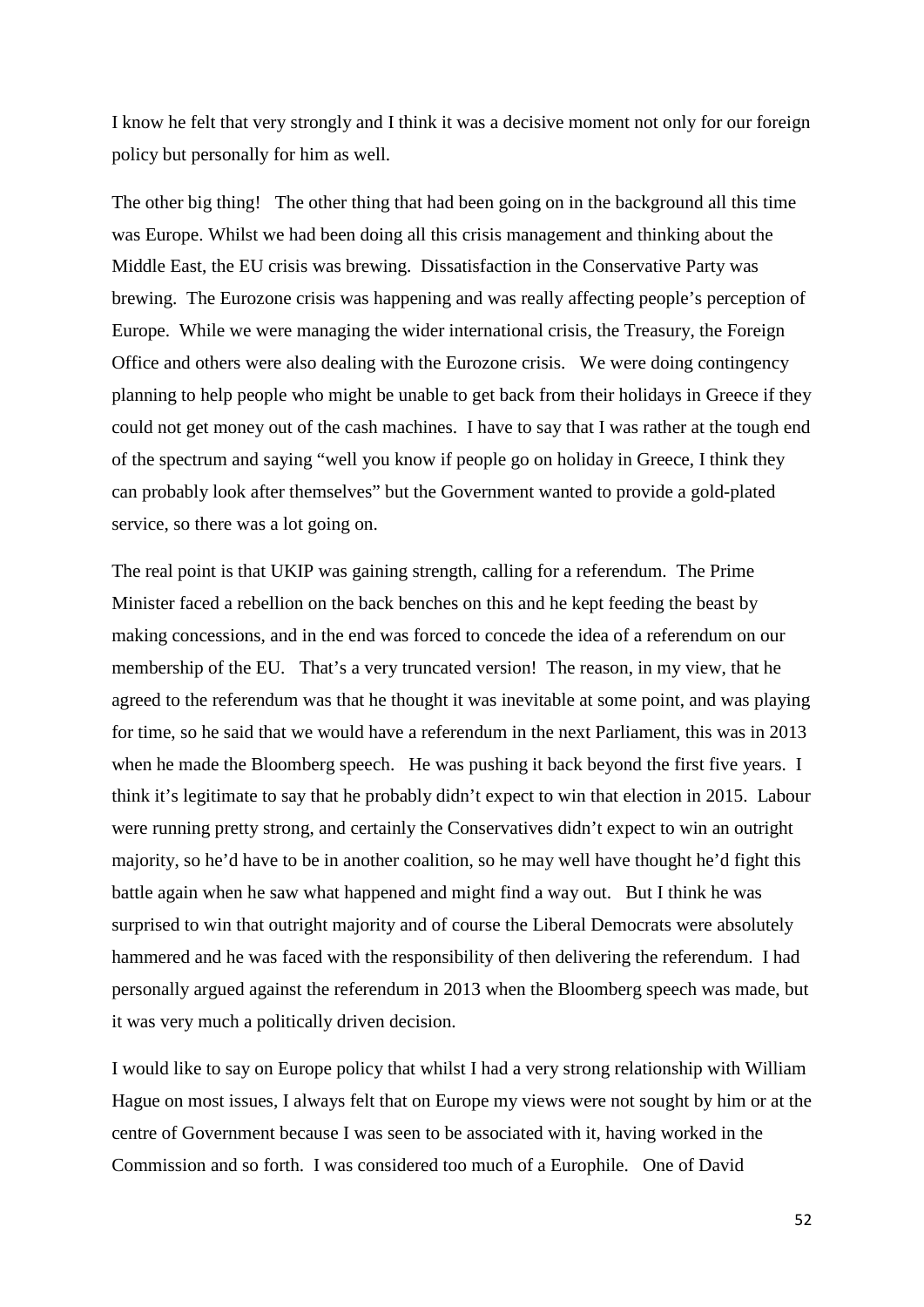Cameron's weaknesses in my view was that he surrounded himself with a group of likeminded people and seemed reluctant to seek diverse advice.

AW: You'd gone native?

SF: Yes, possibly. The Bloomberg speech was not shared with the Foreign Office. It was written in No 10 and in particular the key passage - which was the political passage, was not Government policy, it was Conservative Party policy about the referendum - was not shared with the Foreign Office. I asked to go and see it. I said that I was the Permanent Secretary in the Foreign Office and I needed to see it. I was allowed to go and read it and I commented on it but that is just a little vignette about how tightly and politically these things were managed. We have to cover that because it has been so influential in what's happened ever since.

I left the Foreign Office in 2015, I did five years as Permanent Under Secretary which is actually quite a long stint.

AW: Did you leave straight after the Election?

SF: I had to make a choice, having done five years, was I going to stay or was I going to do something else? I took the view, and I was 57 at that time, so I was relatively young, I may even have been the youngest person to be Permanent Secretary, I thought if I do another round I would need to stay in for at least two or three more years and the Election is a good time to make the choice. I made the choice before the Election and I told the Foreign Secretary in March 2015 that I wanted to step down, so it was very clear that this was not me either jumping or being pushed after the Election. I made that choice for a number of reasons but partly because I felt that I'd had done seven years as a Permanent Secretary and that if I left now I could do something else. I was quite interested in doing something outside Government and I had actually been talking to the people with who I subsequently set up my business, and so I made that choice and I told Jeremy Heywood.

AW: Did you see Philip Hammond in as Foreign Secretary?

SF: Yes. I did four years with William Hague and then he decided to stand down and Philip Hammond came from the Ministry of Defence and I had him as Foreign Secretary for one year. He's a different personality from William Hague and of course hadn't been preparing for it in the way William Hague had. Philip Hammond made a very serious effort to engage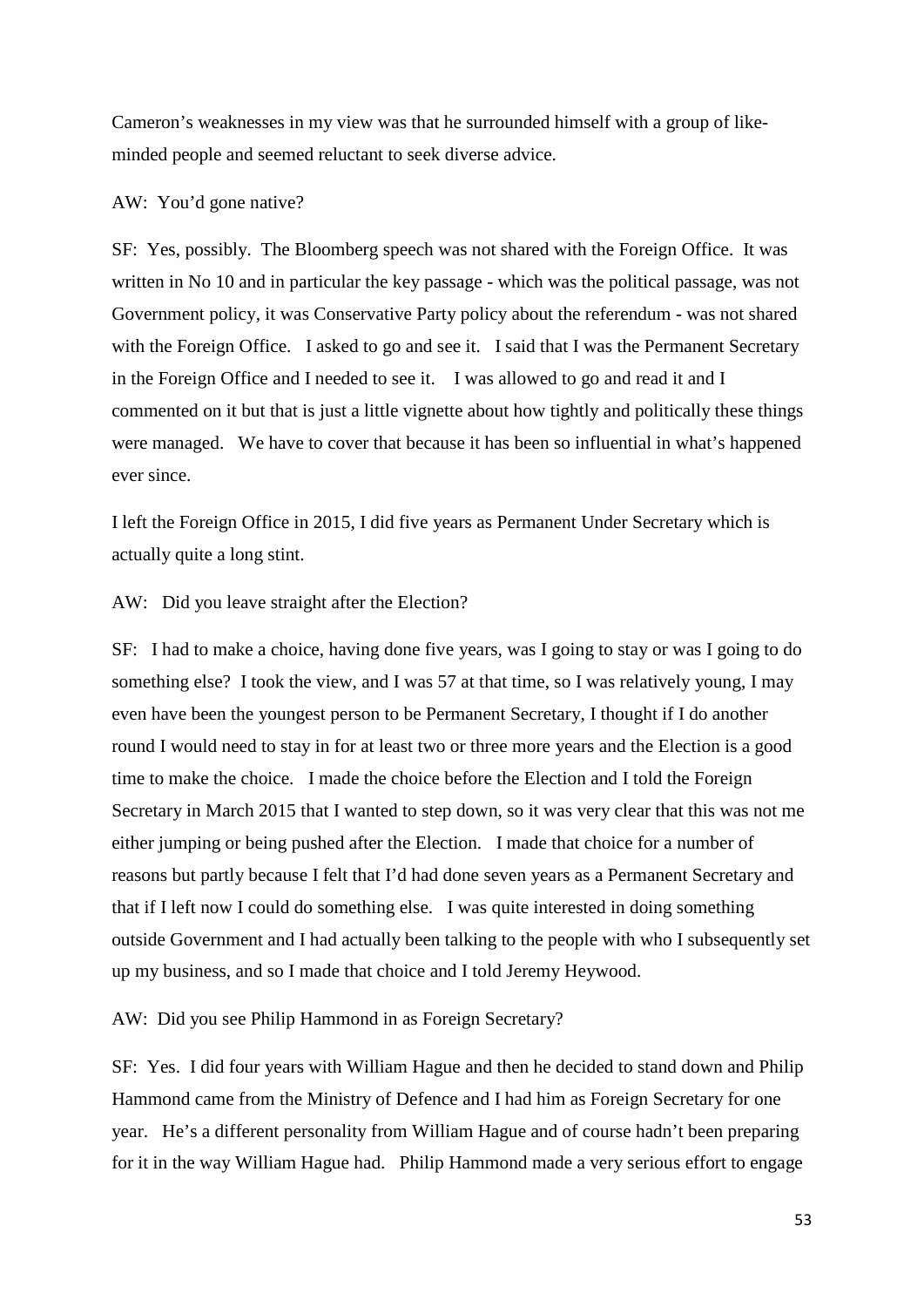and he particularly made a very serious effort to engage on European diplomacy, given that we were going to have the referendum and given that we were also conducting the negotiation to try to seek the reforms of the EU that David Cameron wanted prior to the referendum. I was impressed by his energy and involvement in that. In a sense he did more on European diplomacy than William Hague had, he really focussed on it. He, like William Hague, was personally Eurosceptic but like William Hague, largely I think as a result of holding the office of Foreign Secretary, came to understand the strategic advantages of EU membership and in the end campaigned in favour of Remain. In both cases people said that the Foreign Office 'had got to them'. I think it was actually exercising the responsibility of the office of Foreign Secretary which brought that perspective to them. Philip Hammond was not Foreign Secretary for a very long time but I think really put some effort into it whilst he was doing it.

The thing I haven't talked about very much is Ukraine and the Russian invasion which was a major issue he had to deal with, because he came later in my tenure and a lot of that was in the period when he was Foreign Secretary.

AW: You would like to talk about your reflections on the Foreign Office?

SF: The experience of being Permanent Under Secretary was very rewarding and I'm glad I had that opportunity. It is a very tough challenge because you're running an organisation which is operating all round the world, there is always something going wrong, there's always some crisis like the Embassy in Tehran being invaded and there's quite a lot of firefighting. Very many people in Government have a finger in the foreign policy pie, whether it's defence or DFID, or other agencies. I was doing it at a time when there was an immense pressure on resources: frankly the Government does not resource the Foreign Office to do the job it wants the Foreign Office to do. Cheeseparing all the time. It's a tiny budget in public spending terms and frankly the savings that are made are not worth the opportunity cost of the savings. I think the Government has got to address that issue. I don't know how they do it. The Foreign Office living out of the back pocket of DFID is not really satisfactory. DFID has a budget which is now ten times the size of the Foreign Office's budget. There's a huge distortion in the funding of our international activity which has got to be addressed. After Brexit, if we really want to have a serious global diplomacy, this issue has got to be tackled. You've got to have the people, you've got to have the skills and you've got to have at least the basic resource.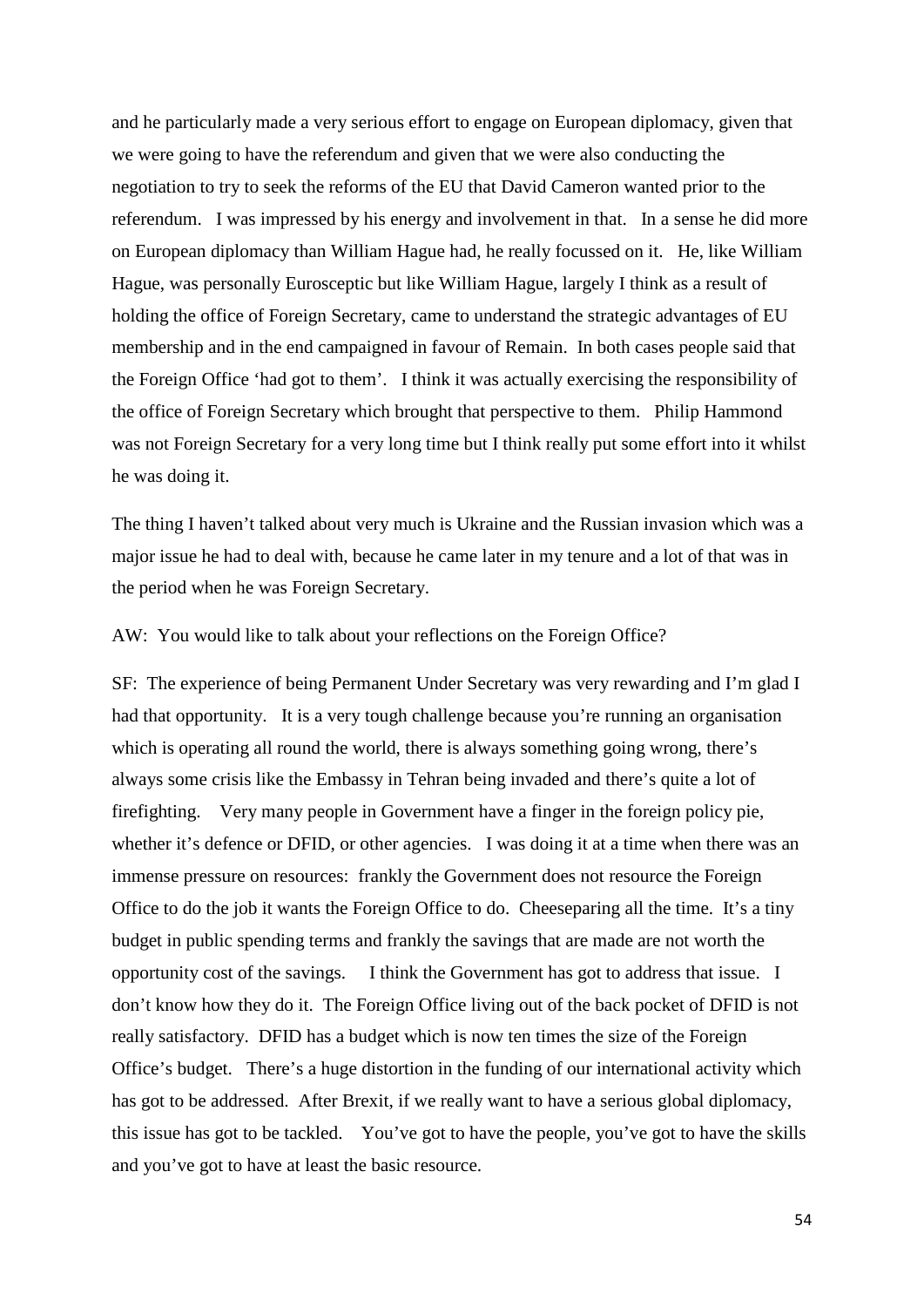Having said that, I think there is also a lot that the Foreign Office can do to improve itself. There is a challenge for foreign ministries about how they demonstrate relevance in a world where heads of government speak directly to each other, where information is flowing so freely, diplomats don't have a monopoly of negotiation or information or analysis. Diplomats need to think a lot about what their role is and how they add value and differentiate themselves. And the answer is there is a role, they are the professionals in government at doing international relationships, understanding international affairs and interpreting countries to each other and speaking the languages of different countries. That is very important but they have to do it professionally and they have to understand what the service they are delivering is and the outcomes they are achieving. I tried to bring to the Foreign Office a strong agenda of focus, improvement, of excellence. I had a project called Diplomatic Excellence which was my overall mantra: that we've got to explain what diplomacy is and why we are good at it, and we've actually got to be good at it. We've got to modernise our system and we've got to think in modern ways: to reach beyond traditional diplomatic circles, to be relevant to domestic policy, domestic departments and different parts of our national community as well as internationally. There is a big ongoing challenge for the Foreign Office.

Part of the modernisation agenda and one of the things that I was really most pleased about when I was PUS was the progress we made in improving diversity and inclusion of wider groups of people in the Foreign Office. I think we were starting from a fairly low base actually because it wasn't a very diverse organisation but while I was there we managed to make some significant changes gradually over time. By the time I left more than one quarter of the Heads of Mission were women and indeed half of the members of the Management Board of the Foreign Office were female as well. I think that was quite a significant change and it was reflected also in the structure of the Senior Appointments Board, the group of people who made the most senior nominations to posts. There were also some very good examples of greater diversity in terms of acceptance of different types of sexual preference. We had openly gay ambassadors and, indeed, some same sex couples in ambassadorial roles which was a big step forward, at times, in some countries, quite controversial. I think that is very important particularly in the context of the social background of the Foreign Office. When I joined it wasn't long after the time in which women had to resign when they got married and if you were a gay man you weren't allowed to be in the Foreign Office and be openly gay until the 1990s, so big changes have been made. More needs to be done and I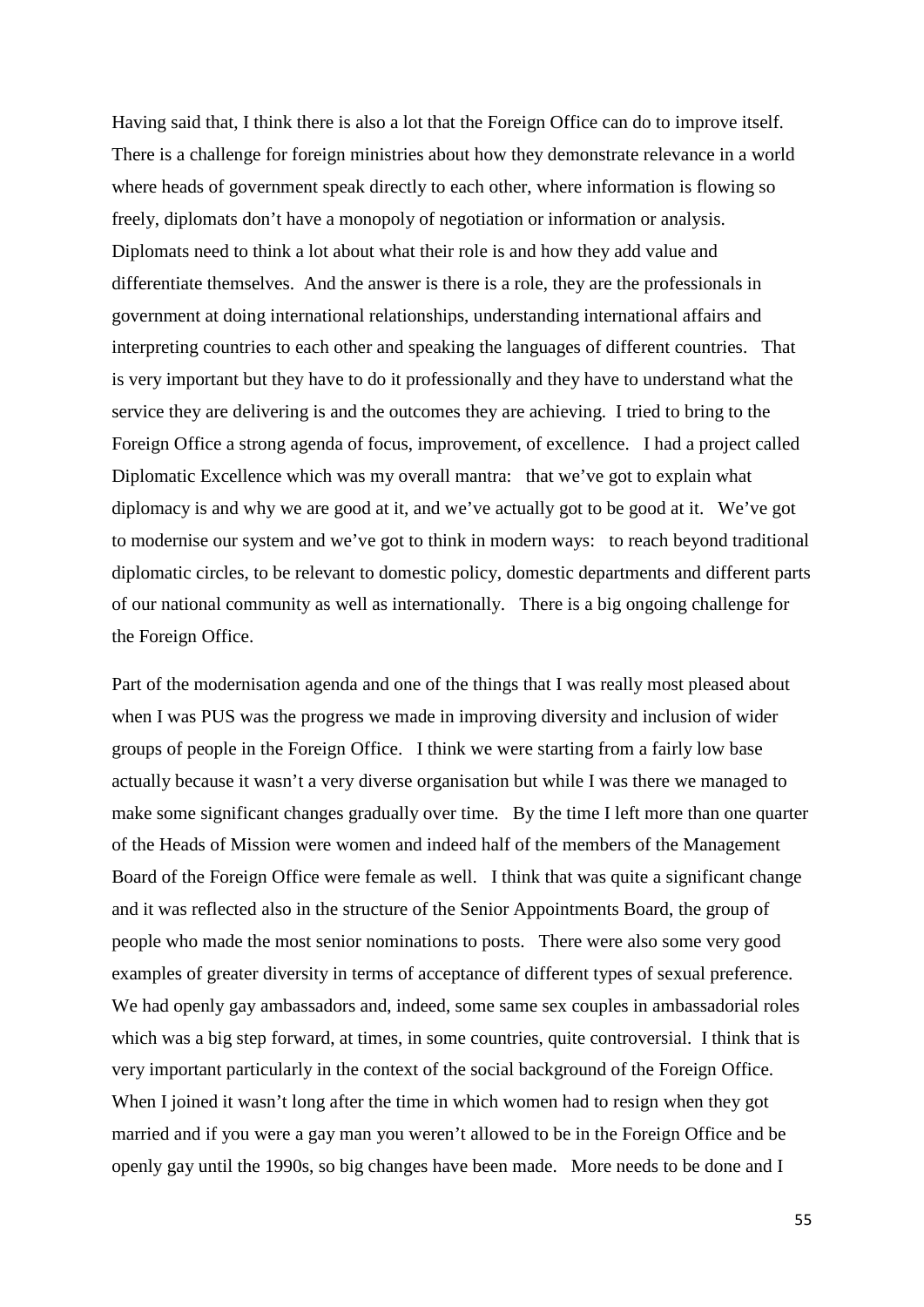know that the Foreign Office is still pushing ahead on this agenda, in particular I think we need more outreach to the minority ethnic communities so that the Foreign Office is more representative of the structure of our modern British society. There's a lot more to be done but I do think we had laid some strong foundations for that work.

I wanted also to introduce better skills, economic skills, financial skills, language skills, so we invested quite a lot of money in reopening the language school which I think is really state of the art now, and try to reinforce the case that diplomats have to be trained in the core skills of diplomacy, negotiation, languages, and expertise in different countries. At the same time we invested a lot in improving our IT because quite frankly we were not equipped to be fast and fluent enough in IT and there was a tremendous tension between the security requirement and the need for people to have modern technology that worked and allowed them to be truly connected. I think we have cracked a lot of that now and I would like to take some credit for that.

The other thing which is important is that we slimmed down the London Headquarters so we moved out of the Old Admiralty Building and we ran a major refurbishment of the second and third floors of King Charles Street, an £80 million project which we delivered, I think, successfully.

One of the things that I wanted to do was professionalise the management and the project delivery of the Foreign Office whilst also keeping the focus on core diplomacy. Did I succeed? Did we succeed? I think we did make progress but it's an ongoing challenge. The Diplomatic Service has got to continue to react and move on and be relevant to the world and redefine itself if it's going to survive and flourish. I think that is the last thing I'd like to say. Brexit is going to be a huge challenge for the country, I think it is a strategic error that will damage our international standing and our interests. But it is also a huge opportunity, actually, for the Foreign Office. The Foreign Office has to seize that opportunity and give thought leadership in Whitehall about where we are going, what sort of presence and role we want to have in the world and how we achieve that. I will be sorry if that leadership leaches out of the Foreign Office to other parts of Whitehall, and I hope that the Foreign Office will be able to assert itself because that is the challenge for our diplomacy in the next decade. The FCO needs to be bolder and tougher in arguing its case and imposing itself across government and Whitehall. If I helped to set the organisation up to respond to that, then I'll be pleased. I think that takes me to the end of this piece.

56